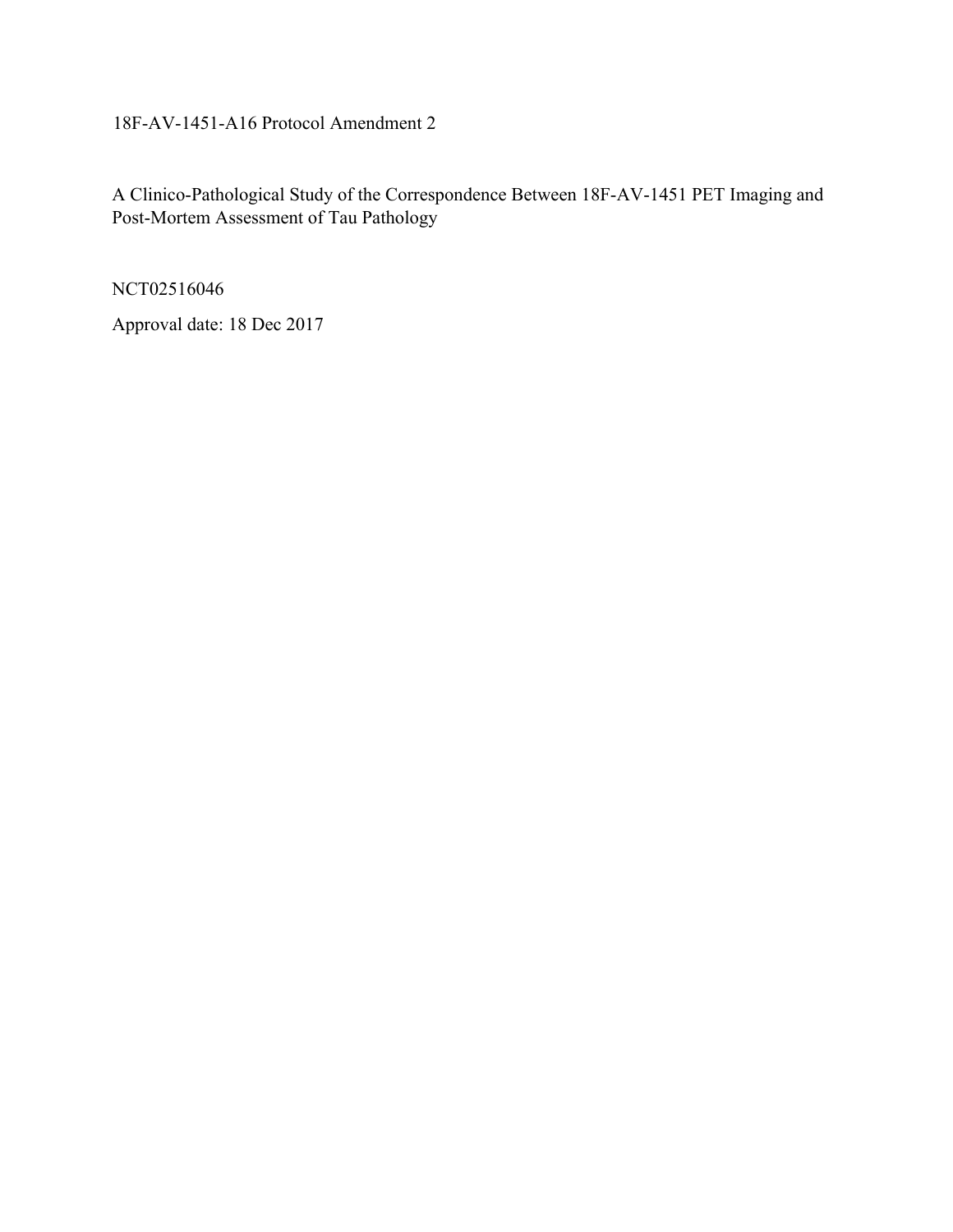## Protocol Number: <sup>18</sup>F-AV-1451-A16

A Clinico-Pathological Study of the Correspondence Between <sup>18</sup>F-AV-1451 PET Imaging and Post-Mortem Assessment of Tau Pathology

#### **Date and Version:**

18Dec2017 Amendment 2

**Name of Compound:** <sup>18</sup>F-AV-1451 ([F-18]T807)

#### Sponsor:

Avid Radiopharmaceuticals Philadelphia, Pennsylvania USA

# Approval/Signature:

#### **CONFIDENTIAL**

This material is the property of Avid Radiopharmaceuticals (Avid). The information is confidential and is to be used only in connection with matters authorized by Avid and no part of it is to be disclosed to others without prior written permission from Avid.

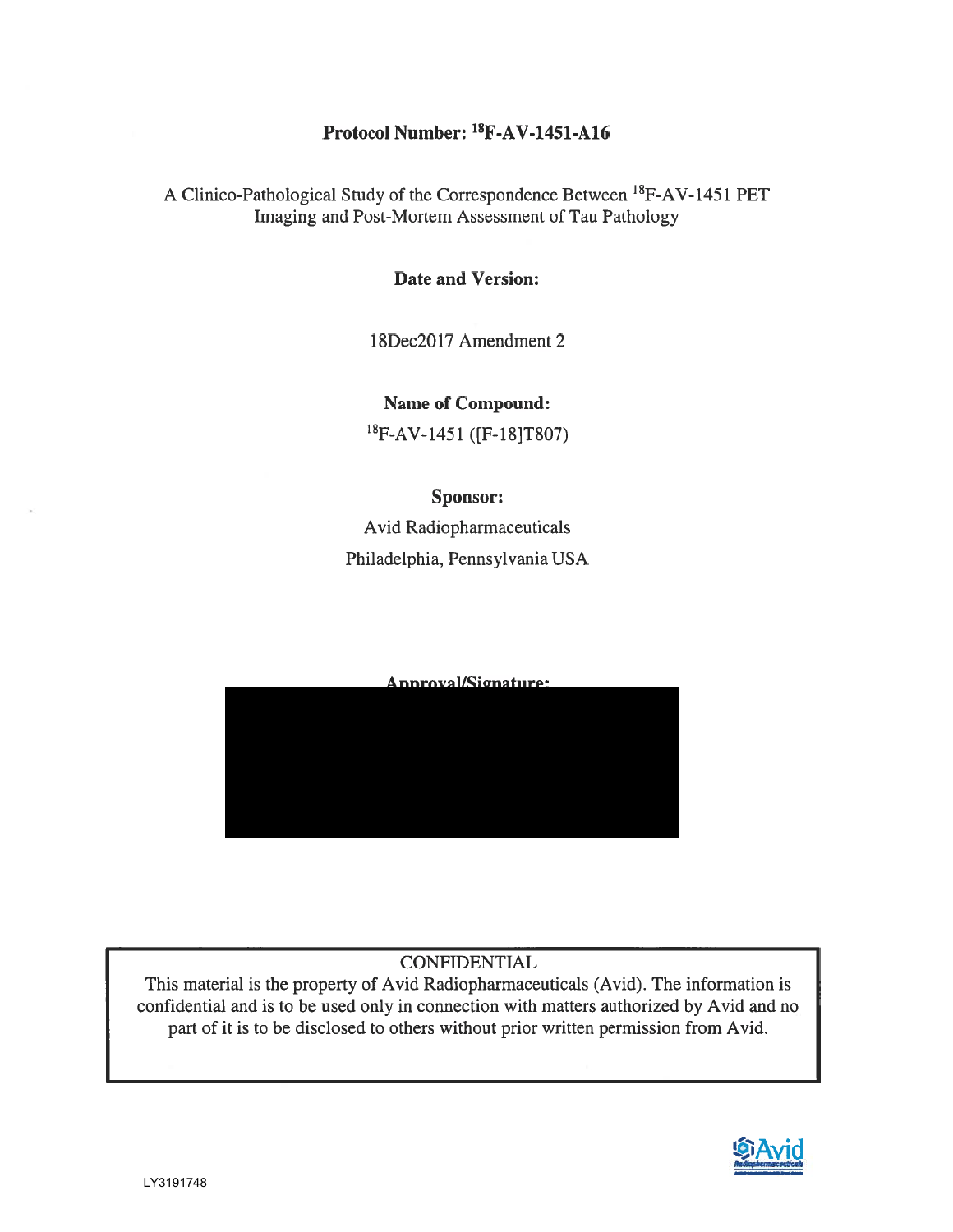| Sponsor:                  | <b>Name of Compound:</b> | <b>Active Ingredient(s):</b>                                 |
|---------------------------|--------------------------|--------------------------------------------------------------|
| Avid Radiopharmaceuticals | $18F-AV-1451$            | $7-(6-[F-18]$ fluoropyridin-3-<br>yl)-5H-pyrido[4,3-b]indole |

## **Title of Study:** 18F-AV-1451-A16

A Clinico-Pathological Study of the Correspondence Between 18F-AV-1451 PET Imaging and Post-Mortem Assessment of Tau Pathology

#### **Study Participants:**

#### **Planned number of subjects enrolled:** *Approximately 200*

#### **Planned number of autopsies:** *Approximately 80*

Approximately 200 subjects with terminal medical conditions and projected life expectancy of  $\leq$  6 months will be enrolled and imaged with <sup>18</sup>F-AV-1451 in order to obtain post-mortem histological data on approximately 80 subjects. Enrollment will not be formally stratified, but an effort will be made to enroll subjects with cognitive status ranging from normal cognition to mild cognitive impairment (MCI) and dementia to achieve a full range of tau pathology. It is expected that at least 65% of the subjects enrolled will have dementia or MCI.

#### **Front-Runners:**

Up to the first 6 subjects that come to autopsy will be considered front-runners. Avid will not be blinded to the front-runner imaging and pathology results and may use these to evaluate the study methods and refine the methods if needed for the subsequent blinded cases. Subjects that are part of the front-runners will not be included in the Primary Efficacy Population.

#### **Primary Efficacy Population:**

All subjects with valid autopsies that occur after the front-runner group has completed and before the sample size requirement/trial stopping criteria (below) have been met will be considered part of the Primary Efficacy Population. Some subjects may have died and had autopsy material removed at the time the sample size requirement is met. Subjects for whom autopsies are ongoing at the time the sample size requirement is met will also be included in the Primary Efficacy Population.

**Name of compound:** 18F-AV-1451

**Dose***:* 370 MBq (10 mCi)

**Route of Administration:** Intravenous (IV) bolus

**Study Phase:** III

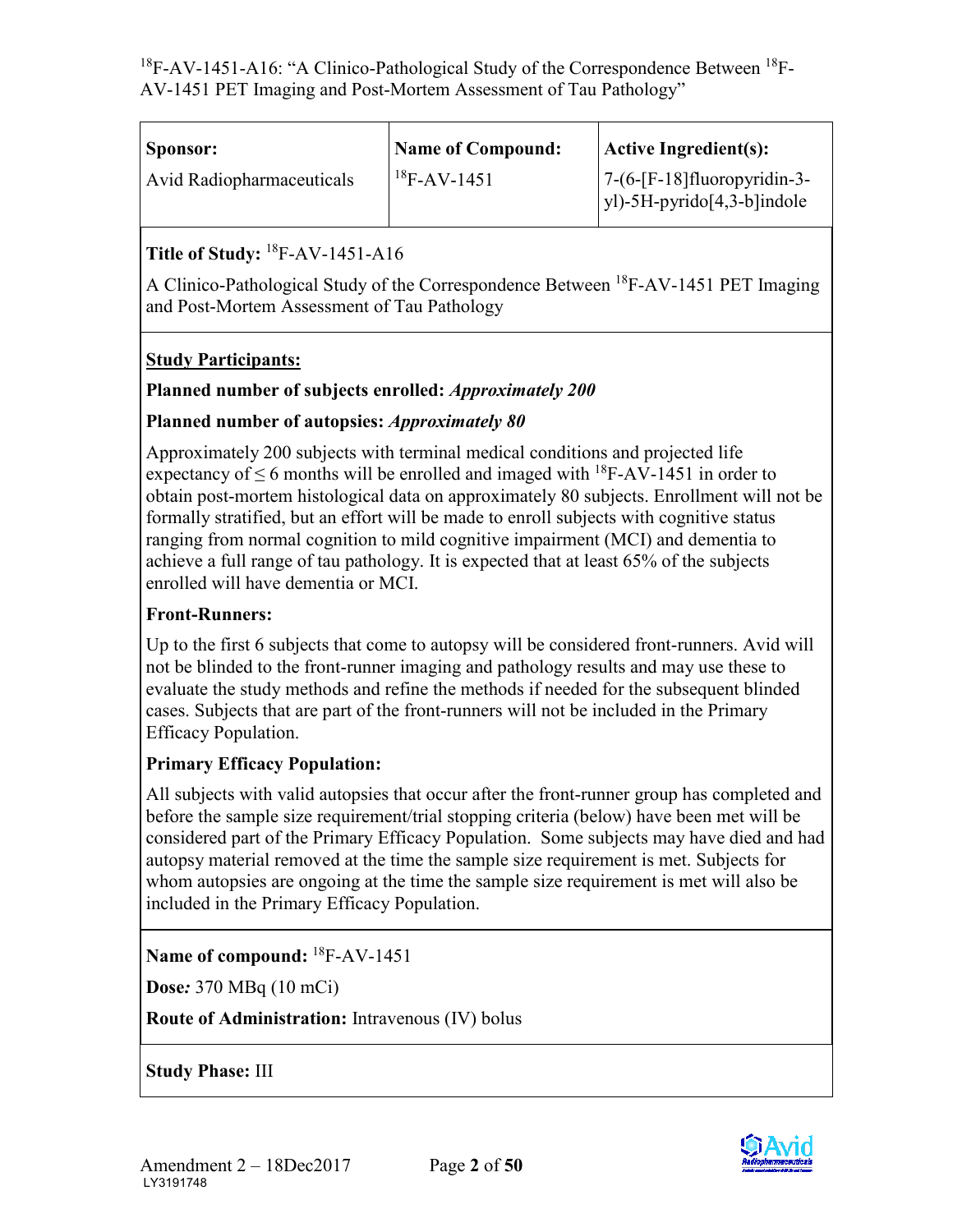| Sponsor:                         | <b>Name of Compound:</b> | $\vert$ Active Ingredient(s):                                       |
|----------------------------------|--------------------------|---------------------------------------------------------------------|
| <b>Avid Radiopharmaceuticals</b> | $18F-AV-1451$            | $7-(6-[F-18]$ fluoropyridin-3-<br>$ y $ -5H-pyrido $[4,3-b]$ indole |

**Study Centers:** Approximately 30 centers in the United States and Australia

## **Primary Objective:**

This study is designed to test the relationship between ante-mortem <sup>18</sup>F-AV-1451 Positron Emission Tomography (PET) imaging and tau neurofibrillary pathology associated with Alzheimer's disease (AD), as measured at autopsy. To accomplish this goal, two primary analyses will be performed:

#### Primary Analysis 1

The diagnostic performance (sensitivity/specificity) of 5 independent readers' interpretations of ante-mortem 18F-AV-1451 PET imaging for detection of a pattern of  $18F-AV-1451$  neocortical uptake that corresponds to Neurofibrillary Tangle (NFT) Score of B3 (Hyman et al., 2012; Montine et al., 2012) at autopsy will be evaluated; and if success criteria are met,

#### Primary Analysis 2

The diagnostic performance (sensitivity/specificity) of 5 independent readers' interpretations of ante-mortem 18F-AV-1451 PET imaging for detection of a pattern of  $18F-AV-1451$  neocortical uptake that corresponds to high levels of AD neuropathologic change as defined by National Institute on Aging - Alzheimer's Association (NIA-AA) criteria (Hyman et al., 2012) will be evaluated. For individuals with cognitive impairment, high levels of AD neuropathologic change are considered adequate to explain cognitive impairment or dementia symptoms.

The trial will be considered successful if both co-primary endpoints are met according to the Statistical Analysis Plan.

#### **Secondary Objective:**

Secondary Analysis 1: To assess diagnostic performance of ante-mortem 18F-AV-1451 PET imaging, based on majority interpretation of 5 independent readers, for detection of a pattern of  ${}^{18}$ F-AV-1451 neocortical uptake that corresponds to Neurofibrillary Tangle (NFT) Score of B3 and for detection of a pattern of <sup>18</sup>F-AV-1451 neocortical uptake that corresponds to high levels of AD neuropathologic change as defined by National Institute on Aging - Alzheimer's Association (NIA-AA) criteria.

Secondary Analysis 2: To assess agreement among readers of <sup>18</sup>F-AV-1451 PET scans.

## **Eligibility:**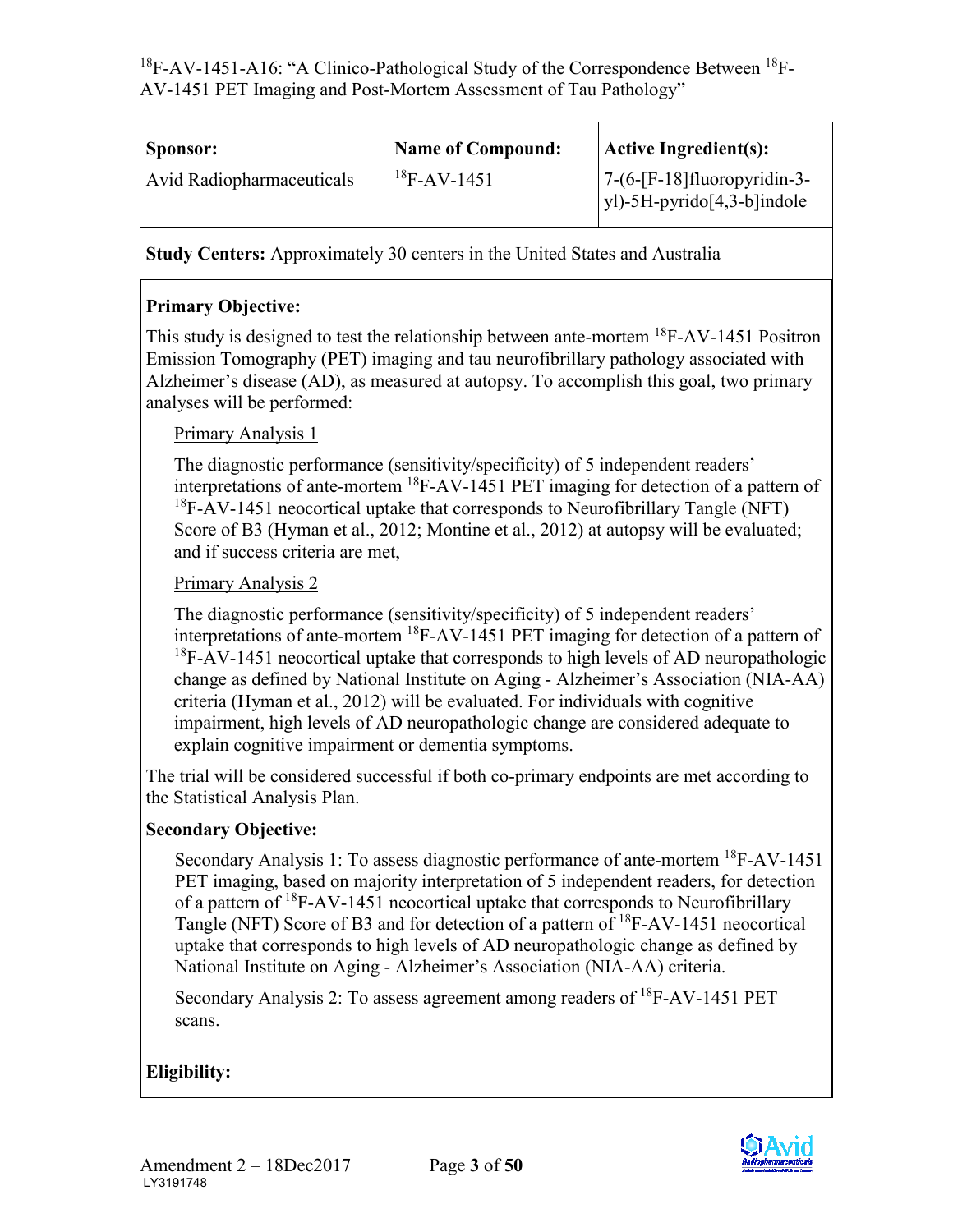| Sponsor:                         | <b>Name of Compound:</b> | $ $ Active Ingredient(s):                                       |
|----------------------------------|--------------------------|-----------------------------------------------------------------|
| <b>Avid Radiopharmaceuticals</b> | $18F-AV-1451$            | $7-(6-[F-18]$ fluoropyridin-3-<br>$y$ ])-5H-pyrido[4,3-b]indole |

See Section [5.3](#page-24-0), Selection of Subjects.

#### **Study Design:**

This study is a clinico-pathological study of the correspondence between <sup>18</sup>F-AV-1451 PET imaging and post-mortem assessment of tau pathology and associated NIA-AA pathological diagnosis.

The screening and imaging procedures have been designed to be tolerable for eligible endof-life patients. Individuals with terminal medical conditions with projected life expectancy of  $\leq$  6 months and/or their legally authorized representative (LAR) will provide informed consent. The subject will then receive a PET scan with <sup>18</sup>F-AV-1451 and will be followed to death. Subjects that have a historical brain Magnetic Resonance Imaging (MRI), acquired within 12 months of the  ${}^{18}$ F-AV-1451 PET imaging visit, may consent to have the scan made available to the designated imaging core lab. If death does not occur within nine months of the  ${}^{18}$ F-AV-1451 PET scan, the subject may be given the opportunity to undergo a second 18F-AV-1451 PET scan and continue in the protocol at the sponsor's discretion (screening assessments will not need to be repeated). If the subject subsequently comes to autopsy, the second scan (nearest to time of death) will be used in the efficacy analyses. See below for exceptions related to cognitively normal subjects.

Approximately 200 subjects may be enrolled and imaged with 18F-AV-1451 PET. It is expected that approximately 80 individuals will undergo post-mortem autopsy evaluation (including the Primary Efficacy Cohort and up to 6 subjects in a Front-Runner Cohort). The Primary Efficacy Cohort will form the basis for the tests of diagnostic performance (subjects for whom autopsies are ongoing at the time the sample size requirement is met will also be included in the Primary Efficacy Population). The primary efficacy cohort will include all subjects with a valid PET scan that come to autopsy before the sample size requirement/trial stopping criteria are met. In order to control for the potential progressive change in tau deposition over time, cognitively impaired subjects will not have an autopsy performed or be included in the primary efficacy cohort if death does not occur within nine months of a valid imaging session. However, because cortical tau deposition is expected to occur very slowly, if at all, in cognitively normal (unimpaired) subjects, cognitively normal subjects will not be required to undergo repeat scans. Cognitively normal subjects will remain eligible for autopsy, regardless of time from first scan or second scan to autopsy, and will be included in the primary efficacy cohort if the subject comes to autopsy any time before the trial stopping criteria are met.

Up to the first 6 subjects that come to autopsy will be considered front-runners. Results from the front-runners will be analyzed on a patient-by-patient basis and may be used to refine the PET or autopsy methods (e.g. pathology staining/quantitation methods). Upon completion of the final front-runner subject analysis, the final imaging and autopsy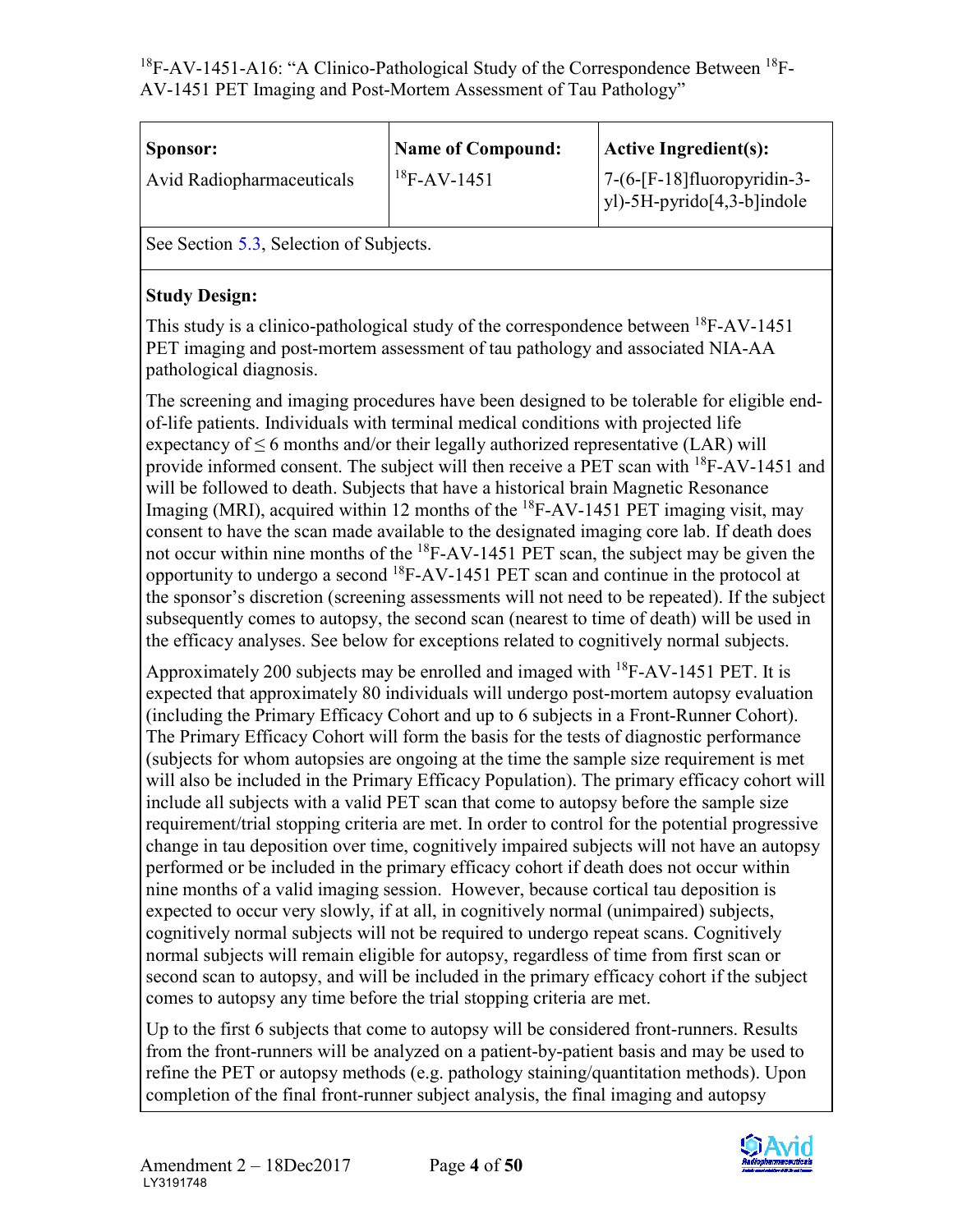| Sponsor:                         | <b>Name of Compound:</b> | $ $ Active Ingredient(s):                                           |
|----------------------------------|--------------------------|---------------------------------------------------------------------|
| <b>Avid Radiopharmaceuticals</b> | $18F-AV-1451$            | $7-(6-[F-18]$ fluoropyridin-3-<br>$ y $ -5H-pyrido $[4,3-b]$ indole |

methods will be specified. No additional PET image reads or autopsy analyses will be performed until the PET image read and autopsy methods have been finalized. The primary efficacy analyses will be performed on those subjects with valid imaging data that come to autopsy after the front-runners (Primary Efficacy Cohort). The front-runners will not be included in the primary efficacy analyses, but additional analyses of combined primary plus front-runner cases may be performed.

The first 30 PET scans collected will be reviewed by an independent Data Monitoring Board (DMB). The DMB will assess whether the scans can be evaluated in a manner consistent with methods developed in Phase II  $(^{18}F-AV-1451-A05$  Exploratory Phase Cohort) as determined by criteria outlined in the Data Monitoring Board Charter. The DMB will have the ability to recommend unblinding the Sponsor to all 30 cases if a prespecified number of scans in the autopsy population have anomalies not present in the early phase studies. Study enrollment will continue during the DMB's review. In the event the Sponsor proceeds with a DMB recommendation for unblinding, the unblinded subjects will be excluded from the Primary Efficacy Cohort (neither the scans nor any autopsies will be used in the primary analyses) or the study may be terminated. If unblinding occurs, it must be completed before the final image read and autopsy methods are specified.

Avid personnel will be blinded to the Primary Efficacy Cohort 18F-AV-1451 PET images. A single Avid member will perform periodic quality assurance (QA) by reviewing a listing of the PET image header data (not to exceed 20% unless issues identified that warrant additional review). These QA reviews will serve to ensure image quality control processes at the imaging core laboratory are adequately performed. Avid staff performing the PET image data header QA assessment will not be aware of the clinical status for the subjects/images being reviewed. The independent blinded readers and DMB will be blinded to the subject clinical status and autopsy results. The pathology core lab(s) will be blinded to the subject clinical status, PET scan images, and read results. All other Avid personnel will be blinded to the Primary Efficacy Cohort 18F-AV-1451 read results and pathology data.

#### **Visits and Assessments:**

Each subject will have a screening visit, up to two <sup>18</sup>F-AV-1451 PET imaging visits, and a follow-up phone call after each imaging visit. Subjects who come to autopsy during the study period will receive a post-mortem evaluation.

Specific details of assessments that will be performed at each visit are detailed in Section [7.1.](#page-26-0)

#### **Evaluation of Imaging**

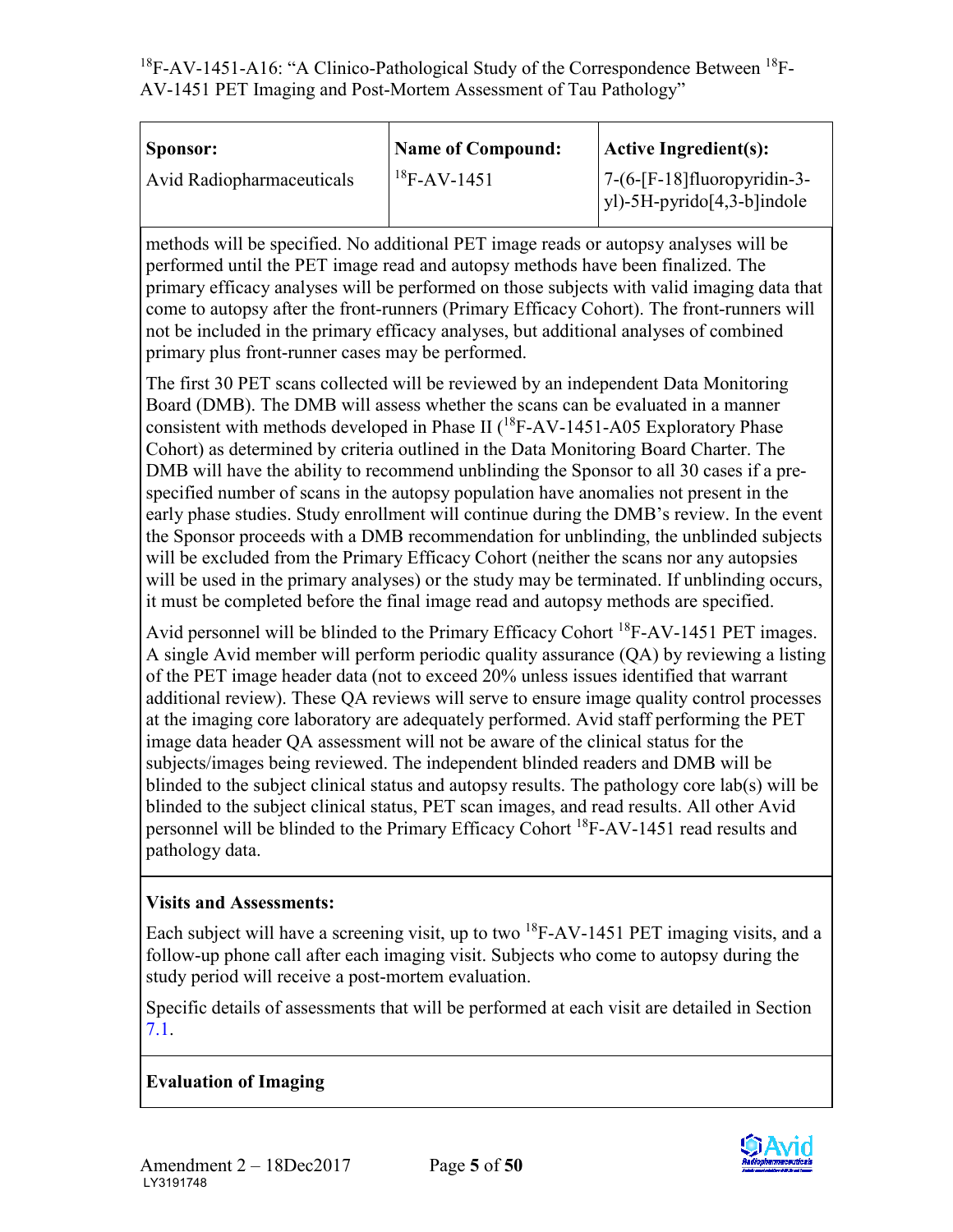| Sponsor:                  | <b>Name of Compound:</b> | $ $ Active Ingredient(s):                                       |
|---------------------------|--------------------------|-----------------------------------------------------------------|
| Avid Radiopharmaceuticals | $18F-AV-1451$            | $7-(6-[F-18]$ fluoropyridin-3-<br>$y$ ])-5H-pyrido[4,3-b]indole |

 $18F-AV-1451$  retention on PET images from subjects with valid autopsy data will be interpreted by visual examination as either

- Neocortical Uptake Not Consistent with an AD Pattern (AD-: no increased neocortical activity in any region or increased activity is isolated to the mesial temporal, anterolateral temporal or frontal region(s));
- Neocortical Uptake Consistent with an AD Pattern (AD+: increased neocortical tracer activity in the posterolateral temporal (PLT), parietal (including precuneus), or occipital region(s)); or
- Neocortical Uptake Consistent with an AD Pattern and with Likelihood of Disease Progression (AD++, which is a subset of AD+ (neocortical uptake consistent with an AD pattern) where increased tracer activity is found in the parietal (including precuneus) region(s) regardless of uptake elsewhere, or frontal region in addition to PLT, occipital, or parietal region(s)).

For the purpose of testing the primary analyses, a scan interpretation will be considered positive (hypothesized to correspond to a B3 neuropathology score in Primary Analysis 1 and an NIA-AA score of high AD pathology in Primary Analysis 2) if the scan is interpreted as at least consistent with an AD pattern (AD+ or AD++). Details of the visual PET image review methods will be provided in the Blinded Read Manual.

Images will also be assessed quantitatively (semi-automated computerized measurement of Standard Uptake Value Ratios [SUVRs]) for exploratory analysis purposes. Details of the analysis methods will be provided in the Quantitative Methodology Document.

The <sup>18</sup>F-AV-1451 PET imaging results will not be shared with the investigator sites or subjects and their families prior to the end of the study.

## **Neuropathology Evaluation**

All neuropathological measurements on brain tissue in this trial will be evaluated in a standardized and blinded (with respect to PET image results and subject identifying/clinical information) fashion in a qualified laboratory. A Technical Autopsy Manual and Neuropathology Analysis Plan will be developed for this study containing all methods and measurement procedures. Neuropathological assessment will be derived from the NIA-AA guidelines (Hyman et al., 2012; Montine et al., 2012). Sections from brain regions recommended for pathological assessment of AD, as well as additional, prespecified neocortical regions will be sampled. Staining will follow the procedures recommended in the NIA-AA practical approach guidelines. NFT extent will be assessed using standard procedures and NFT scores (B0-B3) will be recorded (Hyman et al., 2012; Montine et al., 2012). The Truth Standard (TS) for Primary Analysis 1 will be constructed from NFT scores as shown in [Table 1.](#page-7-0)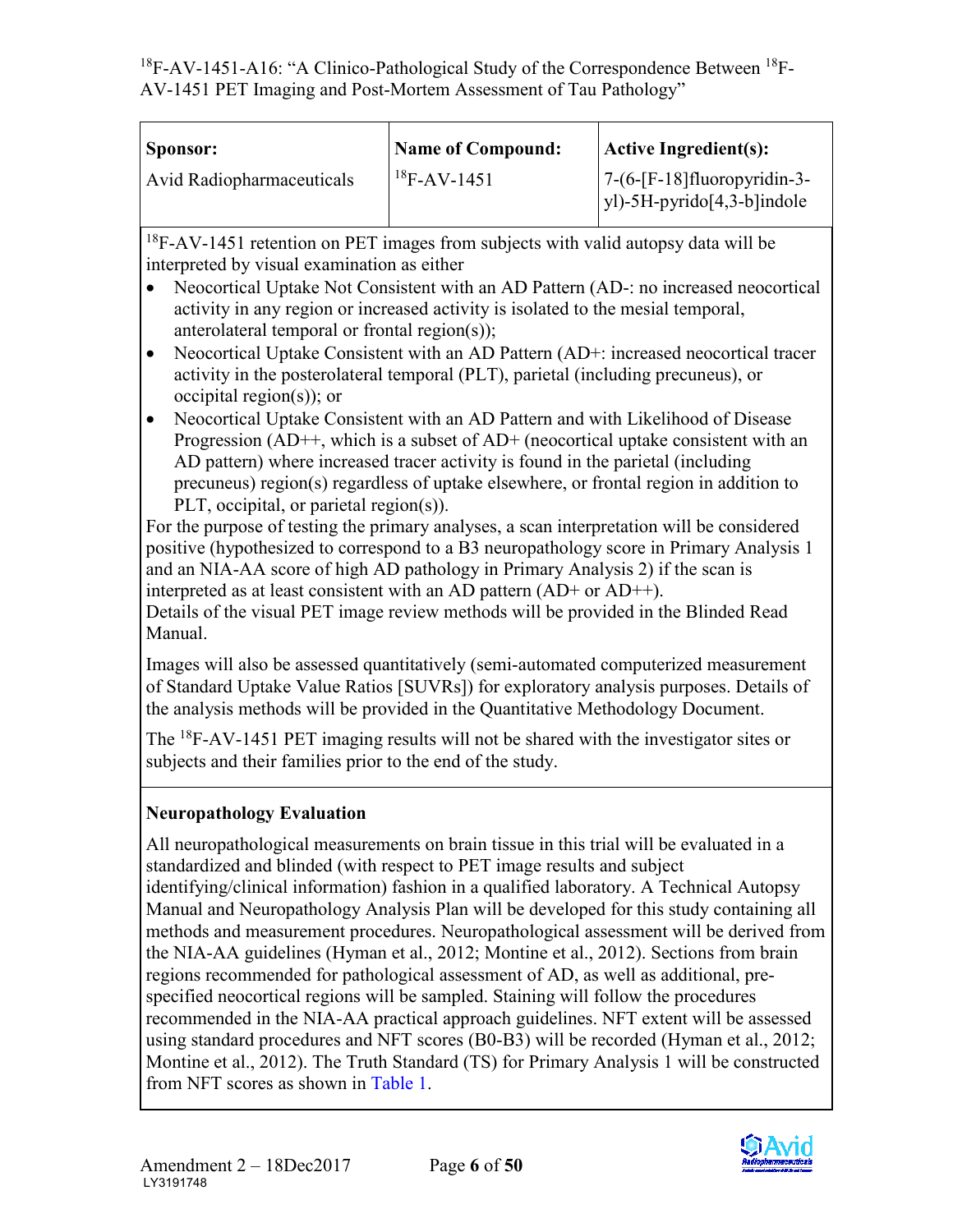| Sponsor:                         | <b>Name of Compound:</b> | $ $ Active Ingredient(s):                                           |
|----------------------------------|--------------------------|---------------------------------------------------------------------|
| <b>Avid Radiopharmaceuticals</b> | $^{18}$ F-AV-1451        | $7-(6-[F-18]$ fluoropyridin-3-<br>$ y $ -5H-pyrido $[4,3-b]$ indole |

<span id="page-7-0"></span>**Table 1: Autopsy NFT Score Truth Standard (Primary Analysis 1)**

| Braak<br><b>Stage</b> | <b>NFT</b> Score <sup>a</sup> | <b>Truth</b><br><b>Standard</b><br>(TS) |
|-----------------------|-------------------------------|-----------------------------------------|
| $0$ (no NFTs)         | B0                            |                                         |
| L-II                  | B1                            | Negative                                |
| <b>III-IV</b>         | B2                            |                                         |
|                       | RЗ                            | Positive                                |

 $\frac{a}{a}$  adapted from Hyman et al., 2012

Amyloid pathology will be evaluated using Thal and CERAD rating systems. Distribution of amyloid (Thal plaque Score A0-A3; Montine et al., 2012) will be recorded. The frequency of neuritic amyloid plaques will be evaluated semi-quantitatively (CERAD score: none, sparse, moderate or frequent). Using Thal plaque score, CERAD score and NFT score, level of AD neuropathologic change will be recorded as none, low, intermediate or high per NIA-AA guidelines (Hyman et al. 2012). The TS for Primary Analysis 2 will be constructed from levels of AD neuropathologic change as shown in [Table 2.](#page-7-1)

#### <span id="page-7-1"></span>**Table 2: NIA-AA Autopsy Diagnosis Level of AD Neuropathologic Change Truth Standard (Primary Analysis 2)**

| <b>Level of AD</b><br><b>Neuropathologic Change</b><br><b>Presenta</b> | <b>Truth Standard</b><br>(TS) |
|------------------------------------------------------------------------|-------------------------------|
| Not                                                                    | Negative                      |
| Low                                                                    |                               |
| Intermediate                                                           |                               |
| High                                                                   | Positive                      |
| $\sim$<br>$\mathbf{I}$<br>$\sim$<br>-- - -<br>the contract of the con- | $\sim$ $\sim$ $\sim$          |

a adapted from Table 2 in Hyman et. al, 2012

## **Statistical Methods:**

This study is designed to test the relationship between ante-mortem 18F-AV-1451 PET imaging and tau neurofibrillary pathology associated with AD, as measured at autopsy. To accomplish this goal, two primary analyses will be performed:

Primary Analysis 1

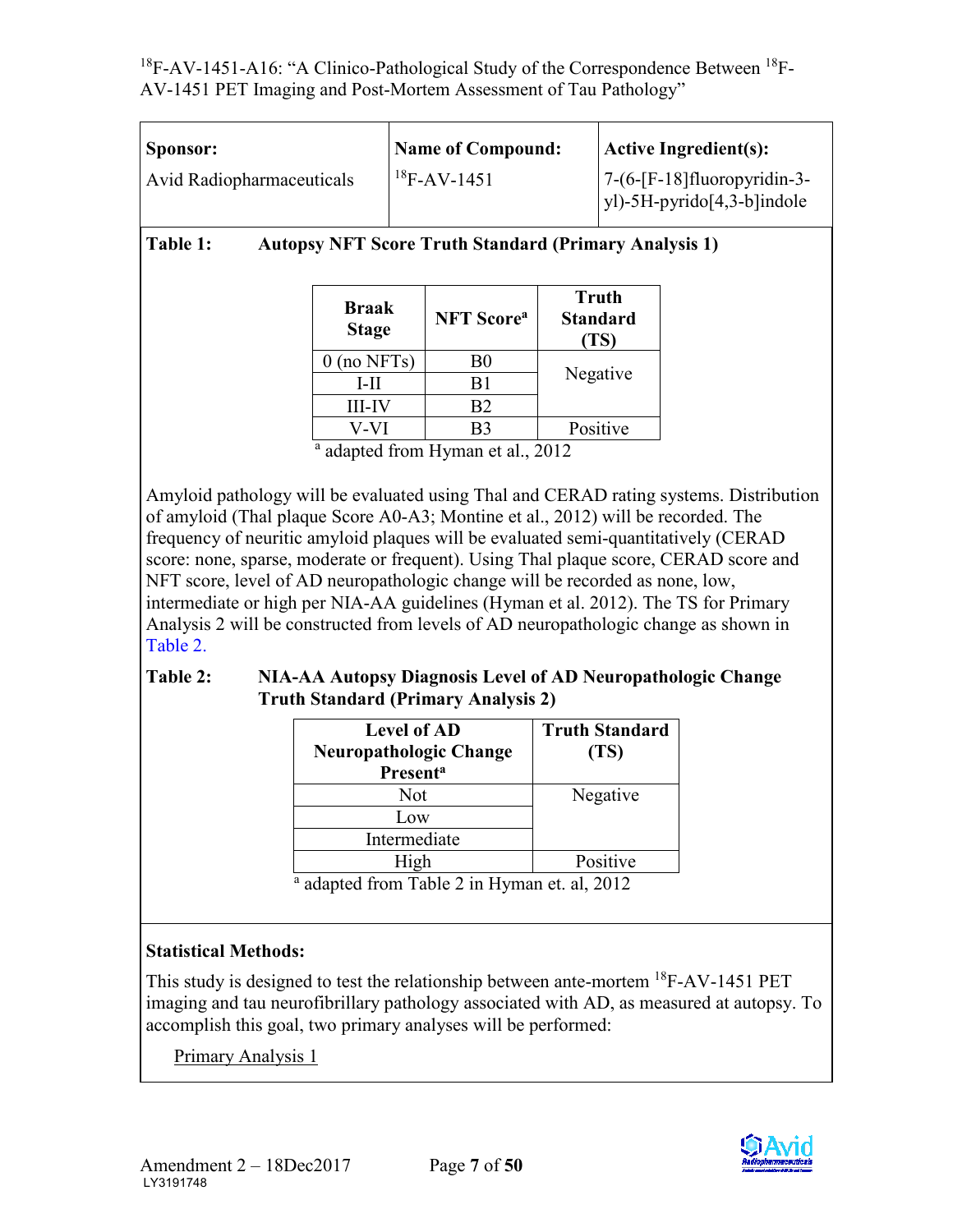| <b>Sponsor:</b>           | <b>Name of Compound:</b> | Active Ingredient(s):                                               |
|---------------------------|--------------------------|---------------------------------------------------------------------|
| Avid Radiopharmaceuticals | $18F-AV-1451$            | $7-(6-[F-18]$ fluoropyridin-3-<br>$ y $ -5H-pyrido $[4,3-b]$ indole |

The diagnostic performance (sensitivity/specificity) of 5 independent readers' interpretations of ante-mortem  ${}^{18}$ F-AV-1451 PET imaging for detection of a pattern of  $18F-AV-1451$  neocortical uptake that corresponds to NFT Score of B3 (Hyman et al., 2012; Montine et al., 2012) at autopsy will be evaluated; and if success criteria are met,

Primary Analysis 2

The diagnostic performance (sensitivity/specificity) of 5 independent readers' interpretations of ante-mortem 18F-AV-1451 PET imaging for detection of a pattern of <sup>18</sup>F-AV-1451 neocortical uptake that corresponds to high levels of AD neuropathologic change as defined by NIA-AA criteria (Hyman et al., 2012) will be evaluated. For individuals with cognitive impairment, high levels of AD neuropathologic change are considered adequate to explain cognitive impairment or dementia symptoms.

The trial will be considered successful if both co-primary endpoints are met according to the Statistical Analysis Plan.

For Primary Analysis 1, the hypothesis to be tested is that for the same 3 out of 5 independent readers the lower bound of the two-sided 95% confidence intervals (CI) for both sensitivity and the specificity of <sup>18</sup>F-AV-1451 PET reading results will be  $\geq$  50%. As detailed in [Table 1](#page-7-0) above, NFT scores for autopsy cases will be categorized as either B0/B1/B2 or B3 level and will serve as the NFT Score TS for this analysis. <sup>18</sup>F-AV-1451 PET imaging will be classified as either AD- or AD+/AD++ by each reader. Sensitivity and specificity will be calculated for each reader as the proportions of True Positive (TP) and True Negative (TN) cases correctly identified as such, according to [Table 3](#page-8-0) below:

#### <span id="page-8-0"></span>**Table 3: Primary Analysis 1: Diagnostic Performance Calculations for AV-1451 PET Scan Reader Interpretation vs. Autopsy NFT Score TS**

|                                                            | <b>Autopsy NFT Score TS</b>             |                                            |
|------------------------------------------------------------|-----------------------------------------|--------------------------------------------|
| <b>Physician Reader</b><br>Interpretation                  | <b>NFT Score B3</b><br>[Truth Positive] | <b>NFT Score B0-B2</b><br>[Truth Negative] |
| AV-1451 Neocortical uptake;<br>AD pattern $(AD+$ or $AD++$ | True Positive (TP)                      | False Positive (FP)                        |
| Neocortical uptake not<br>consistent with AD (AD-)         | False Negative<br>FN.                   | True Negative (TN)                         |

Two-sided 95% CIs for sensitivity and specificity will be calculated using the Wilson score method. The first primary endpoint is considered to be met if for the same 3 out of 5

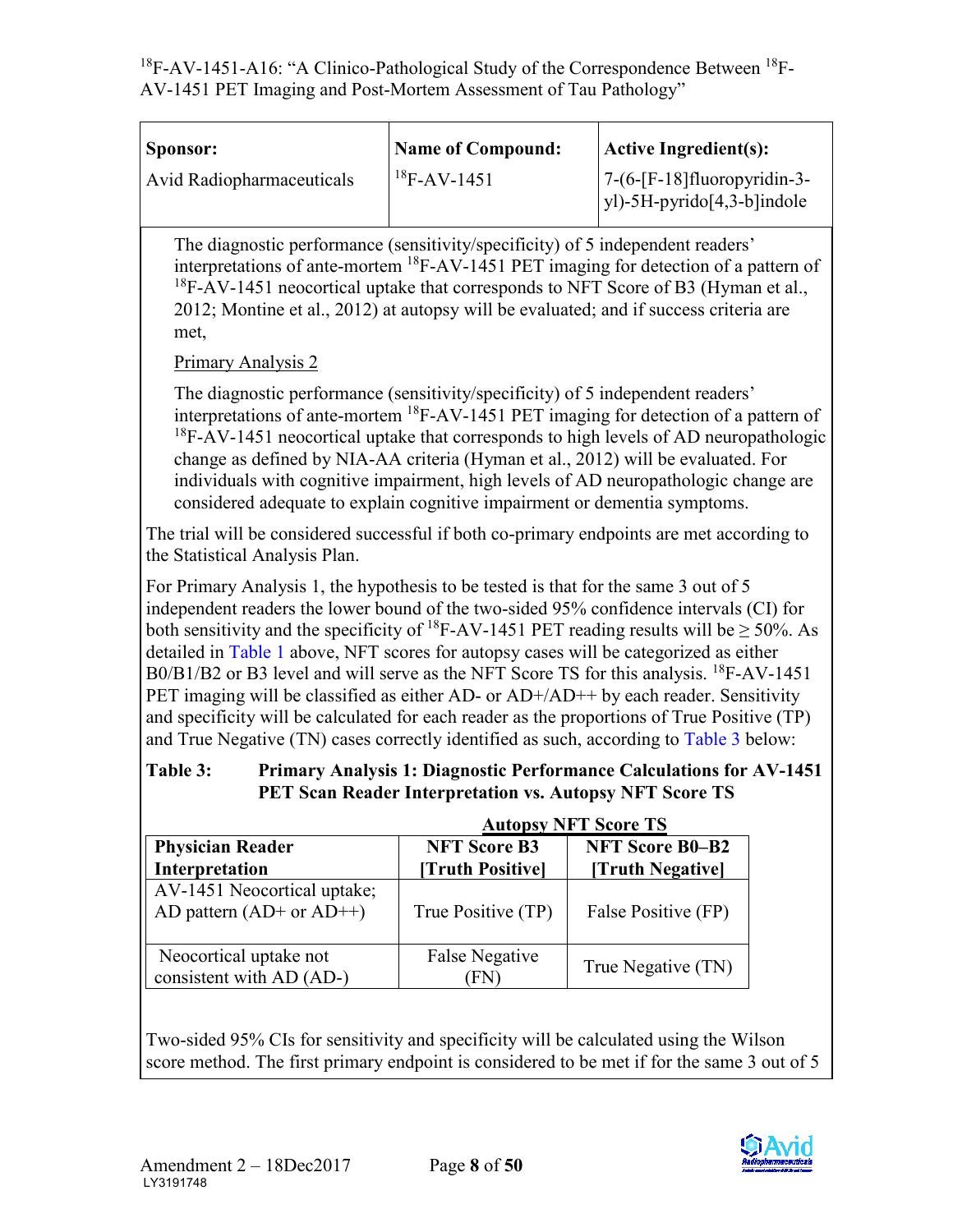| Sponsor:                  | <b>Name of Compound:</b> | $ $ Active Ingredient(s):                                           |
|---------------------------|--------------------------|---------------------------------------------------------------------|
| Avid Radiopharmaceuticals | $18F-AV-1451$            | $7-(6-[F-18]$ fluoropyridin-3-<br>$ y $ -5H-pyrido $[4,3-b]$ indole |

readers, the lower bound of the 95% CIs for both sensitivity and specificity are  $\geq 50\%$ (i.e., statistically significant at two-sided significance level of 0.05).

Like Primary Analysis 1, the hypothesis to be tested for Primary Analysis 2 is that for the same 3 out of 5 readers, the lower bound of the 95% CIs for both sensitivity and the specificity will be  $\geq 50\%$ . For Primary Analysis 2, autopsy cases will be categorized as either [not, low or intermediate] vs. [high] level of AD neuropathologic change according to NIA-AA criteria, considering Braak stage, Thal plaque score, and CERAD amyloid neuritic plaque score, and this level of AD neuropathologic change will be used as the NIA-AA Autopsy Diagnosis TS [\(Table 2,](#page-7-1) above).

<sup>18</sup>F-AV-1451 PET images will be interpreted by visual examination as either AD- or AD+/AD++ by each reader. Sensitivity and specificity will then be calculated for each reader as the proportions of True Positive (TP) and True Negative (TN) cases correctly identified as such, according to [Table 4](#page-9-0) below:

#### <span id="page-9-0"></span>**Table 4: Primary Analysis 2: Diagnostic Performance Calculations for AV-1451 PET Scan Reader Interpretation vs. NIA-AA Autopsy Diagnosis TS**

|                                                                         | NIA-AA AUTODSY DIAGNOSIS 15                                     |                                                                                        |
|-------------------------------------------------------------------------|-----------------------------------------------------------------|----------------------------------------------------------------------------------------|
| <b>Physician Reader</b><br>Interpretation                               | <b>High AD</b><br>Neuropathologic<br>Change<br>[Truth Positive] | Not, Low or<br><b>Intermediate AD</b><br>Neuropathologic<br>Change<br>[Truth Negative] |
| AV-1451 Neocortical uptake;<br>AD pattern $(AD+$ , $AD++$ )             | True Positive (TP)                                              | False Positive (FP)                                                                    |
| AV-1451 Neocortical uptake<br>not consistent with AD pattern<br>$(AD-)$ | <b>False Negative</b><br>FN)                                    | True Negative (TN)                                                                     |

# **NIA-AA Autopsy Diagnosis TS**

Two-sided 95% CIs will be calculated using the Wilson score method. The second primary endpoint is met if for the same 3 out of 5 readers the lower bounds of the 95% CIs for both sensitivity and specificity are  $\geq 50\%$ .

The secondary efficacy analyses will assess the performance of the blinded <sup>18</sup>F-AV-1451 PET scan readers in the following two ways:

Secondary Analysis 1: Assess diagnostic performance of ante-mortem <sup>18</sup>F-AV-1451 PET imaging based on majority interpretation of 5 independent readers: Diagnostic performance will be assessed relative to the Autopsy NFT score TS as per Primary Analysis 1 and again relative to the NIA-AA Autopsy Diagnosis TS as per Primary Analysis 2. In each case (image), a majority reading result will be derived using each

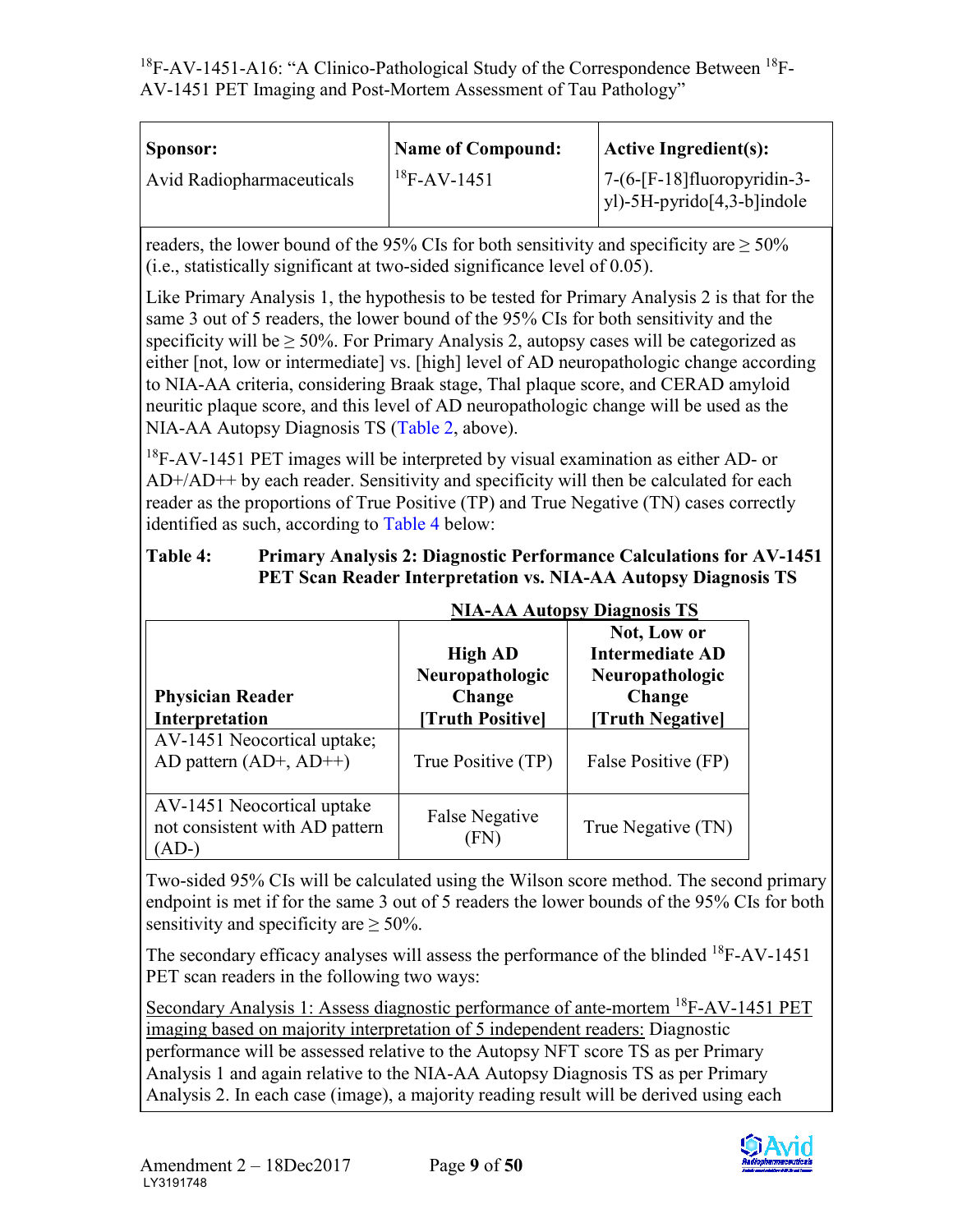| Sponsor:                  | <b>Name of Compound:</b> | <b>Active Ingredient(s):</b>                                        |
|---------------------------|--------------------------|---------------------------------------------------------------------|
| Avid Radiopharmaceuticals | $18F-AV-1451$            | $7-(6-[F-18]$ fluoropyridin-3-<br>$y$ ])-5H-pyrido $[4,3-b]$ indole |

individual reader's scan interpretation results. Sensitivity and specificity, and two-sided 95% CI thereof, will be calculated for the majority interpretation results relative to the appropriate TS. The hypotheses to be tested are:

1a: the majority reading result will have the lower bounds of two-sided 95% CI  $> 55\%$ for both sensitivity and specificity for detection of tau neurofibrillary pathology that corresponds to NFT Scores of B3, and

1b: the majority reading result will have the lower bounds of two-sided 95% CI  $\geq$  55% for both sensitivity and specificity for detection of a pattern of 18F-AV-1451 neocortical uptake that corresponds to high levels of AD neuropathologic change as defined by NIA-AA criteria.

Secondary Analysis 2: Assess agreement among readers of <sup>18</sup>F-AV-1451 PET scans: Fleiss' Kappa statistics will be used to assess inter-reader agreement for the diagnostic decisions associated with Primary Analyses 1 and 2. For evaluation of agreement in the context of Primary Analysis 1, kappa will be calculated according to the reader interpretation classification in [Table 3.](#page-8-0) If Primary Analysis 1 is successful, a second kappa will be performed using the reader interpretation classification in Table 4. The hypothesis to test is the observed kappa values are  $\geq 0.64$  and the lower bound of the two-sided 95% CIs for this assessment are  $\geq$  0.55.

Safety data will be tabulated.

Sample Size Calculation and Trial Stopping Criteria

Assuming sensitivity/specificity of approximately 80%, a minimum of 14 autopsy cases in each of the truth standard groups (pathological positive or negative) is required for the lower bound of the two-sided 95% CI to be  $> 50\%$  for each individual reader. The sponsor is blinded to the pathology results (truth standard) until after the study is completed and the database is locked. Therefore, in order to ensure that an adequate number of subjects are recruited and come to autopsy for each truth standard group, the sponsor will assume that subjects diagnosed on clinical grounds as having dementia due to AD will be truth standard positive, subjects diagnosed as having no cognitive impairment (cognitively normal) will be truth standard negative. Based on these assumptions, the study sample size requirement and trial stopping criteria will be deemed to have been met when

- the number of subjects diagnosed as having impairment due to AD that have come to autopsy, is greater than or equal to 14, AND
- the number of subjects diagnosed as having no cognitive impairment that have come to autopsy is greater than or equal to 14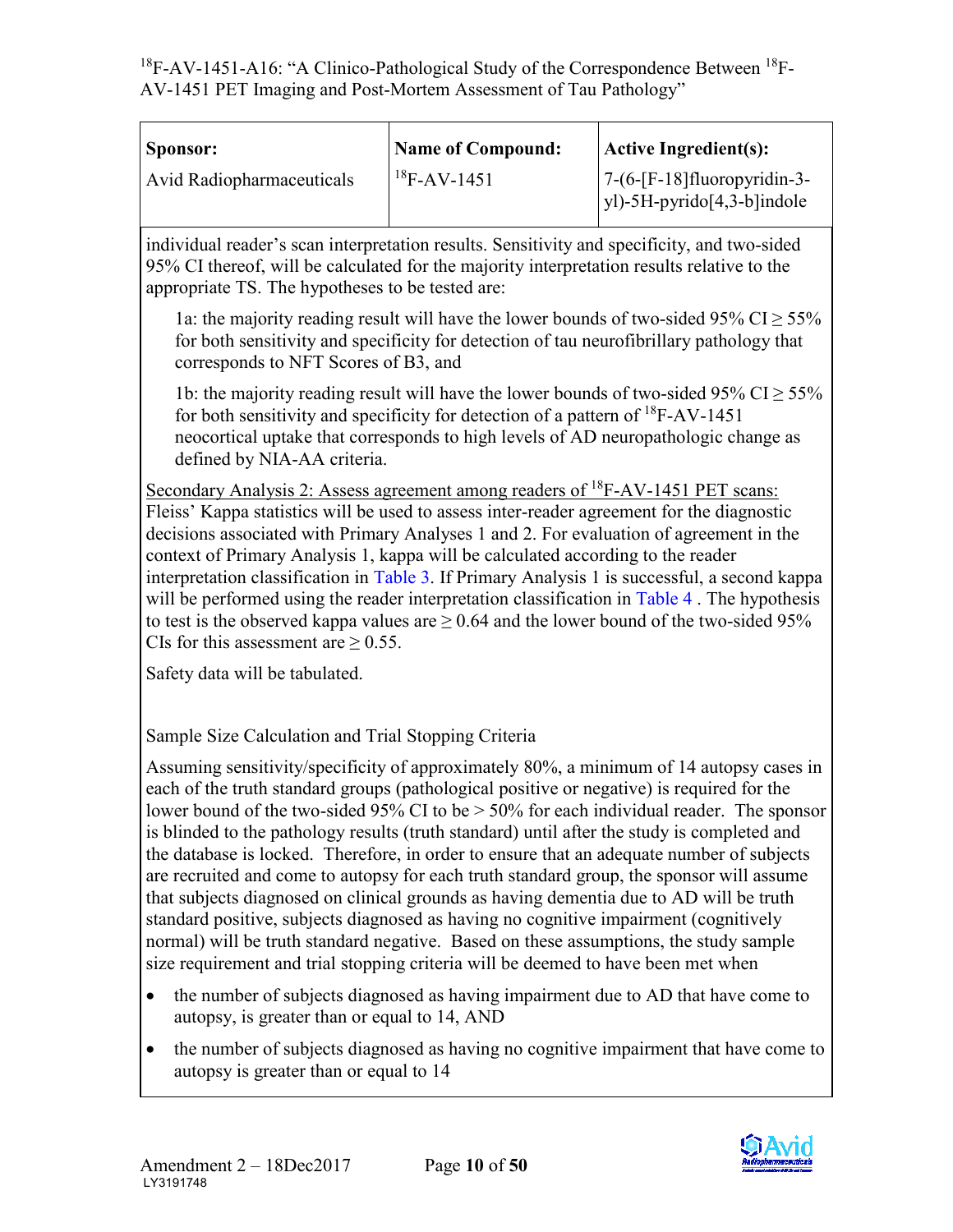| Sponsor:                         | <b>Name of Compound:</b> | Active Ingredient(s):                                               |
|----------------------------------|--------------------------|---------------------------------------------------------------------|
| <b>Avid Radiopharmaceuticals</b> | $18F-AV-1451$            | $7-(6-[F-18]$ fluoropyridin-3-<br>$ y $ -5H-pyrido $[4,3-b]$ indole |

The sponsor recognizes that there may be some errors in clinical diagnosis such that some patients diagnosed clinically as having impairment due to AD may have a nonAD pathology, or limited amounts of AD tau pathology, and thus be truth standard negative, and, less often, subjects considered clinically normal may have AD pathology and be truth standard positive. However, given the excess frequency of cases with AD diagnoses relative to clinically normal subjects already recruited in this trial population, any diagnostic errors will likely help ensure a minimum of 14 truth standard negative subjects without jeopardizing the criterion for truth standard positive subjects.

In addition to subjects diagnosed as clinically normal or AD patients, it is expected that approximately 10-15 subjects with nonAD impairments will be enrolled and come to autopsy in this trial. However, the proportion of these that will have truth standard positive/negative AD tau pathology is very difficult to predict and will depend on the precise cases enrolled. Thus, it is not expected that these cases will be useful in estimating when a sufficient number of cases have occurred in each truth standard group and are not employed in the stopping criteria.

No new autopsies will begin once the sample size requirement/trial stopping criteria are met. However, some subjects may have died and had autopsy material removed at the time the sample size requirement is met. Histology analysis will be completed in subjects for whom autopsies are ongoing at the time the sample size requirement is met and these subjects will also be included in the Primary Efficacy Population.

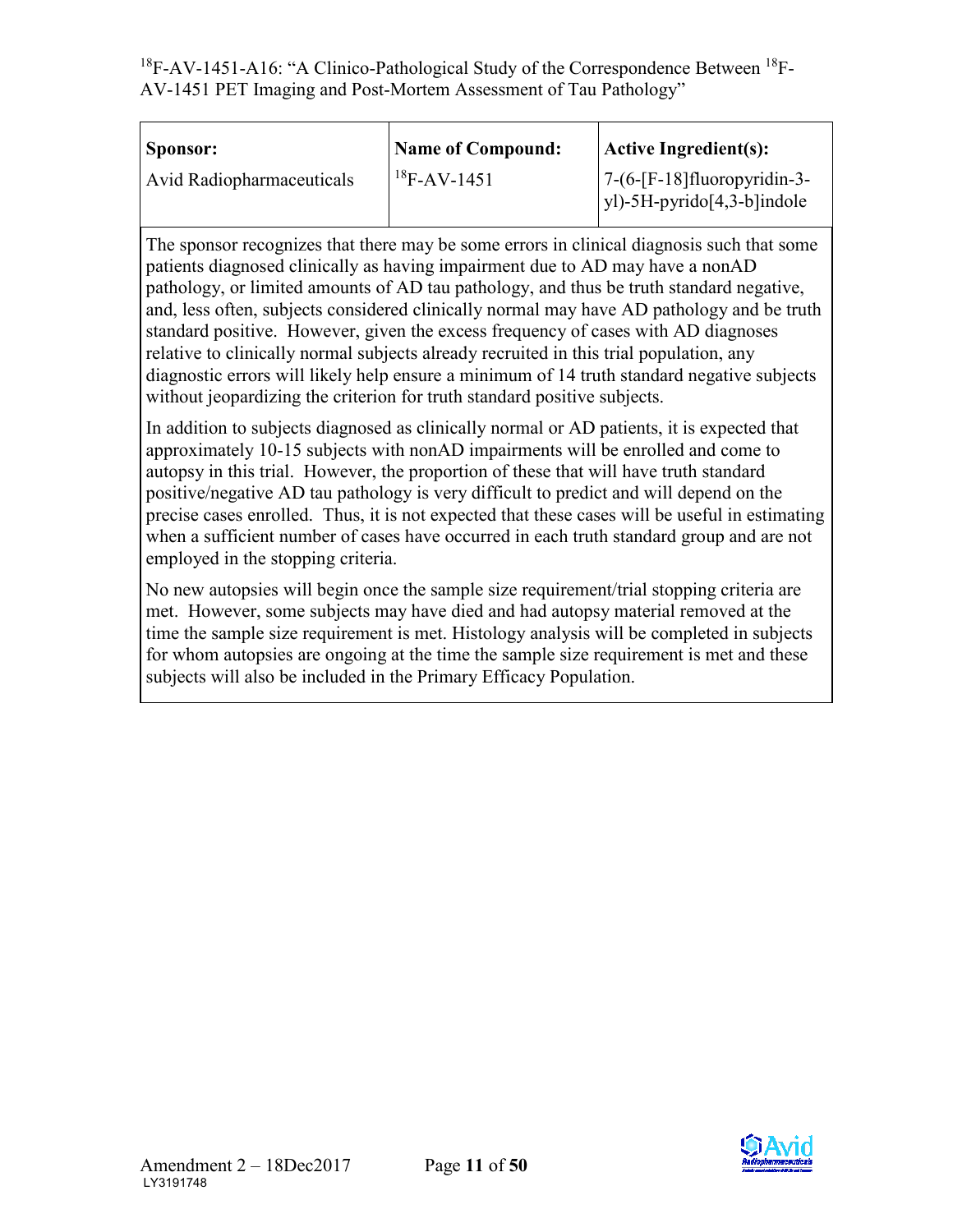# **TABLE OF CONTENTS**

| 1.             |                                                   |  |
|----------------|---------------------------------------------------|--|
| 2.             |                                                   |  |
| 2.1.           |                                                   |  |
| 2.2.           |                                                   |  |
| 3 <sub>1</sub> | SPONSOR, INVESTIGATOR(S) AND OTHER PARTICIPANTS20 |  |
| 4.             |                                                   |  |
| 4.1.           |                                                   |  |
| 4.2.           |                                                   |  |
| 4.3.           |                                                   |  |
| 4.4.           |                                                   |  |
| 4.5.           |                                                   |  |
| 4.6.           |                                                   |  |
| 5.             |                                                   |  |
| 5.1.           |                                                   |  |
| 5.2.           |                                                   |  |
| 5.2.1.         |                                                   |  |
| 5.2.2.         |                                                   |  |
| 5.3.           |                                                   |  |
| 5.3.1.         |                                                   |  |
| 5.3.2.         |                                                   |  |
| 5.4.           |                                                   |  |
| 5.5.           |                                                   |  |
| 5.6.           |                                                   |  |
| 6.             |                                                   |  |
| 7.             |                                                   |  |
| 7.1.           |                                                   |  |
| 7.1.1.         |                                                   |  |
| 7.1.2.         |                                                   |  |
| 7.1.3.         |                                                   |  |
| 7.1.4.         |                                                   |  |
| 7.2.           |                                                   |  |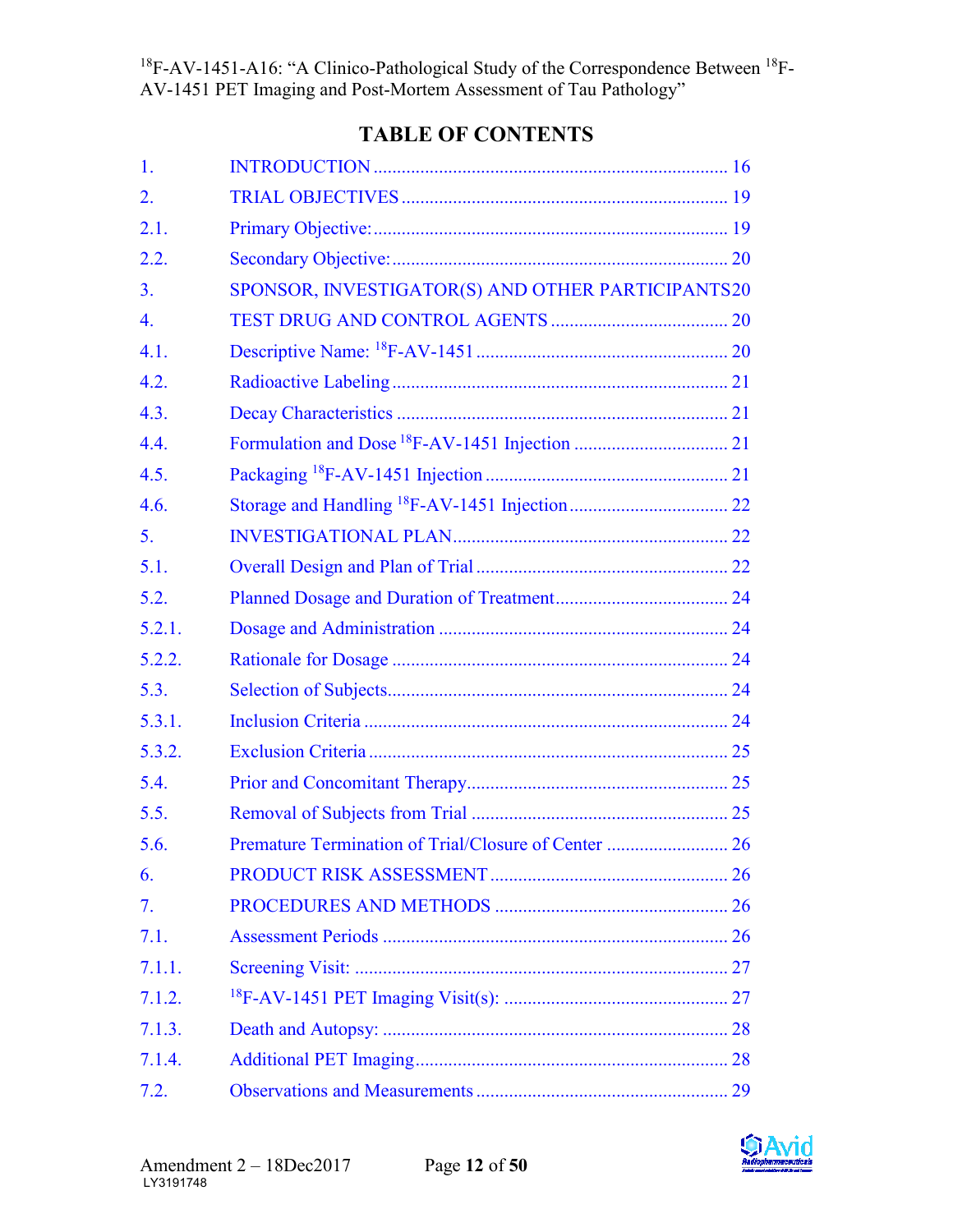| 7.3.   |                                                        |  |
|--------|--------------------------------------------------------|--|
| 7.4.   |                                                        |  |
| 7.5.   |                                                        |  |
| 7.6.   |                                                        |  |
| 7.7.   |                                                        |  |
| 7.7.1. |                                                        |  |
| 7.7.2. |                                                        |  |
| 7.7.3. |                                                        |  |
| 7.7.4. |                                                        |  |
| 8.     |                                                        |  |
| 8.1.   |                                                        |  |
| 8.2.   |                                                        |  |
| 8.2.1. |                                                        |  |
| 8.2.2. |                                                        |  |
| 8.3.   |                                                        |  |
| 8.4.   |                                                        |  |
| 8.5.   |                                                        |  |
| 8.6.   | Sample Size Calculation and Trial Stopping Criteria 41 |  |
| 9.     |                                                        |  |
| 10.    | <b>INVESTIGATOR'S REGULATORY OBLIGATIONS  42</b>       |  |
| 10.1.  |                                                        |  |
| 10.2.  |                                                        |  |
| 10.3.  |                                                        |  |
| 10.4.  |                                                        |  |
| 10.5.  |                                                        |  |
| 10.6.  |                                                        |  |
| 10.7.  |                                                        |  |
| 10.8.  |                                                        |  |
| 11.    |                                                        |  |
| 11.1.  |                                                        |  |
| 11.2.  |                                                        |  |

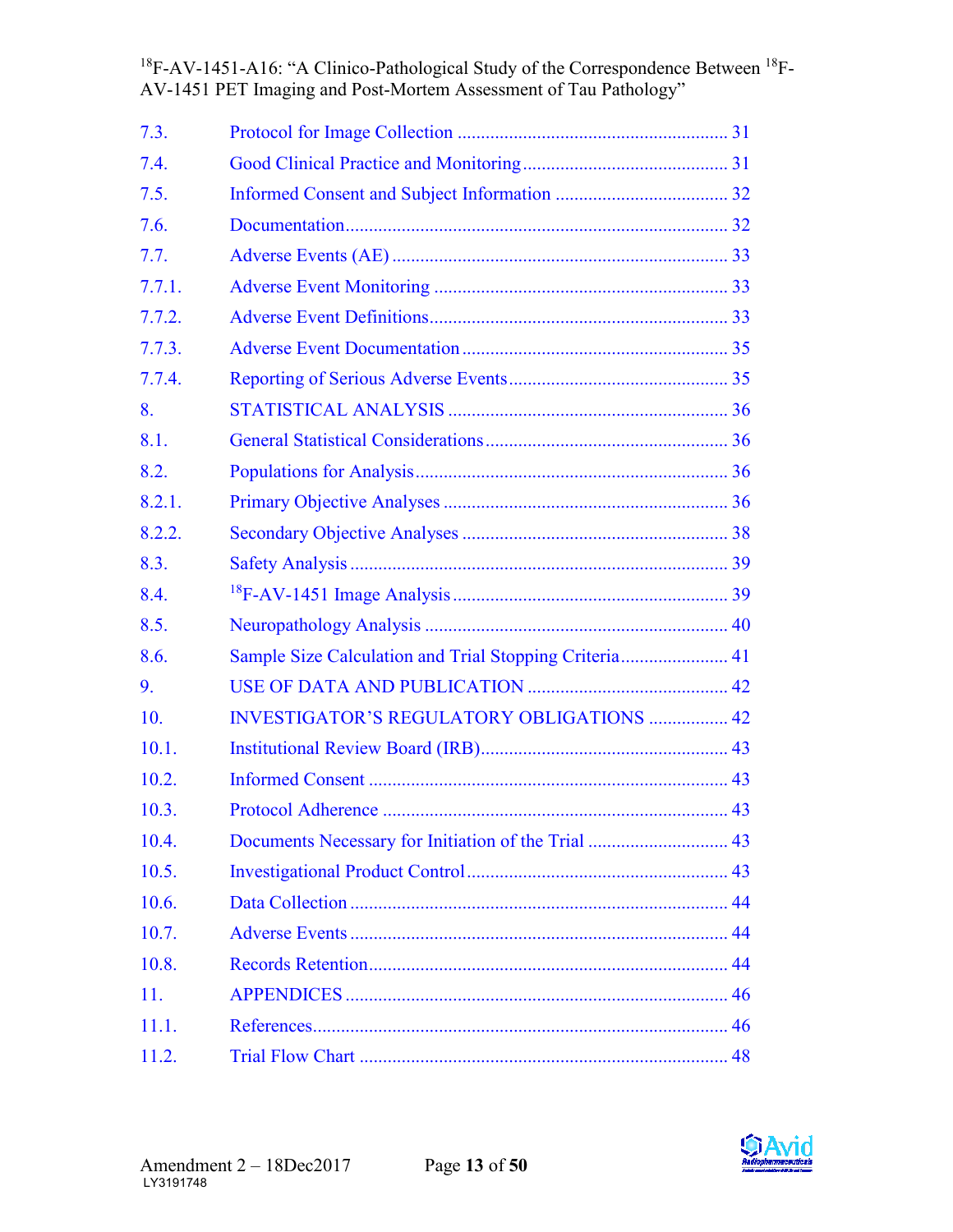## **ABBREVIATIONS AND DEFINITIONS**

| $\mathbf{A}\mathbf{\beta}$                                                             | Beta amyloid                                                                                                                                                                                                                                                 |
|----------------------------------------------------------------------------------------|--------------------------------------------------------------------------------------------------------------------------------------------------------------------------------------------------------------------------------------------------------------|
| <b>AD</b>                                                                              | Alzheimer's disease                                                                                                                                                                                                                                          |
| <b>Adverse Event</b><br>(AE)                                                           | Any untoward medical occurrence in a subject or clinical investigation<br>subject administered a pharmaceutical product and that does not<br>necessarily have a causal relationship with this treatment.                                                     |
| electronic Case<br><b>Report Form</b><br>(eCRF)                                        | An electronic form for recording study participants' data during a clinical<br>study, as required by the protocol.                                                                                                                                           |
| <b>CNS</b>                                                                             | Central Nervous System                                                                                                                                                                                                                                       |
| <b>CRO</b>                                                                             | Contract Research Organization: A person or organization (commercial,<br>academic, or other) contracted by the sponsor to perform one or more of<br>the sponsor's trial-related duties and functions.                                                        |
| CT                                                                                     | Computed Tomography                                                                                                                                                                                                                                          |
| <b>DMB</b>                                                                             | Data Monitoring Board                                                                                                                                                                                                                                        |
| <b>Efficacy</b>                                                                        | Efficacy is the ability of a treatment to achieve a beneficial intended<br>result.                                                                                                                                                                           |
| <b>FDA</b>                                                                             | US Food and Drug Administration                                                                                                                                                                                                                              |
| <b>FDG</b>                                                                             | $^{18}F$ – Fluorodeoxyglucose                                                                                                                                                                                                                                |
| <b>GCP</b>                                                                             | Good Clinical Practice                                                                                                                                                                                                                                       |
| <b>ICH</b>                                                                             | International Conference on Harmonization                                                                                                                                                                                                                    |
| <b>Institutional</b><br><b>Review Board</b><br>/Independent<br><b>Ethics Committee</b> | A board or committee (institutional, regional, or national) composed of<br>medical and nonmedical members whose responsibility is to verify that<br>the safety, welfare and human rights of the subjects participating in a<br>clinical study are protected. |
| Investigator                                                                           | A person responsible for the conduct of the clinical trial at a trial site. If a<br>trial is conducted by a team of individuals at a trial site, the investigator is<br>the responsible leader of the team and may be called the principal<br>investigator.  |
| IV                                                                                     | Intravenous                                                                                                                                                                                                                                                  |

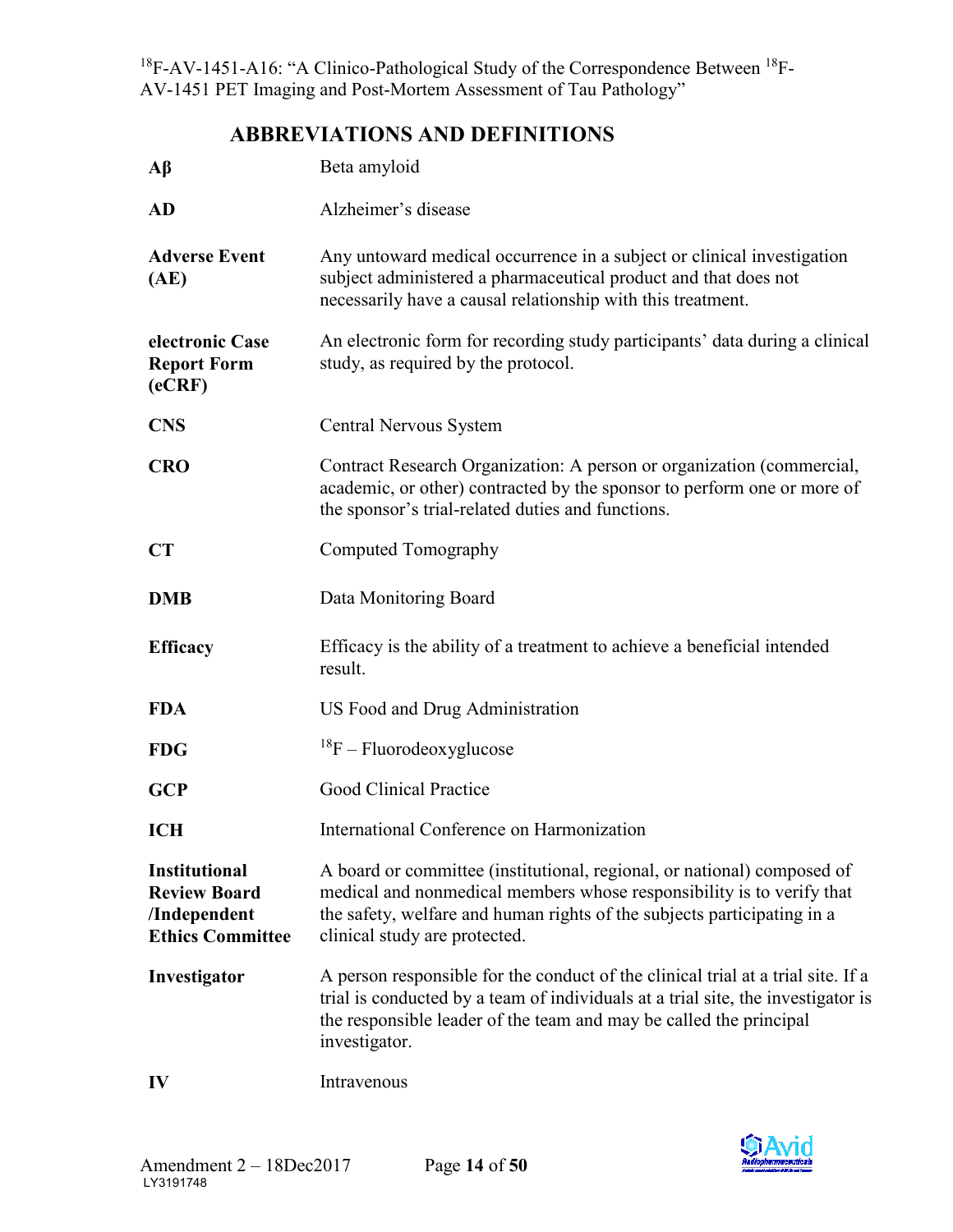| $K_d$         | <b>Dissociation Constant</b>                          |
|---------------|-------------------------------------------------------|
| <b>LAR</b>    | <b>Legally Authorized Representative</b>              |
| <b>MBq</b>    | Megabecquerel                                         |
| mCi           | Millicurie                                            |
| <b>MCI</b>    | Mild Cognitive Impairment                             |
| <b>MHD</b>    | Maximum Human Dose                                    |
| <b>MRI</b>    | <b>Magnetic Resonance Imaging</b>                     |
| <b>NIA-AA</b> | National Institute on Aging - Alzheimer's Association |
| <b>NFT</b>    | Neurofibrillary Tangle                                |
| <b>NOAEL</b>  | No Observable Adverse Effect Level                    |
| <b>OCN</b>    | <b>Older Cognitively Normal</b>                       |
| <b>PET</b>    | <b>Positron Emission Tomography</b>                   |
| QA            | <b>Quality Assurance</b>                              |
| <b>SUVRs</b>  | <b>Standard Uptake Value Ratios</b>                   |
| <b>TN</b>     | True Negative                                         |
| <b>TP</b>     | <b>True Positive</b>                                  |
| <b>TS</b>     | <b>Truth Standard</b>                                 |
| <b>YCN</b>    | <b>Young Cognitively Normal</b>                       |

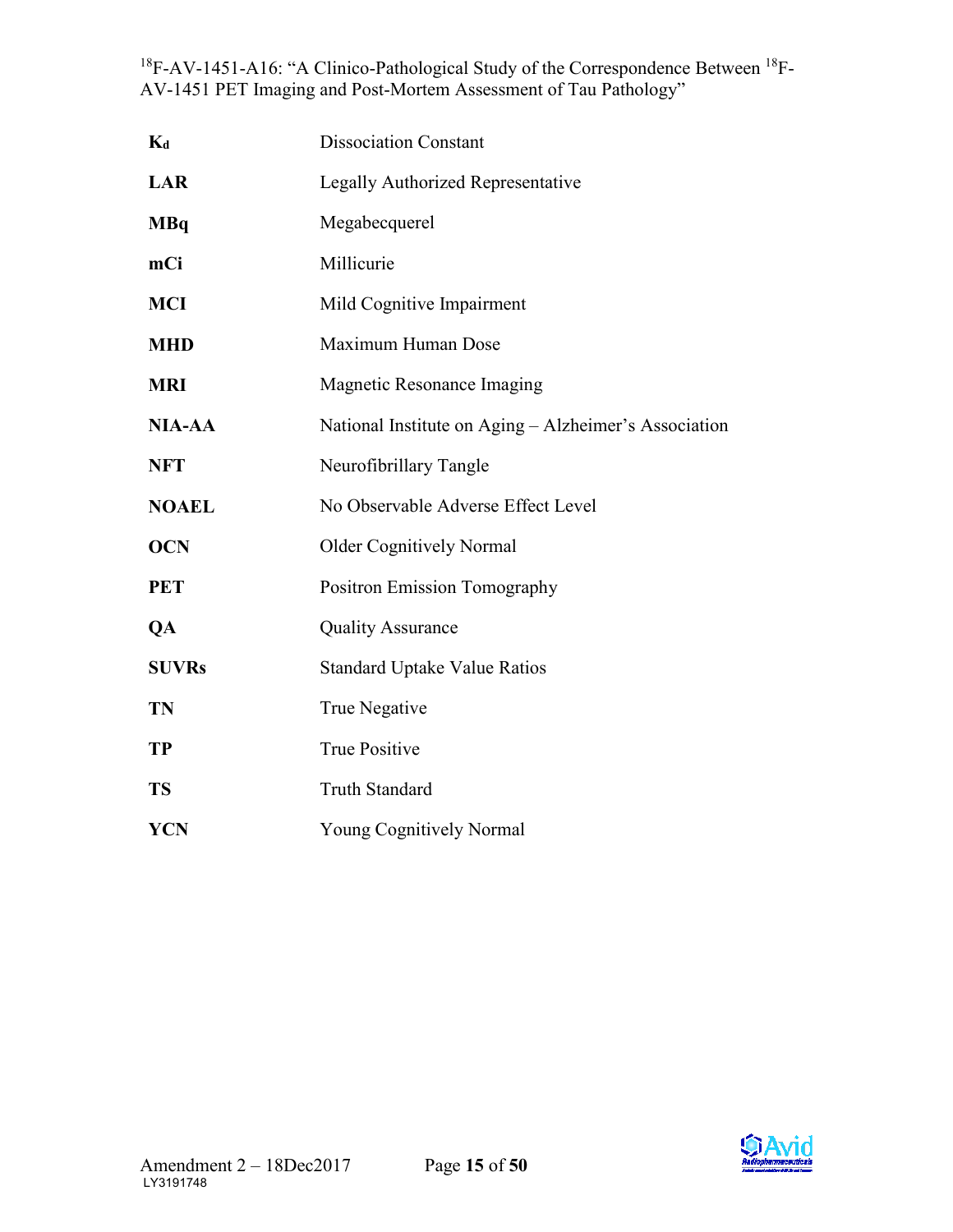# <span id="page-16-0"></span>**1. INTRODUCTION**

Molecular imaging biomarkers have the potential to aid in the diagnosis of patients with cognitive impairment (Dubois et al., 2010; McKhann et al., 2011). PET ligands such as florbetapir F 18 (Wong et al., 2010) provide a minimally invasive estimate of cortical beta amyloid (Aβ) neuritic plaque deposition, which is a hallmark pathology of Alzheimer's disease (AD) and a required element for the neuropathologic diagnosis of AD (Hyman et al., 2012). More recently, imaging biomarkers for tau protein, the other required pathology for AD, have become available (Chien et al., 2103; Xia et al., 2013).

Amyloid is believed to accumulate very early in the AD disease process (Jack et al., 2010) and may be present in other diseases or as an incidental finding in patients with other dementias (Siderowf et al., 2014; Serrano et al., 2014). While amyloid deposition is required for the diagnosis of AD, its density or distribution is not associated with disease duration or severity (Nelson et al., 2012).

In contrast to Aβ neuritic plaques, the density and distribution of phosphorylated tau, aggregated in neurofibrillary tangles, increases with AD-related cognitive impairment and correlates with neurodegeneration (Dickson et al., 1997; Duyckaerts et al., 1987; Nelson et al., 2012). Thus, a PET imaging agent that binds to phosphorylated tau has potential application as a biomarker for disease severity and may be useful for selecting patients for therapy, monitoring disease progression and assessing response to putative disease modify treatments.

<sup>18</sup>F-AV-1451 (originally named [F-18]T807 by Siemens Molecular Imaging Biomarker Research group) has been developed as a positron emitting radiopharmaceutical for in vivo imaging of tau protein aggregates (Xia et al., 2013; Chien et al. 2013). Autoradiography results using tissue sections from human brains showed a strong signal in the grey matter of cortical slices from tau positive brains but weak or no binding in tau negative, Aβ positive, or tau and Aβ negative tissue. Scatchard analysis based on this heterogeneous autoradiography assay yielded an estimated Kd of 15nM. A saturation binding experiment using purified Paired Helical Filament (PHF) Tau isolated brains of AD patients yielded a Kd value of 0.54 nM.

AV-1451 was assessed in competitive binding assays against a panel of 72 of the most common central nervous system (CNS) targets and no clinically relevant inhibition was seen. AV-1451 was positive in the in vitro hERG assay; however, in vivo cardiovascular safety pharmacology assessments in dogs showed no evidence of QT prolongation at doses up to 50x the intended maximum human dose (MHD). Nonetheless, until sufficient human cardiovascular safety data are available, clinical studies will exclude subjects with a history of risk factors for Torsades de Pointes and subjects taking drugs known to prolong the QT interval.

*In vivo* safety pharmacology studies were also conducted in rats to determine potential effects on the CNS and respiratory systems. In these studies no clinically relevant effects were reported at doses exceeding 100x the intended MHD. Additionally, non-radioactive AV-1451 has been tested in single and repeat-dose toxicology studies in rat and dog. In each of these studies the no observable adverse effect levels (NOAELs) were the highest doses tested (150x MHD for single, 50x MHD for repeat).

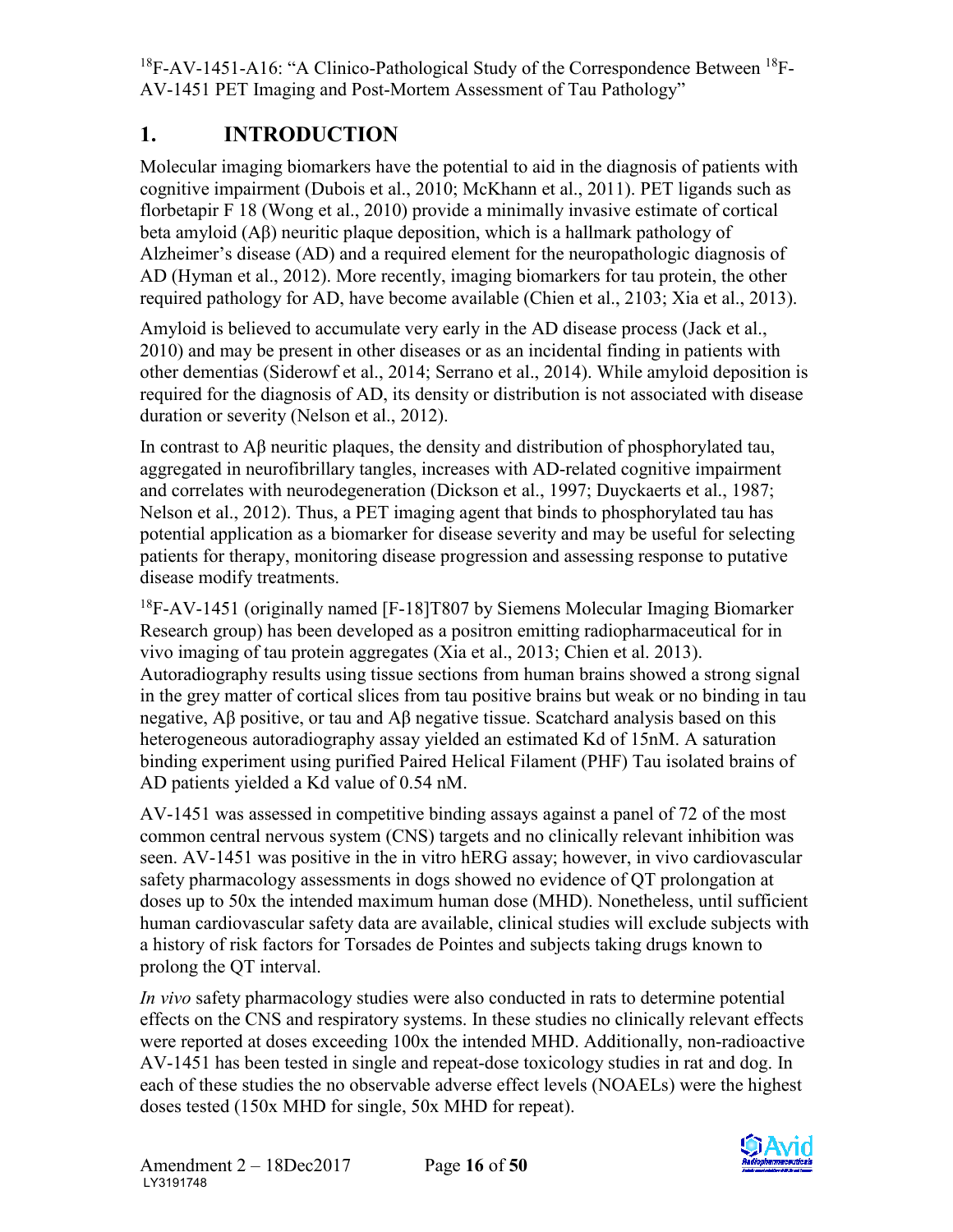Potential genotoxicity of non-radioactive AV-1451 was tested in both *in vitro* and *in vivo*  assays. In the *in vitro* assays, AV-1451 tested positive for potential genotoxicity. However, in the *in vivo* rat micronucleus assay at doses up to 750x MHD (scaled allometrically), AV-1451 showed no evidence of genotoxicity. The different results in the in vitro genotoxicity assays and the *in vivo* micronucleus study are likely related to differences in the exposure conditions encountered by the target cells in the different test systems. In vivo, AV-1451 is cleared rapidly; however, the i*n vitro* experiments employ static, prolonged exposure of cells to high concentrations of the test article. While the *in vitro* data show the potential for genotoxicity, the *in vivo* data provide assurance that genotoxicity is unlikely to occur at clinically-relevant doses for human diagnostic studies.

Three human clinical studies have been completed with  $^{18}$ F-AV-1451. A total of 59 subjects have been exposed to  ${}^{18}$ F-AV-1451 in these studies. The following side effects have been reported in clinical studies: diarrhea, headache, and altered taste. All reported events were mild in intensity and all subjects recovered from these events.

Human dosimetry has been obtained in nine subjects. Generally, the radiotracer distribution was consistent among the subjects and showed rapid hepatobiliary clearance. There were three organs that received estimated doses higher than 0.05 mSv/MBq. The organ that received the largest estimated dose was the upper large intestinal wall (0.0962  $\pm$  0. 0134 mSv/MBq), followed by the small intestine and the liver. The Effective Dose was  $0.0241 \pm 0.0016$  mSv/MBq. This results in an estimated Effective Dose of 8.70 mSv for an anticipated 370 MBq (10 mCi) injection and is comparable to the effective dose of approved 18F-labeled compounds such as fluorodeoxyglucose (FDG) and florbetapir F 18 injection.

Evaluation of the PET images from completed studies demonstrates little focal cortical retention of  $^{18}$ F-AV-1451 in either young cognitively normal (YCN) or older cognitively normal (OCN) subjects known to be amyloid negative (florbetapir PET SUVR <1.10; [Figure 1](#page-18-0) Panels A and B). However, OCN subjects frequently demonstrated retention in the mesial temporal lobes and some OCN subjects also demonstrated retention in the brainstem or striatum [\(Figure 1](#page-18-0) Panel B). In MCI and AD subjects, retention appeared to spread from mesial temporal lobes to isocortical areas [\(Figure 1](#page-18-0) Panels C-F). The pattern of <sup>18</sup>F-AV-1451 distribution seen on PET imaging, across subjects with various levels of impairment, paralleled the pattern reported in the classic autopsy series of older persons and subsequently used to define the Braak stage (Braak and Braak, 1991). Two clinically diagnosed AD subjects that were found to be amyloid negative on a florbetapir PET scan were the exception to this pattern, as their scans were similar to clinically normal elder controls and showed no cortical  ${}^{18}$ F-AV-1451 retention [\(Figure 1](#page-18-0) Panel G).

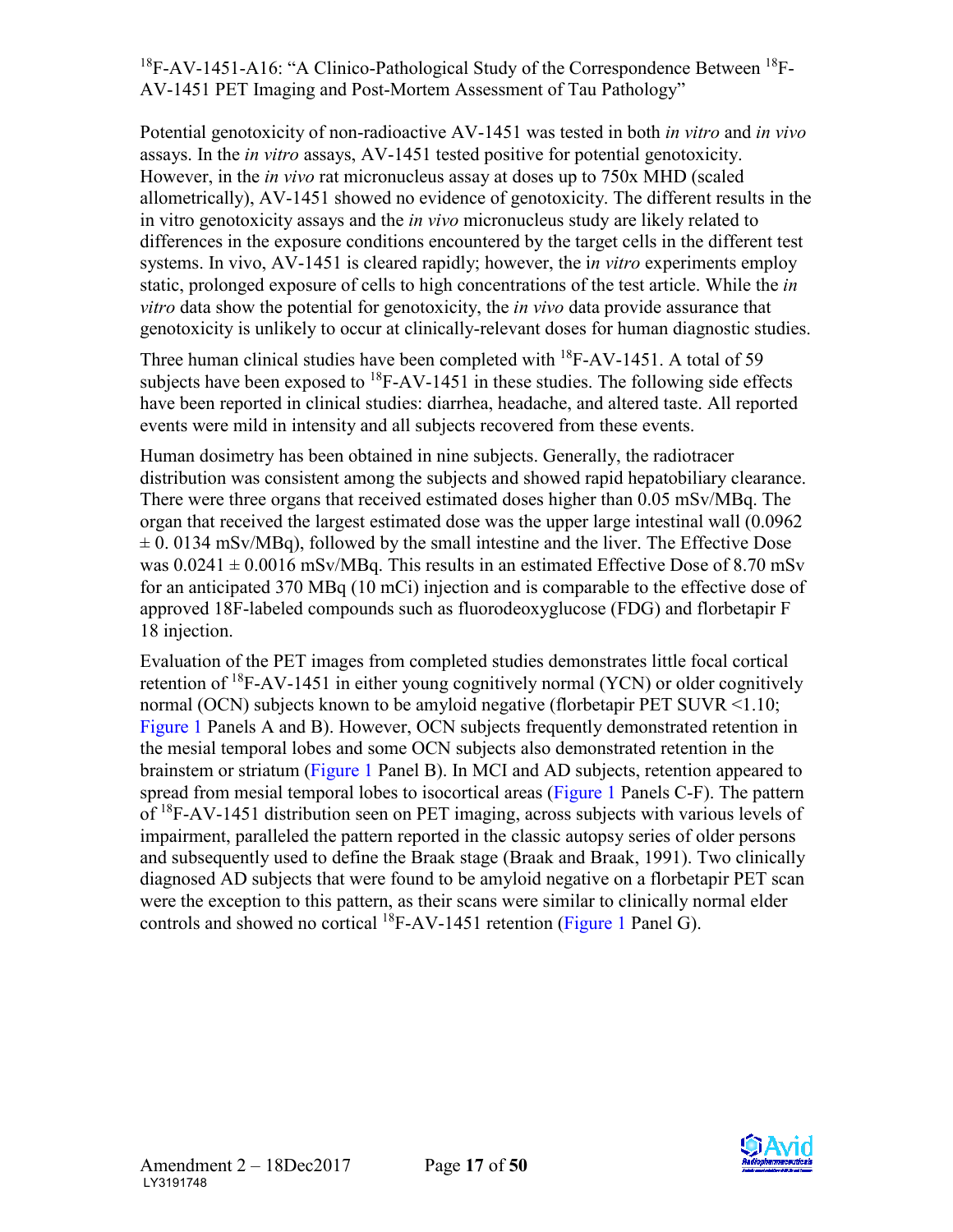

<span id="page-18-0"></span>

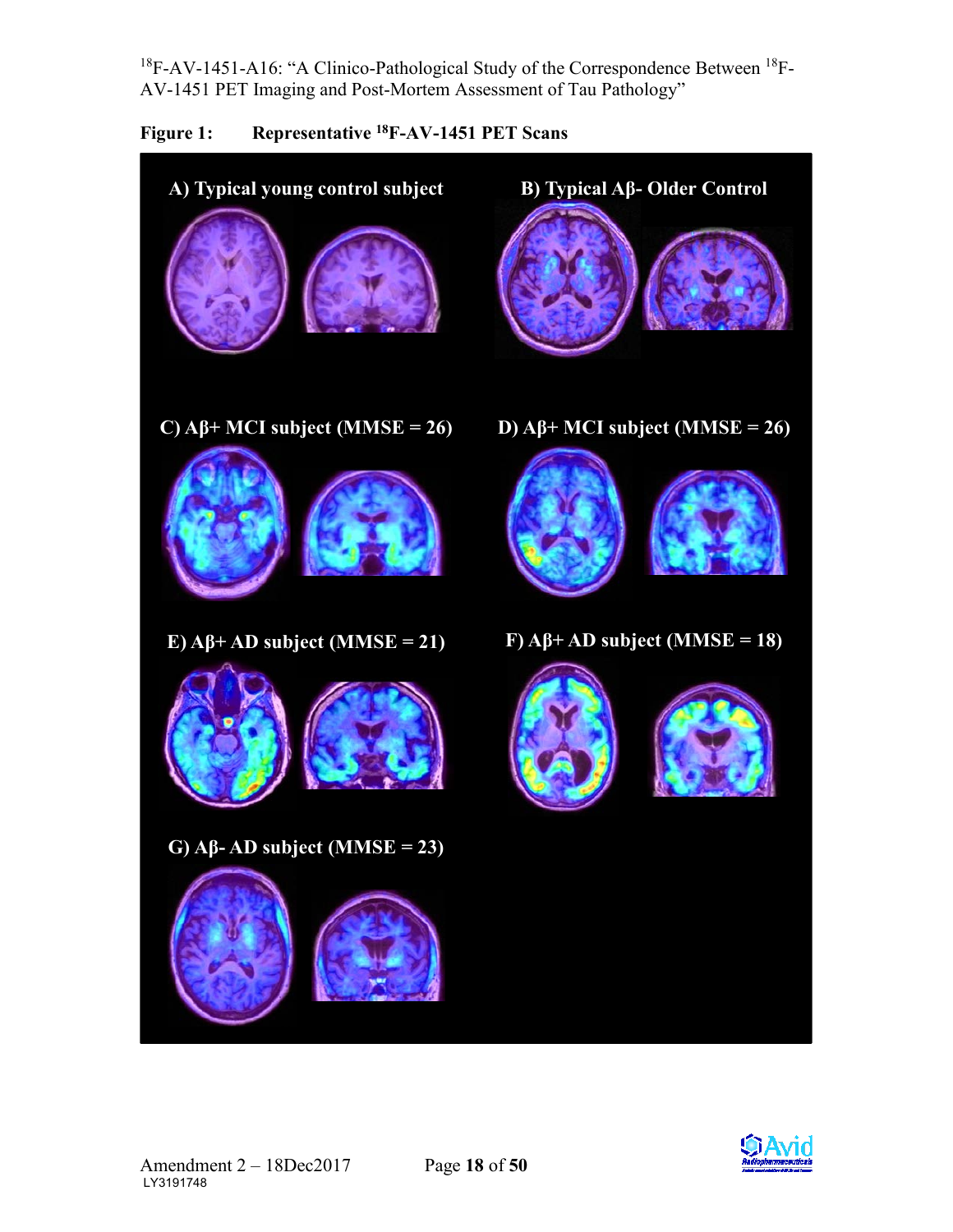Comparison of tracer binding to aggregated protein with autopsy material is one means of validating a novel PET agent. Multiple studies have been completed comparing amyloid PET scans to histopathologic assessment of amyloid burden subjects for whom biopsy samples were available or who came to autopsy after receiving a PET amyloid scan. These studies support the relationship between PET amyloid imaging results and cortical neuritic plaque density (Clark et al., 2011, 2012; Leinonen et al., 2008; Sojkova et al., 2011; Kantarci et al., 2011; Burack et al., 2010). The larger autopsy studies (Clark et al., 2012; Curtis et al., 2015; Sabri et al., 2015) demonstrated a high sensitivity and specificity for amyloid PET to discriminate subjects with subsequent autopsy findings of no or sparse neuritic plaques (amyloid negative) from those with moderate to frequent plaques (amyloid positive).

By contrast, systematic studies correlating imaging data from tau ligands with postmortem verification of AD pathology have not been completed. The goal of this protocol is to generate evidence to support the relationship between PET imaging with  $^{18}$ F-AV-1451 PET imaging and AD neuropathology assessed at autopsy.

# <span id="page-19-0"></span>**2. TRIAL OBJECTIVES**

# <span id="page-19-1"></span>**2.1. Primary Objective:**

This study is designed to test the relationship between ante-mortem 18F-AV-1451 PET imaging and tau neurofibrillary pathology associated with AD, as measured at autopsy. To accomplish this goal, two primary analyses will be performed:

## Primary Analysis 1

The diagnostic performance (sensitivity/specificity) of 5 independent readers' interpretations of ante-mortem 18F-AV-1451 PET imaging for detection of a pattern of <sup>18</sup>F-AV-1451 neocortical uptake that corresponds to NFT Score of B3 (Hyman et al., 2012; Montine et al., 2012) at autopsy will be evaluated; and if success criteria are met,

## Primary Analysis 2

The diagnostic performance (sensitivity/specificity) of 5 independent readers' interpretations of ante-mortem 18F-AV-1451 PET imaging for detection of a pattern of <sup>18</sup>F-AV-1451 neocortical uptake that corresponds to high levels of AD neuropathologic change as defined by NIA-AA criteria (Hyman et al., 2012) will be evaluated. For individuals with cognitive impairment, high levels of AD neuropathologic change are considered adequate to explain cognitive impairment or dementia symptoms.

The trial will be considered successful if both co-primary endpoints are met according to the Statistical Analysis Plan.

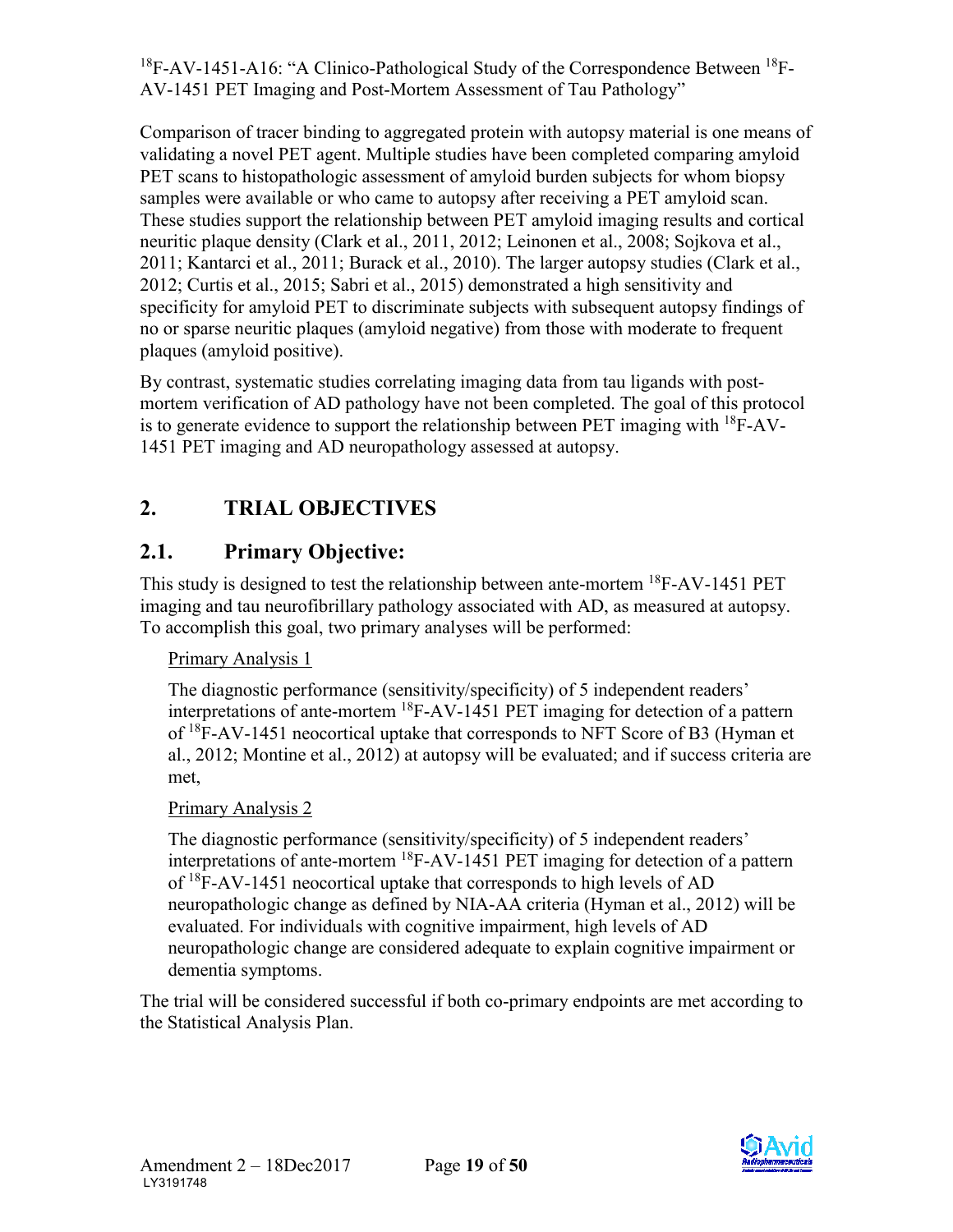# <span id="page-20-0"></span>**2.2. Secondary Objective:**

To assess performance of independent, blinded readers of  ${}^{18}$ F-AV-1451 PET scans:

Secondary Analysis 1: To assess diagnostic performance of ante-mortem 18F-AV-1451 PET imaging, based on majority interpretation of 5 independent readers, for detection of a pattern of  ${}^{18}$ F-AV-1451 neocortical uptake that corresponds to Neurofibrillary Tangle (NFT) Score of B3 and for detection of a pattern of 18F-AV-1451 neocortical uptake that corresponds to high levels of AD neuropathologic change as defined by National Institute on Aging - Alzheimer's Association (NIA-AA) criteria.

Secondary Analysis 2: To assess agreement among readers of  ${}^{18}$ F-AV-1451 PET scans.

# <span id="page-20-1"></span>**3. SPONSOR, INVESTIGATOR(S) AND OTHER PARTICIPANTS**

The trial is sponsored by:

Avid Radiopharmaceuticals

The medical contact is:



Approximately 30 centers in the United States and Australia will participate.

# <span id="page-20-2"></span>**4. TEST DRUG AND CONTROL AGENTS**

# <span id="page-20-3"></span>**4.1. Descriptive Name: 18F-AV-1451**

7-(6-[F-18]fluoropyridin-3-yl)-5H-pyrido[4,3-b]indole

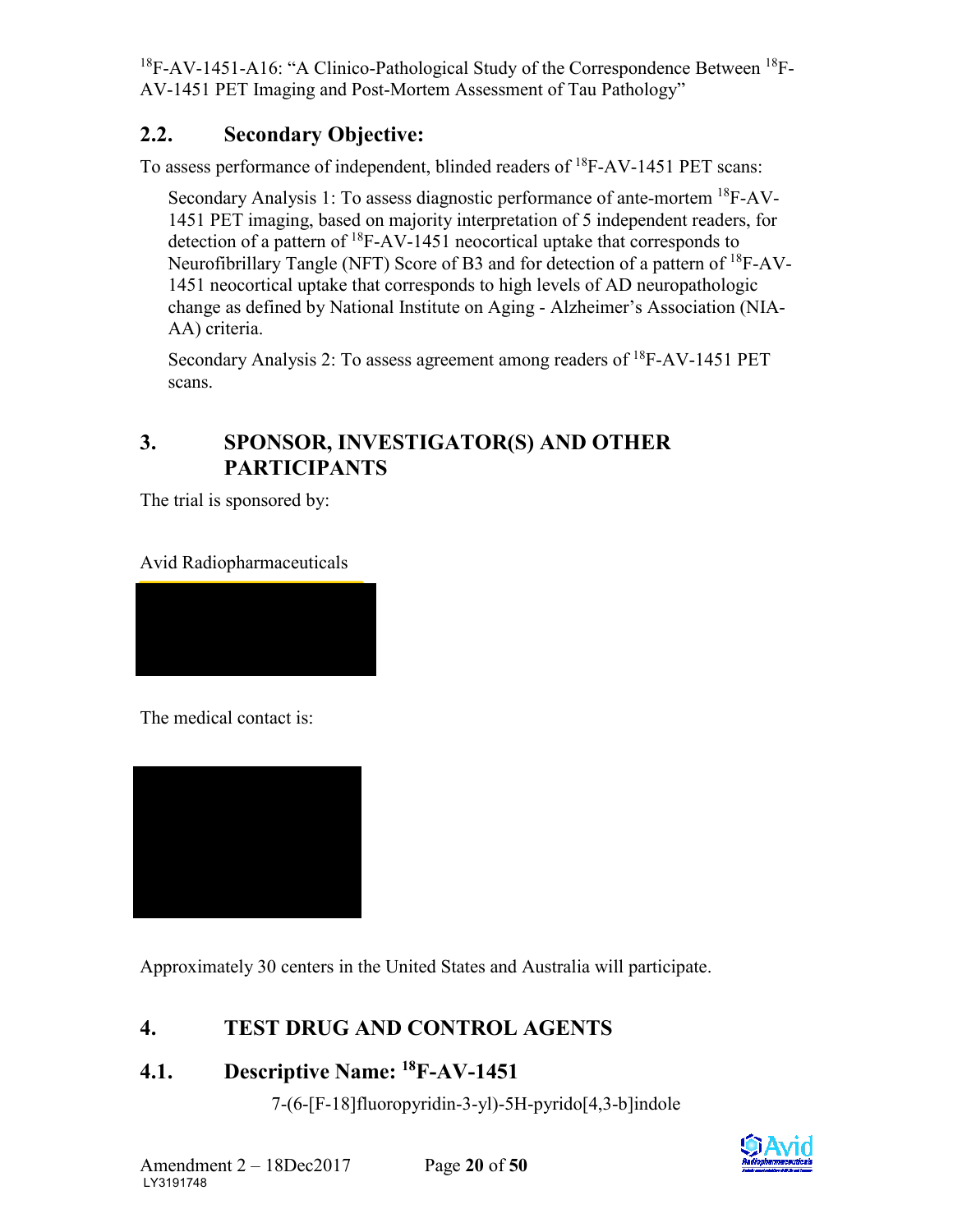

 $MW = 262.27$  amu

# <span id="page-21-0"></span>**4.2. Radioactive Labeling**

The compound is labeled with  $[18F]$  fluorine that decays by positron  $(\beta^+)$  emission and has a half-life of 109.77 min. The principal photons useful for diagnostic imaging are the 511 keV gamma photons, resulting from the interaction of the emitted positron with an electron.

# <span id="page-21-1"></span>**4.3. Decay Characteristics**

The time course of radioactive decay for Fluorine  $[18F]$  is shown below

| Min. | <b>Fraction Remaining</b> |
|------|---------------------------|
|      | 1.000                     |
| 30   | 0.827                     |
| 60   | 0.685                     |
| 90   | 0.567                     |
| 120  | 0.469                     |
| 150  | 0.388                     |
| 180  | 0.321                     |
| 210  | 0.266                     |
| 240  | 0.220                     |

Physical decay chart for Fluorine  $[{}^{18}F]$ . Half-life = 109.77 min.

# <span id="page-21-2"></span>**4.4. Formulation and Dose 18F-AV-1451 Injection**

 $18F-AV-1451$  Injection is a sterile, apyrogenic clear solution for intravenous bolus administration.  ${}^{18}$ F-AV-1451 Injection contains  ${}^{18}$ F-AV-1451 (drug substance) formulated in 10% (v/v) ethanol, USP in 0.9% sodium chloride injection, USP.

The shelf-life of  ${}^{18}$ F-AV-1451 Injection is dependent on the strength or specific activity calculated at End-of-Synthesis (EOS) but is not more than 10 hours post EOS. The  $^{18}F$ -AV-1451 Injection expiration time and date will be provided on the label on the secondary packaging of each vial or syringe.

# <span id="page-21-3"></span>**4.5. Packaging 18F-AV-1451 Injection**

 $18F-AV-1451$  Injection is contained in a sterile, non-pyrogenic septum sealed Type I glass vial or a sterile apyrogenic syringe. Vials and syringes containing 18F-AV-1451 Injection are stored in an opaque shield (secondary packaging) which protects personnel from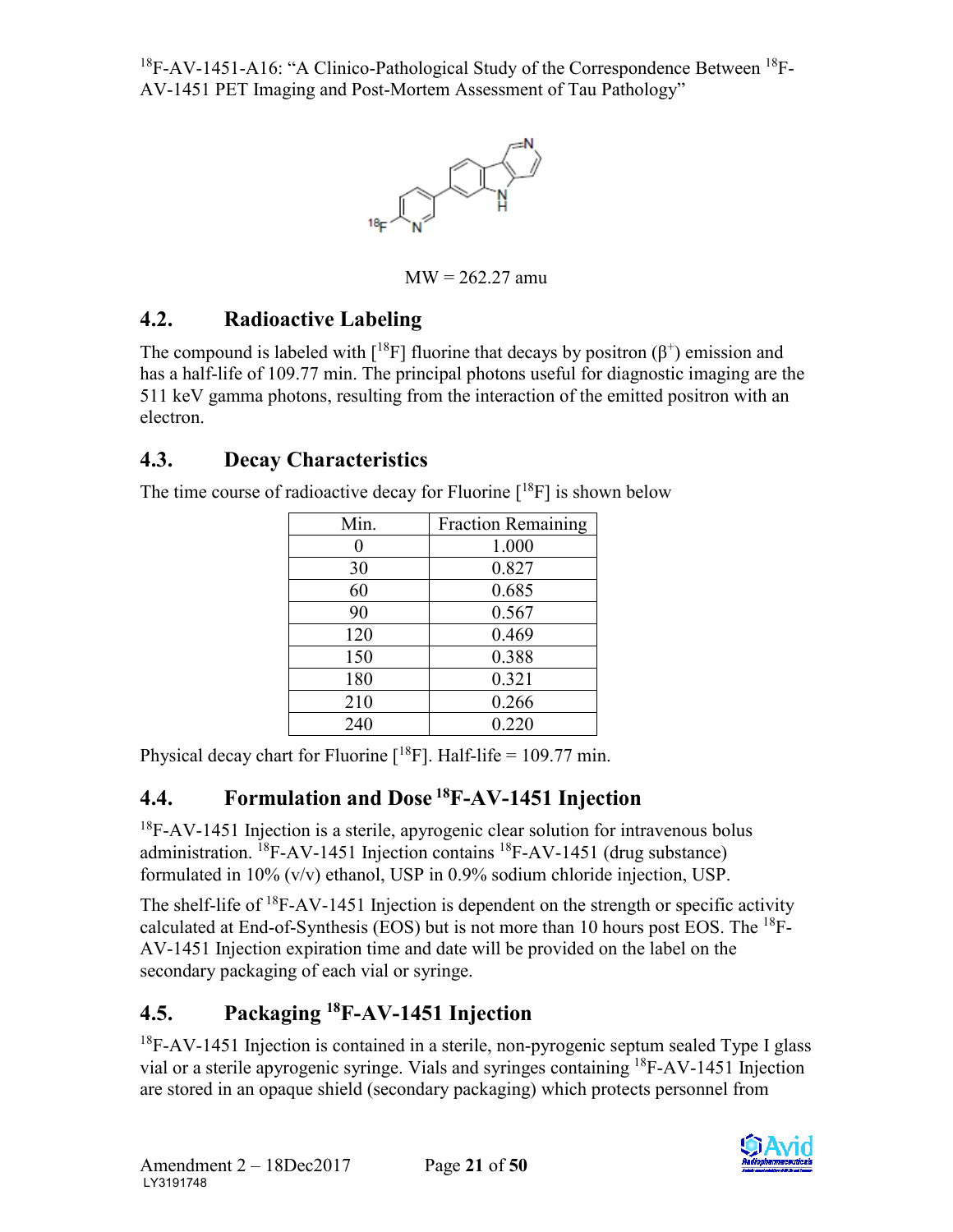radiation exposure. The shield may be packaged in a Type A shipping container for shipment to the imaging facility.

## <span id="page-22-0"></span>**4.6. Storage and Handling 18F-AV-1451 Injection**

 $18F-AV-1451$  Injection is stored at room temperature.  $18F-AV-1451$  Injection should be stored within the original container or equivalent radiation shielding.

# <span id="page-22-1"></span>**5. INVESTIGATIONAL PLAN**

## <span id="page-22-2"></span>**5.1. Overall Design and Plan of Trial**

This study is a clinico-pathological study of the correspondence between <sup>18</sup>F-AV-1451 PET imaging and post-mortem assessment of tau pathology and associated NIA-AA pathological diagnosis.

The screening and imaging procedures have been designed to be tolerable for eligible end-of-life patients. Individuals with terminal medical conditions with projected life expectancy of ≤ 6 months and/or their LAR will provide informed consent. The subject will then receive a PET scan with  ${}^{18}$ F-AV-1451 and will be followed to death. Subjects that have a historical brain MRI, acquired within 12 months of the  ${}^{18}$ F-AV-1451 PET imaging visit, may consent to have the scan made available to the designated imaging core lab. If death does not occur within nine months of the <sup>18</sup>F-AV-1451 PET scan, the subject may be given the opportunity to undergo a second  $^{18}$ F-AV-1451 PET scan and continue in the protocol at the sponsor's discretion (screening assessments will not need to be repeated). If the subject subsequently comes to autopsy, the second scan (nearest to time of death) will be used in the efficacy analyses.

Approximately 200 subjects may be enrolled and imaged with <sup>18</sup>F-AV-1451 PET. It is expected that approximately 80 individuals will undergo post-mortem autopsy (including the Primary Efficacy Cohort and 6 subjects in a Front-Runner Cohort). The Primary Efficacy Cohort will form the basis for the tests of diagnostic performance. The Primary Efficacy Cohort will include all subjects with a valid PET scan that come to autopsy before the sample size requirement/trial stopping criteria (Section [8.6](#page-41-1)) are met (subjects for whom autopsies are ongoing at the time the sample size requirement is met will also be included in the Primary Efficacy Population). In order to control for the potential progressive change in tau deposition over time, cognitively impaired subjects will not have an autopsy performed or be included in the Primary Efficacy Cohort if death does not occur within nine months of a valid imaging session. However, because cortical tau deposition is expected to occur very slowly, if at all, in cognitively normal (unimpaired) subjects, cognitively normal subjects will not be required to undergo repeat scans. Cognitively normal subjects will remain eligible for autopsy, regardless of time from first scan or second scan to autopsy, and will be included in the primary efficacy cohort if the subject comes to autopsy any time before the trial stopping criteria are met. No new autopsies will begin once the sample size requirement and trial stopping criteria (Section [8.6\)](#page-41-1) are met. However, some subjects may have died and had autopsy material removed at the time the sample size requirement is met. Histology analysis will be completed in

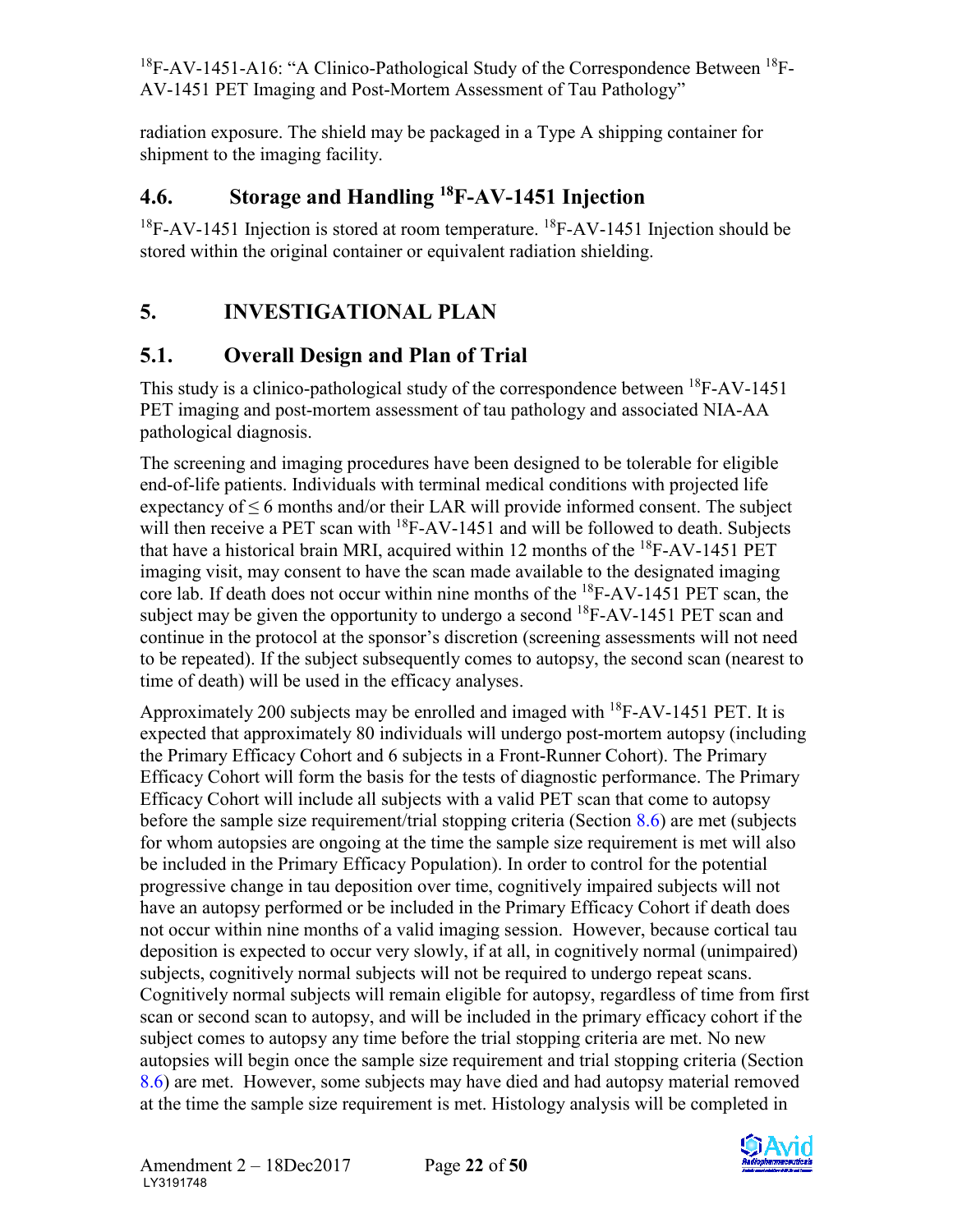subjects for whom autopsies are ongoing at the time the sample size requirement is met and these subjects will also be included in the Primary Efficacy Population.

Up to the first 6 subjects that come to autopsy will be considered front-runners. Results from the front-runners will be analyzed on a patient-by-patient basis and may be used to refine the PET or autopsy methods (e.g. pathology staining/quantitation methods). Upon completion of the final front-runner subject analysis, the final imaging and autopsy methods will be specified. No additional PET image reads or autopsy analyses will be performed until the PET image read and autopsy methods have been finalized. The primary efficacy analyses will be performed on those subjects with valid imaging data that come to autopsy after the front-runners (Primary Efficacy Cohort). The front-runners will not be included in the primary efficacy analyses, but additional analyses of combined primary plus front-runner cases may be performed.

The first 30 PET scans collected will be reviewed by an independent DMB. The DMB will assess whether the scans can be evaluated in a manner consistent with methods developed in Phase II ( $^{18}$ F-AV-1451-A05 Exploratory Phase Cohort) as determined by criteria outlined in the Data Monitoring Board Charter. The purpose of establishing these criteria for review by the DMB is to ensure that scans in the autopsy population do not appear significantly different than scans obtained in early phase studies, where subjects were not at end-of-life. The DMB will have the ability to recommend unblinding the Sponsor to all 30 cases if a pre-specified number of scans in the autopsy population have anomalies not present in the early phase studies. Study enrollment will continue during the DMB's review. In the event the Sponsor proceeds with the DMB recommendation for unblinding, the unblinded subjects will be excluded from the Primary Efficacy Cohort (neither the scans nor any autopsies will be used in the primary analyses) or the study may be terminated. If unblinding occurs, it must be completed before the final image read and autopsy methods are specified. If clinically significant incidental findings are identified on a PET scan, the DMB will communicate the findings to Avid. This process will be described in the DMB Charter.

Avid personnel will be blinded to the Primary Efficacy Cohort  ${}^{18}F$ -AV-1451 PET images. A single Avid member will perform periodic quality assurance (QA) by reviewing a listing of the PET image header data (not to exceed 20% unless issues identified that warrant additional review). These QA reviews will serve to ensure quality control processes at the imaging core laboratory are adequately performed. Avid staff performing the PET image data header QA assessment will not be aware of the clinical status for the subjects/images being reviewed. The independent blinded readers and DMB will be blinded to the subject clinical status and autopsy results. The pathology core lab(s) will be blinded to the subject clinical status, PET scan images, and read results. All other Avid personnel will be blinded to the Primary Efficacy Cohort 18F-AV-1451 read results and pathology data.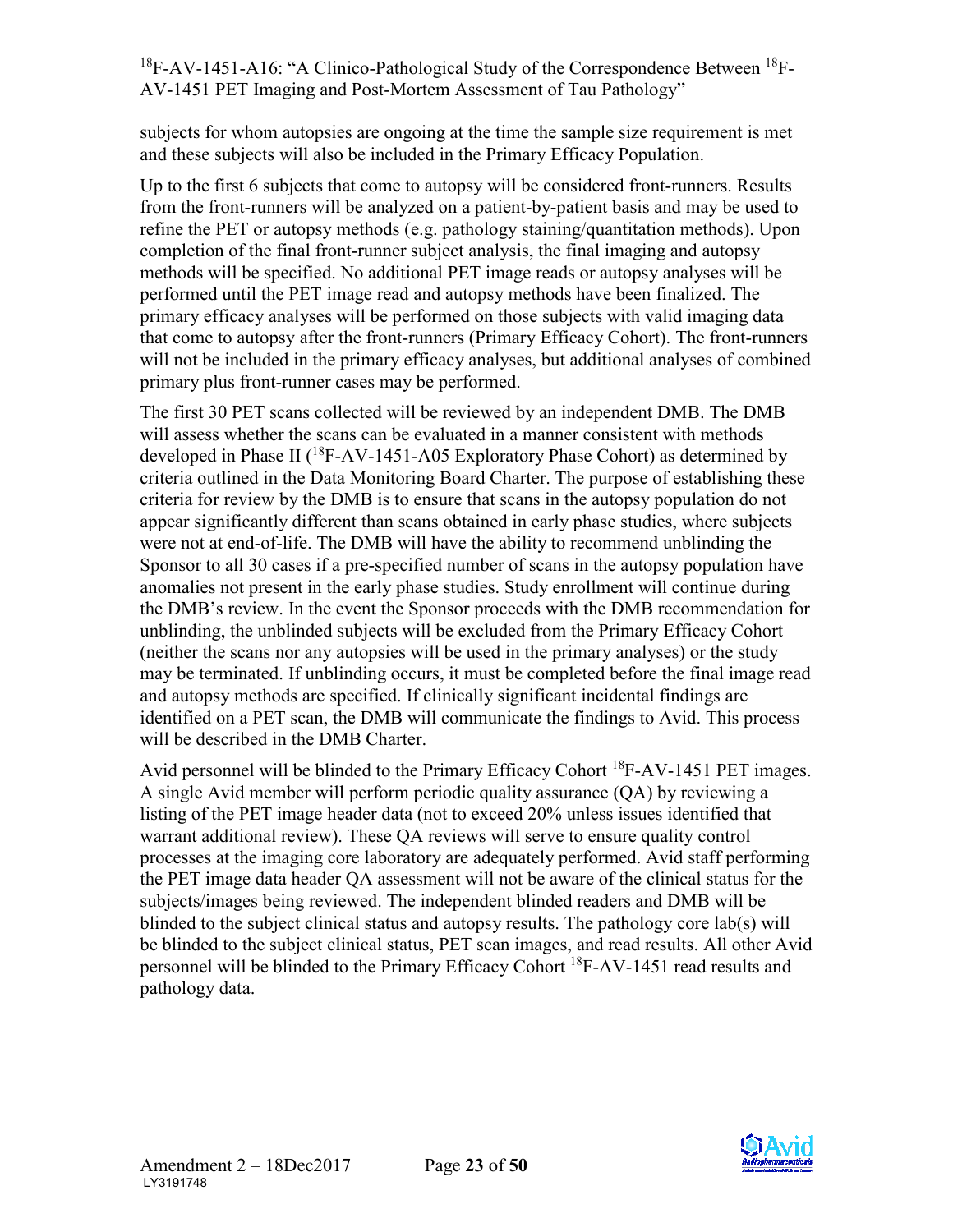# <span id="page-24-1"></span><span id="page-24-0"></span>**5.2. Planned Dosage and Duration of Treatment**

## <span id="page-24-2"></span>**5.2.1. Dosage and Administration**

All subjects will receive a single IV bolus administration target dose of 370 MBq (10 mCi) of  ${}^{18}$ F-AV-1451 Injection.

## <span id="page-24-3"></span>**5.2.2. Rationale for Dosage**

This trial is designed to evaluate the brain tau protein imaging properties of <sup>18</sup>F-AV-1451 to be used in subjects near end-of-life.  ${}^{18}$ F-AV-1451 will be administered IV in a radioactive target dose of 370 MBq with a MHD limited to 20 µg of compound by mass. This dose is 150-fold lower than the NOAEL observed in the rat single dose toxicity study and is 50-fold lower than the NOAEL observed in the rat and dog repeat dose toxicity studies.

Human dosimetry has been obtained in nine subjects. The results estimated an Effective Dose of 8.70 mSv for an anticipated 370 MBq (10 mCi) injection and is comparable to the effective dose of approved  $^{18}F$ -labeled compounds such as FDG and Florbetapir F 18 Injection.

The proposed dose has been shown to have acceptable image quality in previous human studies.

# <span id="page-24-4"></span>**5.3. Selection of Subjects**

Subjects will be enrolled in the study with the intent of capturing a range of tau neurofibrillary pathology in AD. In order to accomplish this goal in living subjects, cases will be classified based on clinical features that are believed to be related to tau pathology such as cognitive status and age. Enrollment will not be formally stratified, but it is expected that at least 65% of the subjects enrolled will have dementia or MCI. The study sponsor will review enrollment on an ongoing basis to ensure that subjects that represent a broad range of age (including individuals aged > 80 years) and cognitive performance are enrolled. A limited number of subjects with end stage dementia may be enrolled at sponsor's discretion both to ensure appropriate balance across the cognitive spectrum and because these subjects may have difficulty participating in the PET scan. This review will be performed based on clinical data only and the sponsor will remain blinded to PET scan results.

#### <span id="page-24-5"></span>**5.3.1. Inclusion Criteria**

Only subjects who meet all of the following criteria will be reviewed and will be eligible to enroll in the study:

- 1. Are males or females  $\geq 50$  years of age;
- 2. Have a projected life expectancy of  $\leq 6$  months as determined by the principal investigator (terminal medical condition such as end-stage congestive heart failure, end-stage chronic obstructive pulmonary disease [COPD], end-stage renal disease, or end-stage cancer);

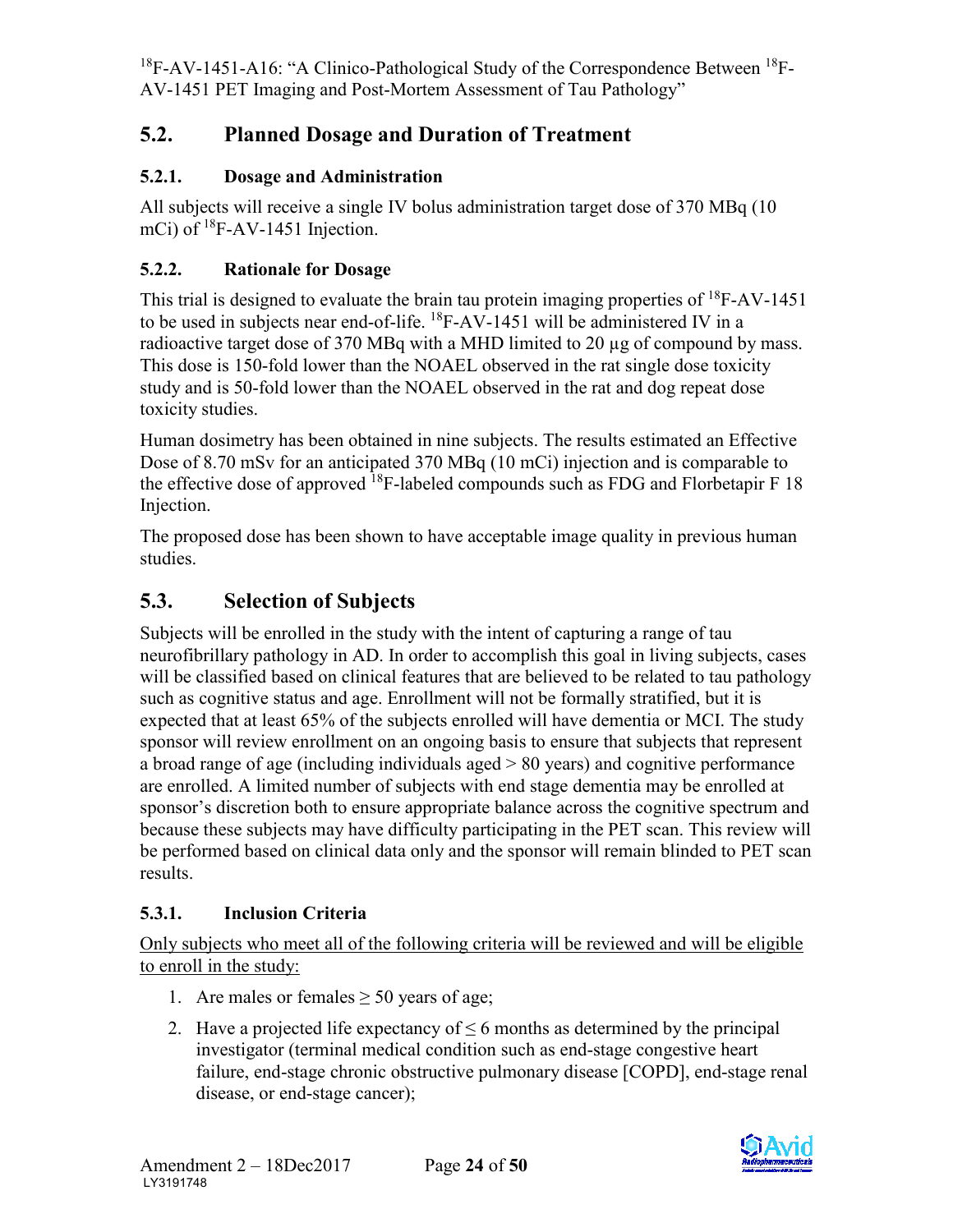- 3. Can tolerate a 20 minute PET scan. The principal investigator will carefully assess each subject and use medical judgment to determine whether the subject can tolerate the PET scan procedure; and
- 4. Give informed consent or have a legally authorized representative (LAR) to consent for study procedures and brain donation consistent with the legal requirements of the State in which they die.

## <span id="page-25-0"></span>**5.3.2. Exclusion Criteria**

Subjects will be excluded from enrollment if they:

- 1. Are aggressively being treated with life sustaining measures (e.g., receiving chemotherapy, currently on respirator; palliative chemotherapy is allowed);
- 2. Are known to have a structural brain lesion that would interfere either with PET imaging or pathological assessment. (Such lesions are typically  $> 2$  cm at their greatest extent and may include stroke, primary or metastatic neoplasm, other tumors or cystic lesions. Subjects with a history of major stroke or other structural lesion as well as cases with a history of primary CNS neoplasm or known metastatic cancer must be discussed with the study sponsor prior to enrollment);
- 3. Have a clinically significant infectious disease, such as Human Immunodeficiency Virus (HIV) infection, hepatitis or prion disease;
- 4. Are currently receiving any investigational medications except with permission from the study sponsor;
- 5. Have ever participated in an experimental study with an amyloid or tau targeting agent (e.g., immunotherapy, secretase inhibitor);
- 6. Have suspected encephalopathy due to alcoholism or end-stage liver disease;
- 7. Are females of childbearing potential who are pregnant or not using adequate contraception;
- 8. Subjects who have a history of risk factors for Torsades de Pointes (TdP) (e.g., hypokalemia, family history of Long QT syndrome) or are taking drugs that are known to cause QT-prolongation (a list of prohibited and discouraged medications is provided by the Sponsor).

# <span id="page-25-1"></span>**5.4. Prior and Concomitant Therapy**

Except as noted in the exclusion criteria, all medications (prescription or over-thecounter) that have been started prior to screening may be continued during the course of the trial. All medications that are continued from the start of the trial or that are started during the trial (other than the study medication) must be documented in the case record form on the Concomitant Medication Page of the electronic Case Report Form (eCRF).

# <span id="page-25-2"></span>**5.5. Removal of Subjects from Trial**

Subjects must be removed from the trial if:

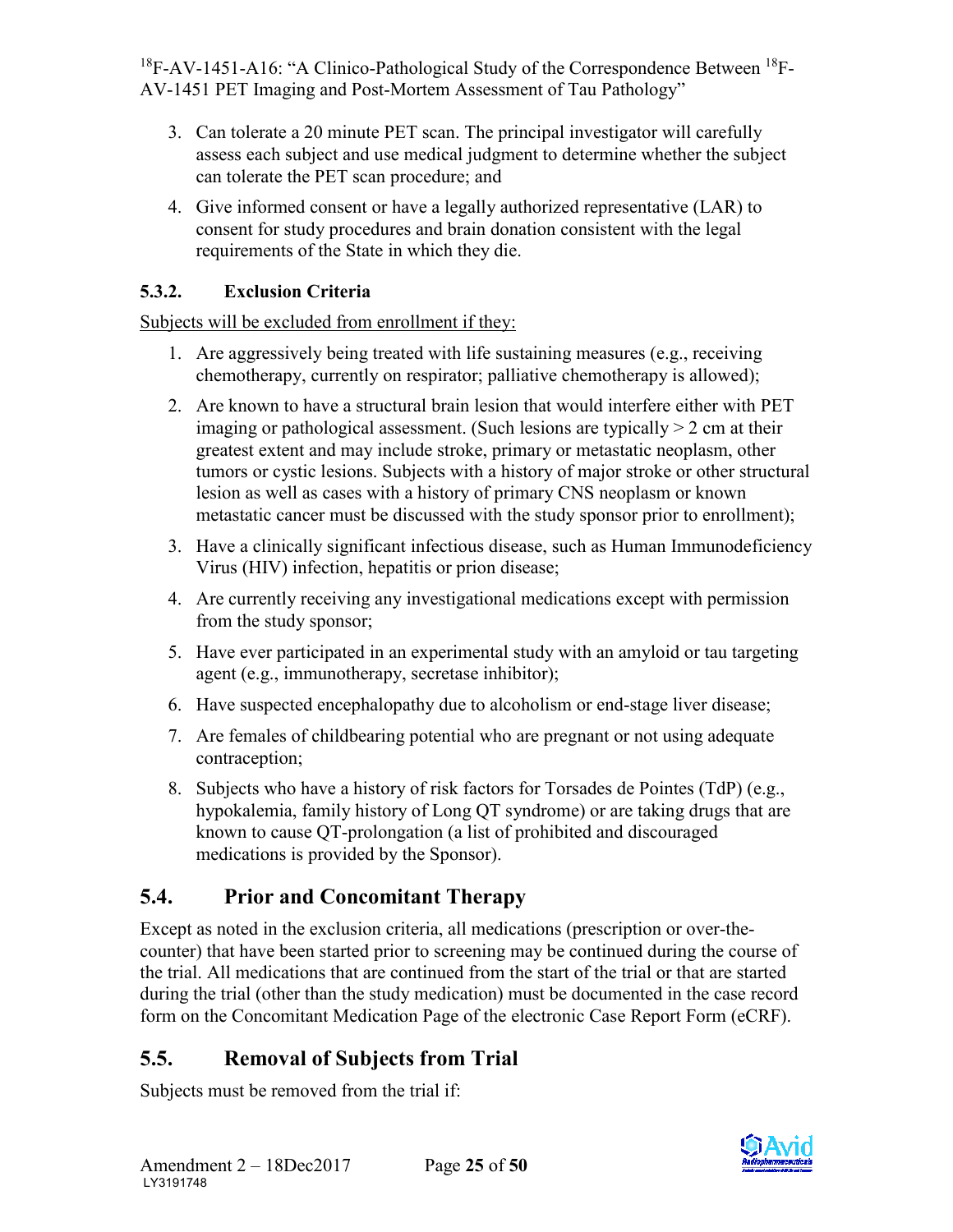- <span id="page-26-0"></span>1. Informed consent is withdrawn; or
- 2. The investigator or the sponsor believes it is in the best interest of the subject to be removed from the trial.

Subjects may be withdrawn from the trial if a serious adverse event occurs. The date and reason for discontinuation should be noted on the eCRF.

# <span id="page-26-1"></span>**5.6. Premature Termination of Trial/Closure of Center**

The sponsor may discontinue the trial at any time. Reasons for discontinuation of the trial may include, but are not limited to, new information on safety or efficacy, requests from regulatory authorities, changes in business priorities, or study termination upon review of the recommendations/findings of the DMB. Additional reasons for center closure may include, but are not limited to, excessive protocol violations, inadequate regard for subject safety, failure to follow recommended procedures (e.g., documentation), failure or inability to accommodate Avid/Contract Research Organization (CRO) monitors or to provide required access to data and source documents, staff turnover or inadequate staffing, and inadequate enrollment. Except in cases affecting subject safety, the investigators will be given a minimum of 30 days to complete final study evaluations for ongoing subjects. In all cases of center or study termination, appropriate steps will be taken to ensure the safety of study subjects.

# <span id="page-26-2"></span>**6. PRODUCT RISK ASSESSMENT**

The most up-to-date and complete information regarding the use of  $^{18}$ F-AV-1451 Injection can be found in the investigator's brochure.

In brief,  ${}^{18}$ F-AV-1451 Injection is an experimental imaging agent that will be used at relatively low (tracer) doses. Because  ${}^{18}$ F-AV-1451 Injection is under clinical investigation, it is recommended that subjects receiving 18F-AV-1451 Injection be followed closely by means of adverse event reporting and vital signs.

There are no data on the effects of  ${}^{18}$ F-AV-1451 Injection in human perinatal development. For this reason, females must avoid becoming pregnant. Both females and males must use adequate contraceptive methods for 24 hours after administration of  $^{18}$ F-AV-1451 Injection. <sup>18</sup>F-AV-1451 Injection must not be administered to females who are pregnant or lactating. Males with female partners who are pregnant or of childbearing potential must agree to refrain from sexual activity for 24 hours following administration of 18F-AV-1451 Injection. Additionally, males must agree not to donate sperm for 24 hours following administration of <sup>18</sup>F-AV-1451 Injection.

# <span id="page-26-3"></span>**7. PROCEDURES AND METHODS**

# <span id="page-26-4"></span>**7.1. Assessment Periods**

See Section [11.2](#page-48-1), Trial Flow Chart

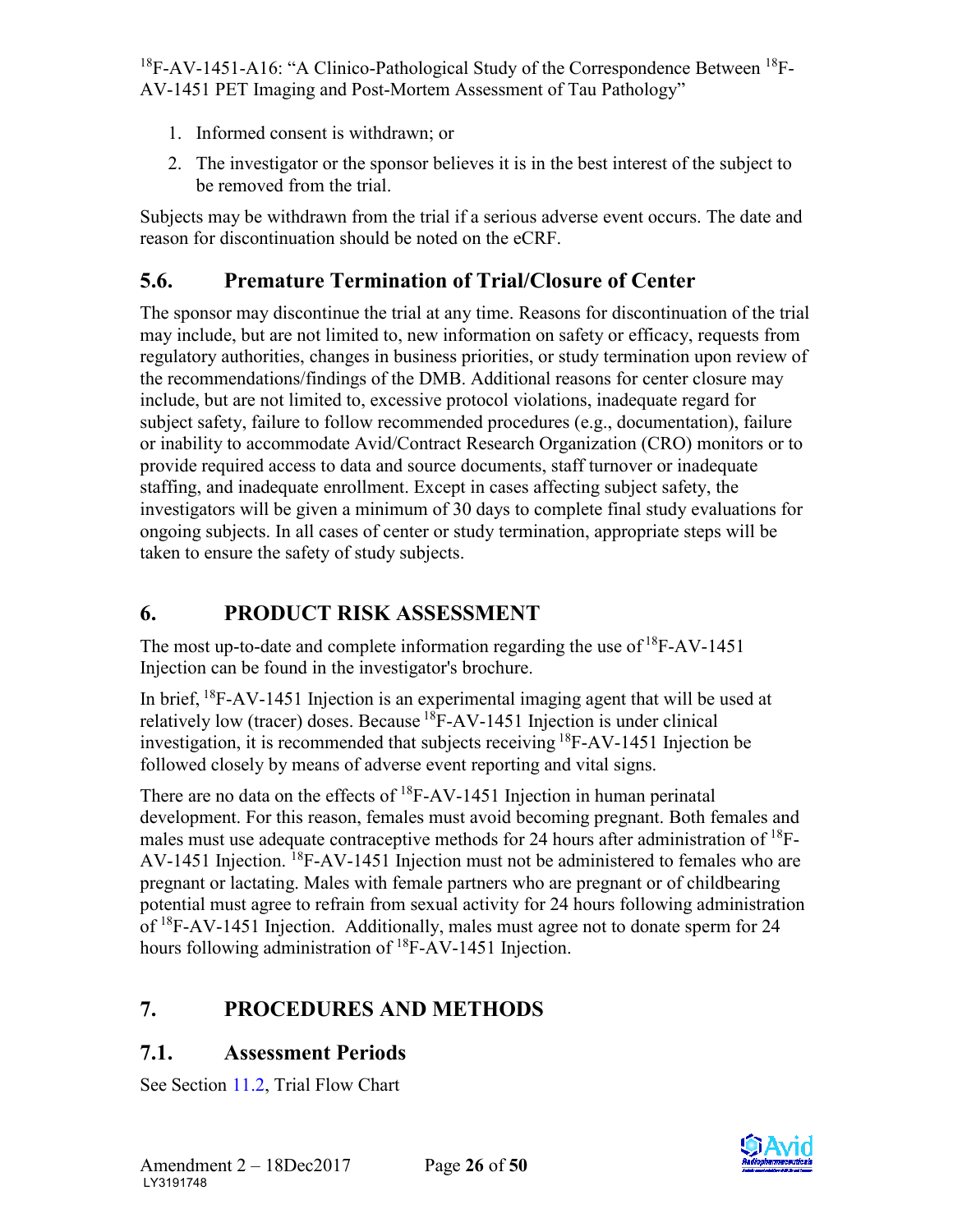#### <span id="page-27-2"></span><span id="page-27-0"></span>**7.1.1. Screening Visit:**

Screening may take place over several days and can occur at multiple locations (e.g. hospice, subject's home, research office, or clinic). All screening assessments will preferably be performed within 45 days prior to the PET imaging session. Some screening assessments may be performed on the imaging day prior to injection with sponsor approval. Screening assessments will include:

- 1. Informed consent (for clinical, imaging and autopsy procedures);
- 2. Obtain historical brain MRI images if available;
- 3. Demographics and baseline characteristics (e.g. birth year, gender, race, ethnicity, education);
- 4. Medical history and concomitant medications;
- 5. Brief physical and neurological exam;
- 6. Neurologic disease history (if relevant: date or months since symptom onset, date or months since diagnosis, family history of neurologic disease);
- 7. Mini-Mental Status Examination (MMSE) may be obtained if the subject is able to cooperate with the test;
- 8. Caregiver or informant to complete IQCODE;
- 9. Urine pregnancy test (for females of childbearing potential);
- 10. Vital signs, including the most recent height and weight which will be collected from subject's previous medical record; and
- 11. A physician or appropriate designee evaluation and summary of current medical status.

#### <span id="page-27-1"></span>**7.1.2. 18F-AV-1451 PET Imaging Visit(s):**

- 1. The subject will be seen by a physician prior to dose administration who will assess their ability to safely tolerate the imaging procedure;
- 2. Females of childbearing potential will have a urine (or serum if required by local IRB) pregnancy test prior to injection (the result must be negative for the subject to be administered  ${}^{18}$ F-AV-1451);
- 3. A target dose of 370 MBq (10 mCi) of 18F-AV-1451 will be administered intravenously and a 20-minute continuous brain PET imaging will begin 80 minutes post injection;
- 4. Images will be reconstructed and reviewed immediately after completion of the scan;
- 5. Vital signs will be taken immediately prior to administration of 18F-AV-1451, and after completion of imaging, prior to discharge;
- 6. Subjects will be observed continuously for signs of adverse events (AE) or serious adverse events (SAE). All AEs and SAEs will be followed until resolution;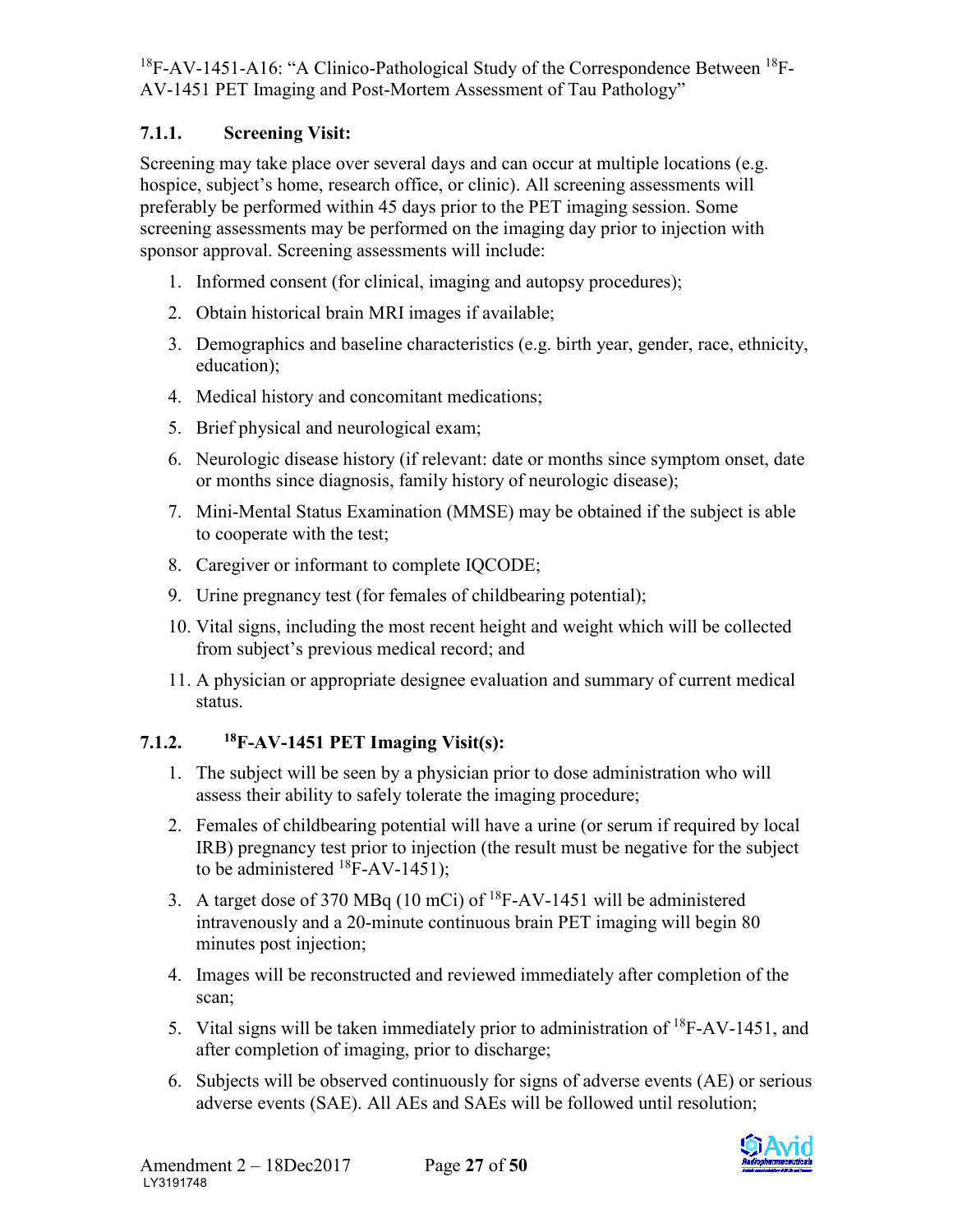- 7. The injection site will be observed for excessive inflammation or damage to the surrounding tissue where the dose was injected; and
- 8. A physician will see the subject prior to discharge to evaluate the subject's readiness for discharge.

#### *Follow-Up Phone Call:*

A follow-up phone call to the subject, (or caregiver/informant if applicable), will be conducted within 2 or 3 business days of the imaging day, but not before 48 hours postinjection, to confirm subject well-being and to collect information about any new adverse events. If both of these days are not business days, the follow-up phone call can occur the following business day. End of study for the purpose of adverse event reporting is defined as the completion of the follow-up phone call.

#### <span id="page-28-0"></span>**7.1.3. Death and Autopsy:**

- 1. The responsible family member or caregiver/informant will be contacted immediately after the time of death to obtain a description of events leading up to death;
- 2. Subjects will not have an autopsy performed or be included in the primary analyses if death does not occur within nine months of the most recent imaging session or if tissue has not been acquired before the required number of autopsies for the study has been completed.
- 3. If subject and/or LAR consented, additional research and genetic testing will be performed on brain tissue.

Detailed autopsy procedures are described in the Technical Autopsy Manual.

## <span id="page-28-1"></span>**7.1.4. Additional PET Imaging**

If death does not occur within nine months of the  ${}^{18}$ F-AV-1451 PET scan, the subject may be given the opportunity to undergo a second  $^{18}$ F-AV-1451 PET scan and continue in the protocol at the sponsor's discretion. In order to obtain a second scan before the nine month expiry date, it is recommended the second scan be performed any time between six and nine months after the first scan. If the subject agrees to a second <sup>18</sup>F-AV-1451 PET scan, screening assessments will not be repeated. The procedures in Section [7.1.2](#page-27-2) will be performed and updated medical history /concurrent medications and an updated neurological disease diagnosis (according to best available information) will be collected. If the subject subsequently comes to autopsy, the second scan (nearest to time of death) will be used in the efficacy analyses. Because cortical tau deposition is expected to occur very slowly, if at all, in cognitively normal (unimpaired) subjects, cognitively normal subjects will not be required to undergo repeat scans. Cognitively normal subjects will remain eligible for autopsy, regardless of time from first scan or second scan to autopsy, and will be included in the primary efficacy cohort if the subject comes to autopsy any time before the trial stopping criteria are met. Subjects of other cognitive status that do not consent to a second <sup>18</sup>F-AV-1451 PET scan will not be included in the primary analyses unless death occurs within nine months of the initial scan.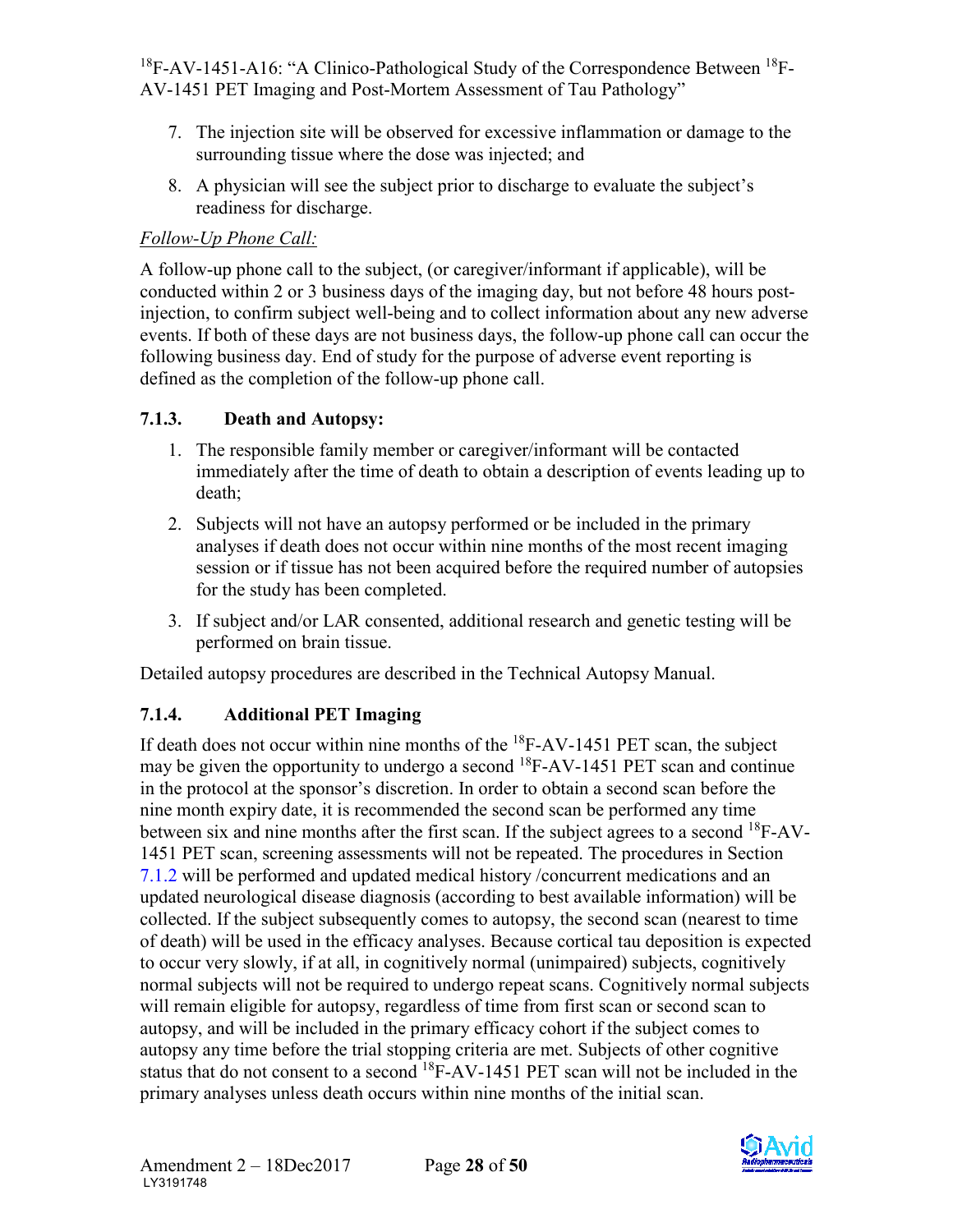## <span id="page-29-0"></span>**7.2. Observations and Measurements**

#### Informed Consent

Potential subjects and LARs, if applicable, will be allowed to read a written informed consent form. The principal investigator or designee will explain all study procedures, risks, and alternative therapies to the subject and LAR, if applicable. The subject and LAR will have an opportunity to have all questions answered. The appropriate parties will then sign and date the informed consent form, indicating willingness to participate in the study and brain donation (see Section [7.5\)](#page-32-2). A copy of the signed informed consent will be given to the subject and/or LAR.

All informed consent forms must be approved by Avid or designee, and by the appropriate Institutional Review Board (IRB) prior to use.

#### IQCODE – Short Version

Informant Questionnaire on Cognitive Decline in the Elderly (IQCODE; Jorm 1994) is a tool used to assess cognitive impairment in older people. IQCODE will be administered to the subject's caregiver/informant.

#### Mini-Mental State Examination (MMSE)

The MMSE (Folstein et al., 1975) is a brief instrument used to assess cognitive function in elderly patients. The instrument is divided into 2 sections. The first section measures orientation, memory, and attention. The maximum score for the first section is 21. The second section tests the ability of the patient to name objects, follow verbal and written commands, write a sentence, and copy figures. The maximum score for the second section is 9. The range for the total MMSE score is 0 to 30. The MMSE will be administered at screening to subjects that are able to cooperate with testing.

#### Medical History, Neurologic Disease History

The investigator or designee will obtain a case history at the screening visit. Whenever possible, the medical history will be confirmed by medical records.

- Relevant demographic information (e.g. birth year, gender, race, ethnicity, education);
- Social history/baseline characteristics (e.g. history of alcohol, drug use, and smoking, prior CSF or genetic testing results);
- Medical and surgical history;
- Concurrent medications:
- Neurologic Disease history (if relevant: date or months since symptom onset, date or months since diagnosis, family history of neurologic disease);

After the 48 hour follow-up phone call has been completed, additional medical history and concurrent medications will not be collected until death or unless the subject consents to a second 18F-AV-1451 PET scan.

Documentation of the events leading up to death will be collected.

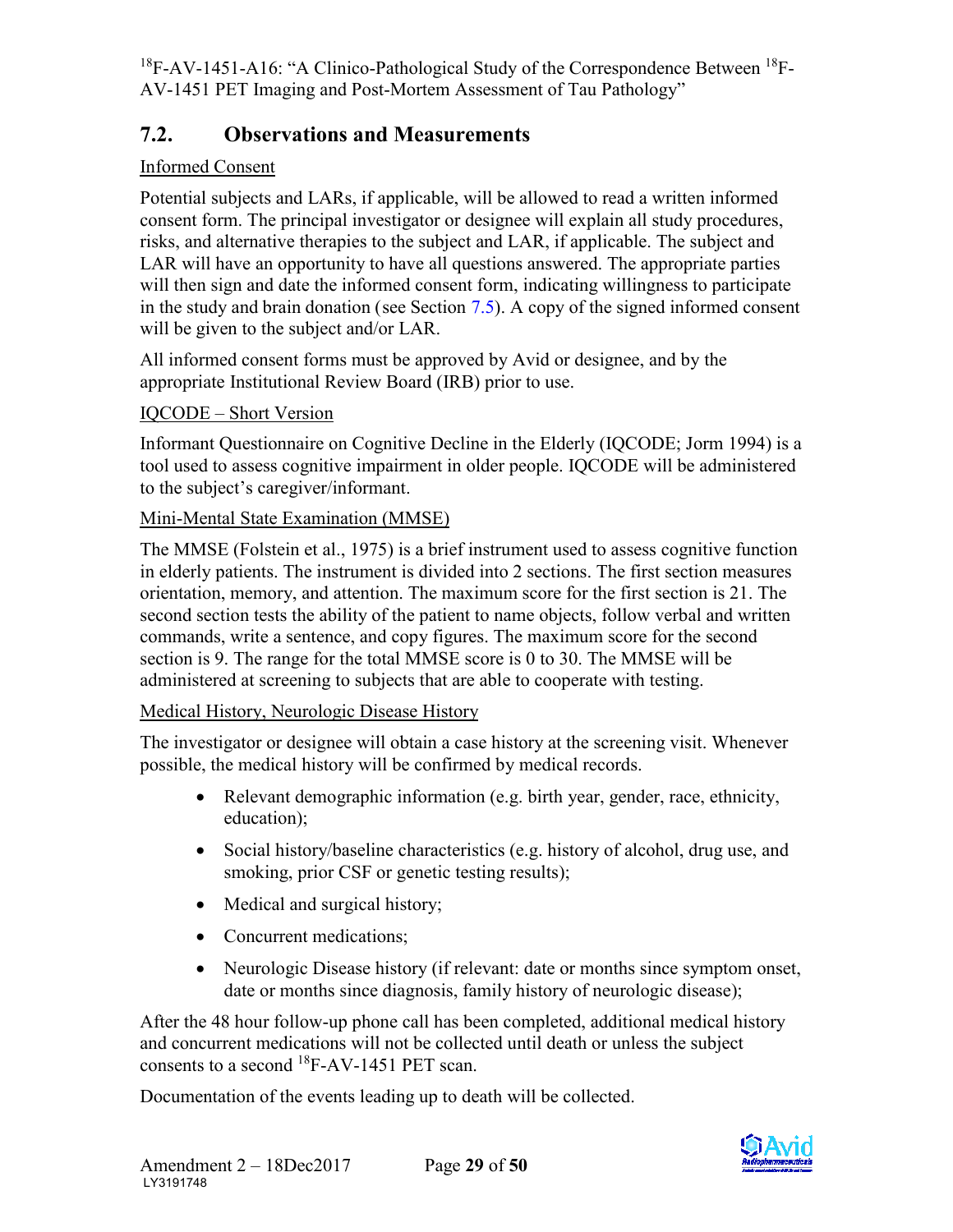#### Physical Examination

A brief physical examination will be conducted by a medically qualified study team member at the screening visit. Clinically significant changes from screening will be recorded as adverse events for the relevant study period.

#### Neurological Examination

A brief neurological examination will be performed by a medically qualified study team member at the screening visit to evaluate cranial nerves, gait, sensory, and motor function, coordination and tendon reflexes.

#### MRI

Historical brain MRIs that have been obtained within 12 months of the 18F-AV-1451 PET imaging visit and are available electronically will be sent to the designated imaging core lab if the subject provides consent.

#### Vital Signs

Vital signs (pulse rate, respiratory rate, blood pressure) will be taken in the supine position at the following time points:

- Screening Visit
- $\bullet$  <sup>18</sup>F-AV-1451 Imaging Visit
	- − Immediately prior to the administration of 18F-AV-1451 Injection;
	- − After the completion of imaging prior to discharge.

#### Height and Weight

At the screening visit the most recent body weight and height will be collected from the subject's medical record.

#### Optional Brain Tissue Research/Genetic Testing

Additional research and genetic testing is optional, and may be performed on brain tissue and will be outlined in the Neuropathology Analysis Plan or other vendor manual. Where local regulations allow, samples will be stored and analysis may be performed on genetic variants thought to play a role in dementia or related diseases. Samples will only be used for investigations related to disease and drug or class of drugs under study in the context of this clinical program. They will not be used for broad exploratory unspecified disease or population genetic analysis.

Samples will be identified by the subject number and stored for up to 15 years after the last subject visit for the study at a facility selected by the sponsor. The sample and any data generated from it can only be linked back to the subject by investigator-site personnel. The results of this testing will not be shared with the principal investigator or subjects' families.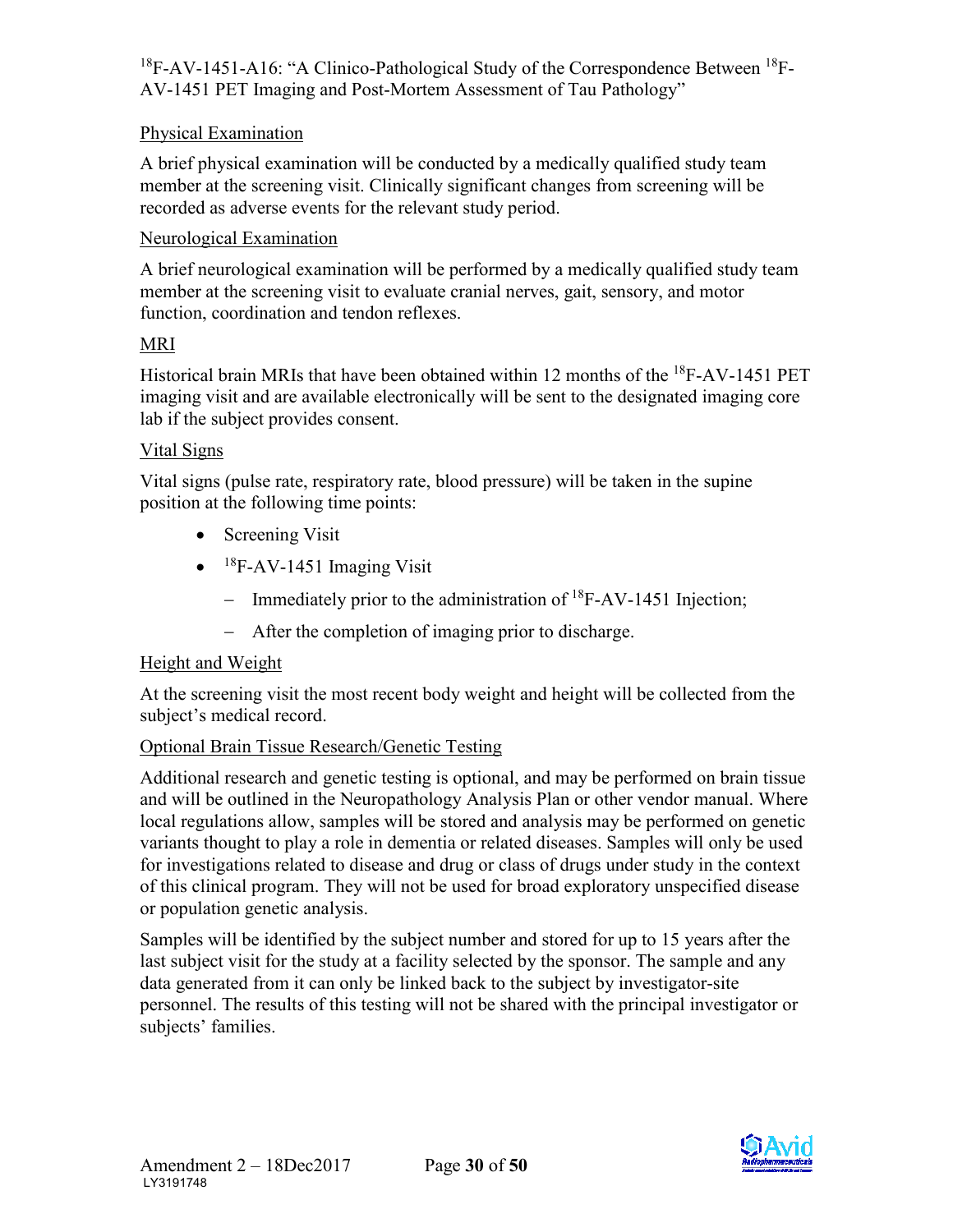#### Pregnancy Testing

A urine beta-hCG test will be performed at screening and at the  ${}^{18}$ F-AV-1451 imaging visit(s) prior to injection for females of childbearing potential (defined as premenopausal, less than 2 years post-menopausal or not surgically sterile). A serum pregnancy test may also be obtained prior to injection at the  ${}^{18}F$ -AV-1451 imaging visit(s) if required by the local site.

#### Physician Visit

At screening, a physician or designee must see the subject to evaluate their current medical status.

A physician must see the subject prior to drug administration and prior to discharge from the  ${}^{18}$ F-AV-1451 imaging session. At this time, the physician should review all safety data and briefly examine/query the subject regarding potential adverse events or other treatment issues.

#### Brain Autopsy

For those subjects who come to autopsy, brain harvesting will be performed locally by the site in accordance with the Technical Autopsy Manual and tissue will be sent to a pathology core lab(s) for neuropathological examination according to the Neuropathology Analysis Plan, which will be written prior to the first subject neuropathology analysis in this study. Autopsies will not be performed on subjects that live longer than nine months after the  $^{18}$ F-AV-1451 PET scan.

Brain tissue will be under custody of Avid Radiopharmaceuticals for up to 15 years for research purposes. During this time Avid may choose to transfer the brain tissue to another laboratory for additional study related research, or to a long term storage facility, or back to the clinical site or brain bank at which the subject was previously enrolled. Autopsy reports will be sent to the principal investigators to share with the subjects' families after the study has been completed.

## <span id="page-31-0"></span>**7.3. Protocol for Image Collection**

The designated imaging core lab will prepare and distribute a PET Technical Operations Manual for <sup>18</sup>F-AV-1451. Historical brain MRI transmission procedures will be outlined in a separate document.

## <span id="page-31-1"></span>**7.4. Good Clinical Practice and Monitoring**

All clinical studies performed under the direction of Avid/CRO will be conducted in accordance with applicable regulatory requirements and International Conference on Harmonization (ICH) Good Clinical Practice (GCP) and Avid/CRO Standard Operating Procedures (SOP).

This includes:

1. IRB approval: An investigation will be initiated at a study site only after the IRB for that study site has given their written approval of the protocol and informed consent;

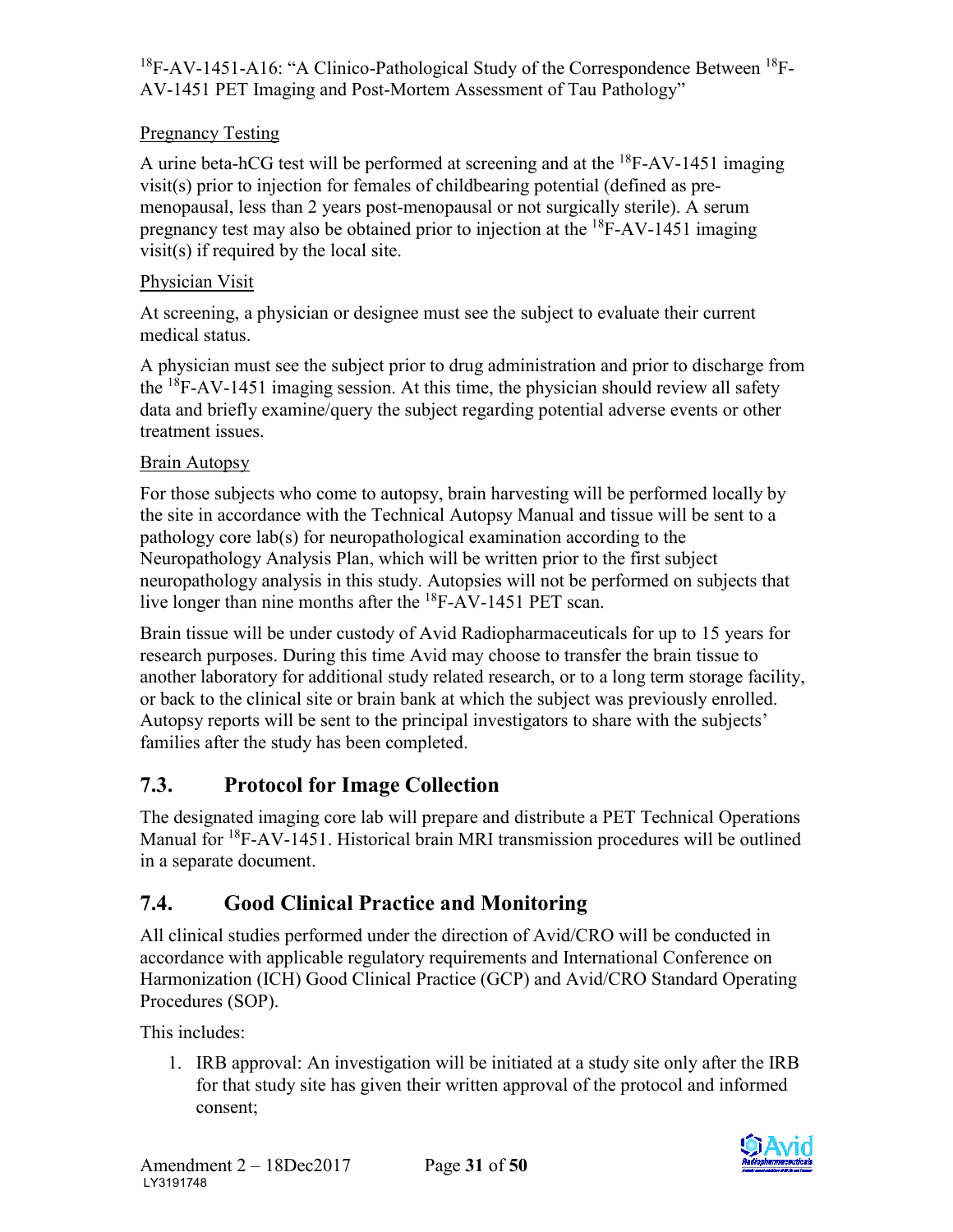- <span id="page-32-2"></span>2. Informed Consent: Study procedures will not be initiated until the subject and/or their legally authorized representative (as appropriate) signs the informed consent form;
- 3. Recording and monitoring of adverse events as outlined in Section [7.7.3](#page-35-2) including the notification of study site clinical investigators, local IRBs and the FDA regarding serious adverse event;
- 4. Avid RP's obligation to monitor the participating center on a regular basis; and
- 5. The termination of a center or the trial if conditions apply, as outlined in Section [5.6.](#page-26-0)

# <span id="page-32-0"></span>**7.5. Informed Consent and Subject Information**

Potential subjects, or their LAR (as appropriate), will be allowed to read a written informed consent form. The principal investigator or designee will explain all study procedures, risks, and alternative therapies. The subject and LAR will have an opportunity to have all questions answered by a physician. The subject will then sign and date the informed consent form, indicating willingness to participate in the study and brain donation.

End-of-life, as well as, AD subjects are potentially a vulnerable population with compromised mental capacity. Investigators should take extra care to evaluate a subject's ability to give consent. If the subject is capable of giving informed consent then the subject should sign on the consent line of the informed consent form. If the subject is not capable of giving consent, consent may be given by a LAR, consistent with the requirements of the State where the subject resides and local IRB guidance. Subjects with the capacity to understand that they are engaging in a research study should affirm that they do not object to participating. Subjects lacking the capacity to assent and/or dissent will not be precluded from participation.

All informed consent forms must be approved by Avid or designee, and by the appropriate IRB. No study-related procedures shall be performed prior to completion of the informed consent process, and signing of the consent form. A copy of the signed informed consent should be given to the subject and/or their legally authorized representative for their records.

# <span id="page-32-1"></span>**7.6. Documentation**

 $18F-AV-1451$  PET scans, as well as historical MRI scans, will be saved in an appropriate electronic format as specified in the imaging manuals. A copy of all scans will be saved at the site/imaging center and a copy of each will be forwarded to the designated imaging core lab as described in the imaging manuals. All other data required by the protocol will be recorded in the eCRF. All data in the eCRF will be substantiated by "source documents," which consist of the subject's medical files, etc. All source documentation must be made available to Avid and designees. Completed source documents and eCRFs may need to be made available and complete for an inspection by the FDA, other international regulatory authorities, or Avid at any time. A ballpoint pen should be used

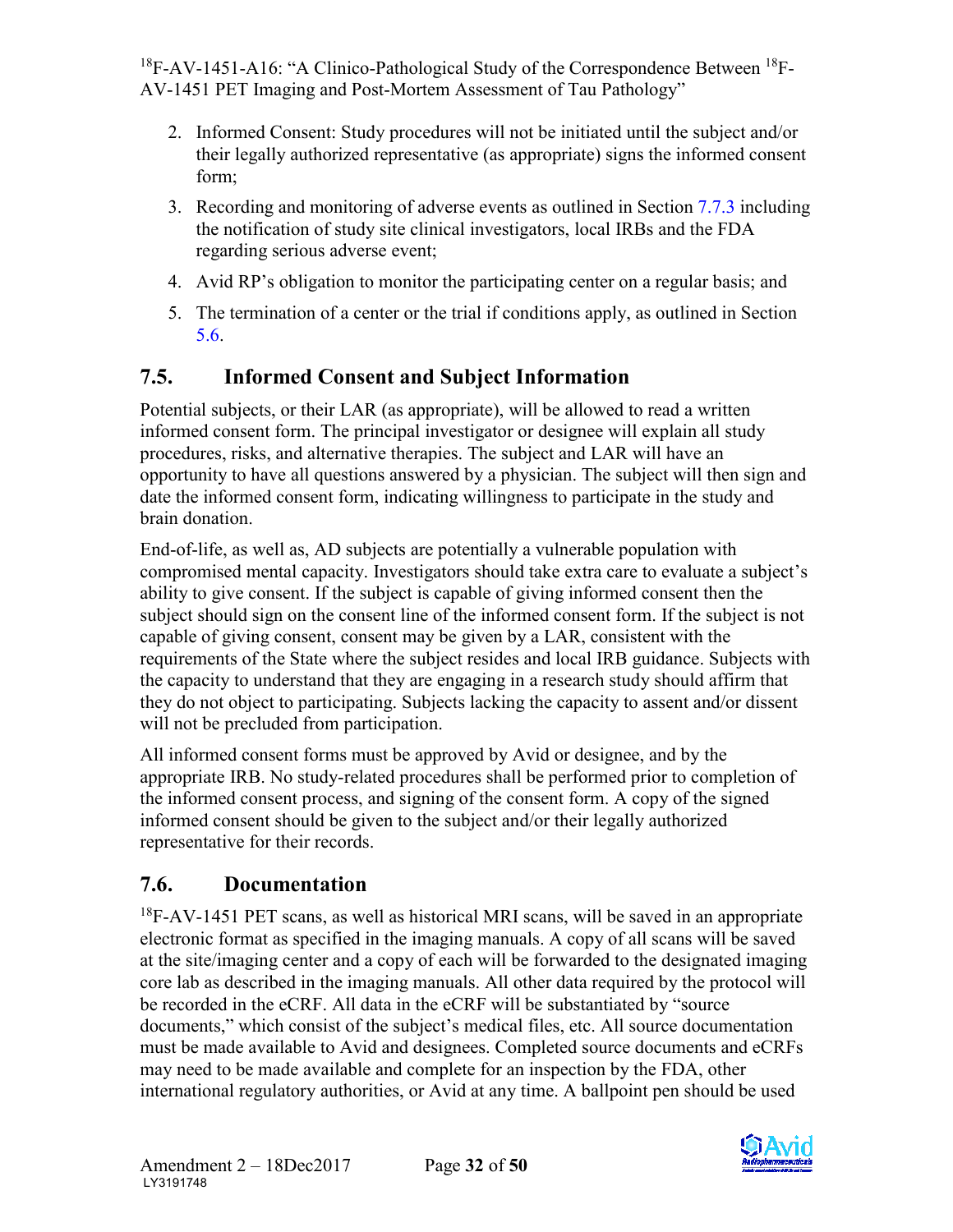to ensure that all copies are legible. eCRFs and all other records must be filed in accordance with applicable laws and regulations (see Section [10.6\)](#page-44-3).

# <span id="page-33-0"></span>**7.7. Adverse Events (AE)**

Avid's standards for recording and reporting adverse events (AEs) are to be followed regardless of applicable regulatory requirements that may be less stringent. All AEs must be fully recorded on the Adverse Event Page of the eCRF. Investigators will be instructed to report to Avid or its designee their assessment of the potential relatedness of each AE to investigational product or protocol procedure via electronic data entry. If a subject's treatment is discontinued as a result of an AE, study site personnel must clearly report to Avid or its designee via electronic data entry the circumstances and data leading to any such discontinuation of treatment. In cases where the investigator notices an unanticipated benefit to the subject, study site personnel should report "unexpected benefit" with the actual event term to Avid or its designee (for example, the complete actual term would be "unexpected benefit- sleeping longer").

Signs and symptoms of each AE should be described in detail (e.g., start and stop dates/time, severity/intensity, relationship to investigational product, action taken, and outcome). Additionally, any clinically significant findings from vital sign measurements or other study procedures including those that result in a diagnosis should be reported as an AE to Avid or its designee.

## <span id="page-33-1"></span>**7.7.1. Adverse Event Monitoring**

Each subject must be carefully monitored for adverse events. An assessment must be made of the severity/intensity and relationship to the administration of the investigational product.

## <span id="page-33-2"></span>**7.7.2. Adverse Event Definitions**

## Adverse Events

For reporting purposes, Avid will distinguish among pre-existing conditions, treatment emergent adverse events and trial-emergent adverse events. Pre-existing conditions (i.e., undesirable experiences, signs or symptoms that begin prior to the Screening Visit) will be recorded on the medical history and/or physical exam eCRF pages. Signs and symptoms that are believed to be due to the pre-existing condition (started prior to dose of investigational product) do not have to be recorded in the AEs section of the eCRF, unless there is an increase in frequency or severity. Additionally, signs or symptoms or changes in pre-existing conditions that occur outside the trial-defined adverse event reporting will be recorded in medical history.

An adverse event is any untoward medical occurrence associated with the use of a drug in humans, whether or not considered drug related. For the purposes of this study, untoward medical occurrences will be considered associated with the use of  ${}^{18}$ F-AV-1451, and thus be reported as treatment-emergent adverse events, if they occur within 48 hours after  $^{18}$ F-AV-1451 administration.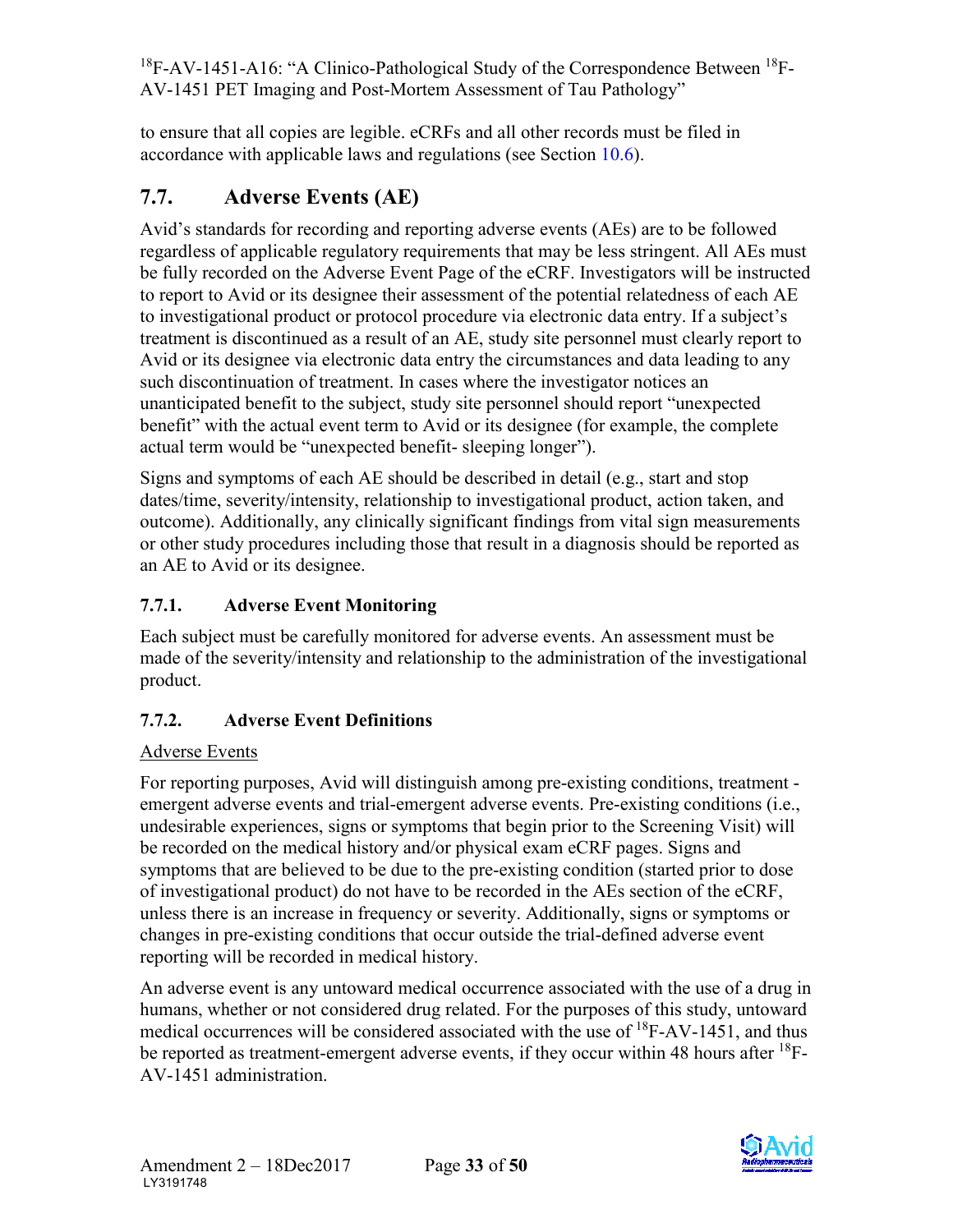In the context of this study, adverse experiences including hospitalizations, medical complications and death are expected, since terminal illness is a requirement for entry into the study. Thus, if the investigator becomes aware of such events that occur after administration of the drug but outside the 48 hour reporting window, these will only be reported as adverse events if the investigator believes they are attributable to the investigational product or protocol procedure.

In order to capture possible adverse effects of trial participation, any untoward medical occurrences occurring after the informed consent until the administration of  $^{18}$ F-AV-1451 will be recorded in the CRF for reporting as trial-emergent adverse events. If the subject consents to a second 18F-AV-1451 PET scan, trial-emergent adverse events will be collected in a similar period, from either date of additional consent (if applicable) or the date the dose request for the second scan is submitted to Avid, up to the second administration of 18F-AV-1451.

#### Serious Adverse Event (SAE)

An SAE is an AE that results in one of the following outcomes or constitutes one of the following events:

- Death;
- Initial or prolonged inpatient hospitalization (other than that required by protocol; "social hospitalization" or any hospitalization for non-medical reasons does not constitute an SAE);
- A life-threatening experience (that is, immediate risk of dying);
- Persistent or significant disability/incapacity;
- Congenital anomaly/birth defect;
- Considered significant by the investigator for any other reason.

Important medical events that may not result in death, be life-threatening, or require hospitalization may be considered serious adverse drug events when, based upon appropriate medical judgment, they may jeopardize the subject and may require medical or surgical intervention to prevent one of the outcomes listed in this definition.

#### Unexpected Adverse Event

An unexpected adverse event is an adverse event not previously reported or an adverse event that occurs with specificity, severity or frequency that is not consistent with the current investigator's brochure.

#### Relationship to Investigational Product

Investigators will be instructed to report their assessment of the potential relatedness of each adverse event to protocol procedure and/or investigational product. The assessment of the relationship of an adverse event to the administration of the investigational product is a clinical decision based on all available information at the time of the completion of the eCRF.

#### Intensity/Severity of an Adverse Event

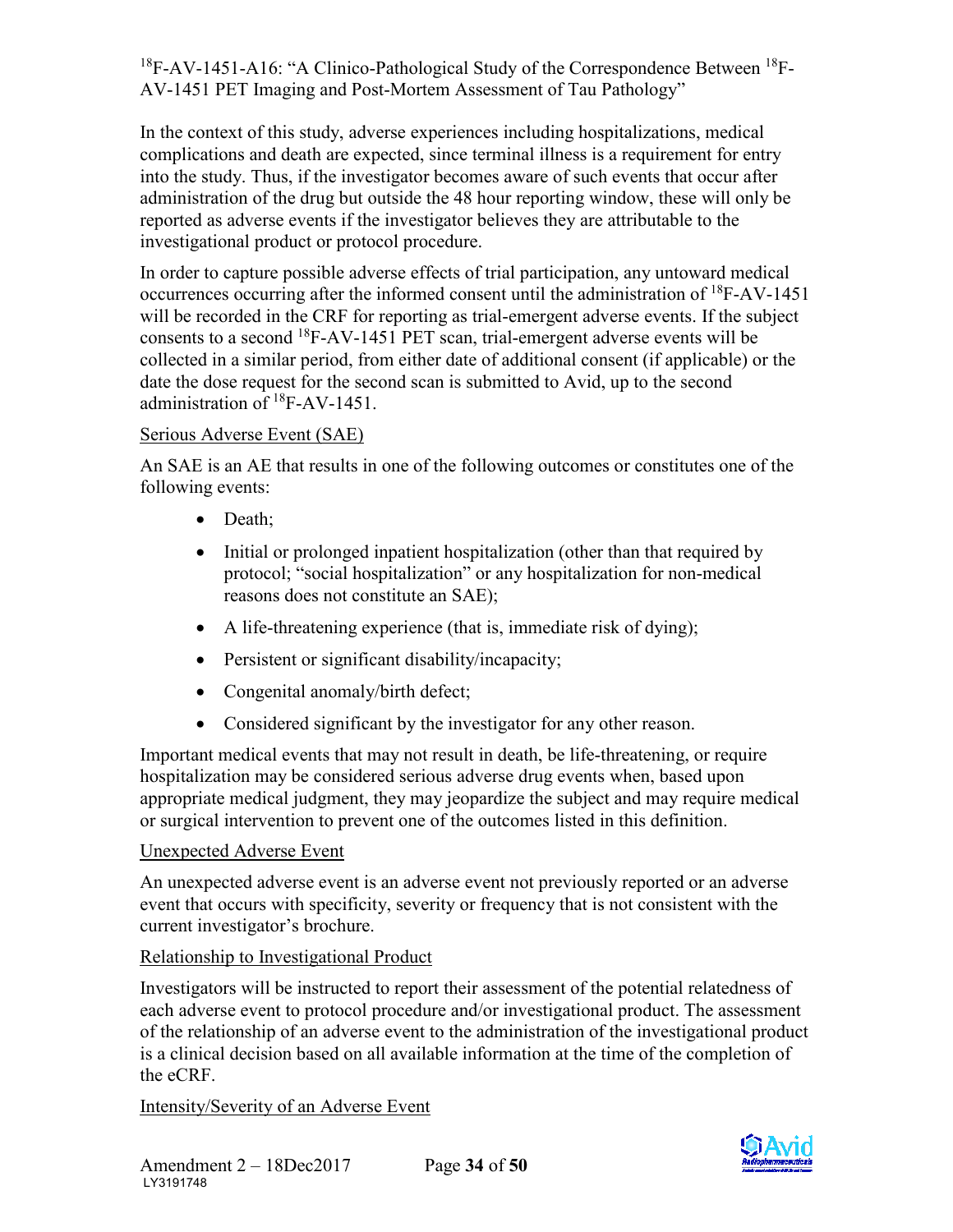<span id="page-35-2"></span>In addition to assessing the relationship of the administration of the investigational product to adverse events, an assessment is required of the intensity (severity) of the event.

The following classifications should be used:

#### *Mild:*

A mild adverse event is an adverse event, usually transient in nature and generally not interfering with normal activities.

#### *Moderate*:

A moderate adverse event is an adverse event that is sufficiently discomforting to interfere with normal activities.

*Severe:*

A severe adverse event is an adverse event that incapacitates the subject and prevents normal activities. Note that a severe event is not necessarily a serious event. Nor must a serious event necessarily be severe.

#### <span id="page-35-0"></span>**7.7.3. Adverse Event Documentation**

All adverse events must be fully recorded on the Adverse Event Page via the Electronic Data Capture (EDC) system. Documentation must be supported by an entry in the subject file. AEs considered by the Investigator to be clinically relevant should be reported on the Adverse Event page of the eCRF. Signs and symptoms of each AE should be described in detail (e.g., start and stop dates, severity/intensity, relationship to investigational product, action taken, and outcome).

Adverse events fulfilling the definition of a serious adverse event should, in addition, be reported on the Serious Adverse Event Reporting Form.

#### <span id="page-35-1"></span>**7.7.4. Reporting of Serious Adverse Events**

Study site personnel must alert Eli Lilly or its designee of any SAE within 24 hours of their awareness of the event via a sponsor-approved method. Alerts issued via telephone are to be immediately followed with official notification on study-specific SAE forms.

Serious adverse events occurring after a subject receives a dose of investigational product will be collected until 48 hours after the dosing of the investigational product, regardless of the investigator's opinion of causation. Therefore, SAEs that occur later than 48 hours after the dosing of the investigational product are not required to be reported unless the investigator feels the events were related to either investigational product or a protocol procedure.

If a subject experiences an SAE after signing informed consent(s), but prior to receiving investigational product, the event will be reported on the eCRF and to Eli Lilly or its designee. Previously planned (prior to signing the ICF) surgeries should not be reported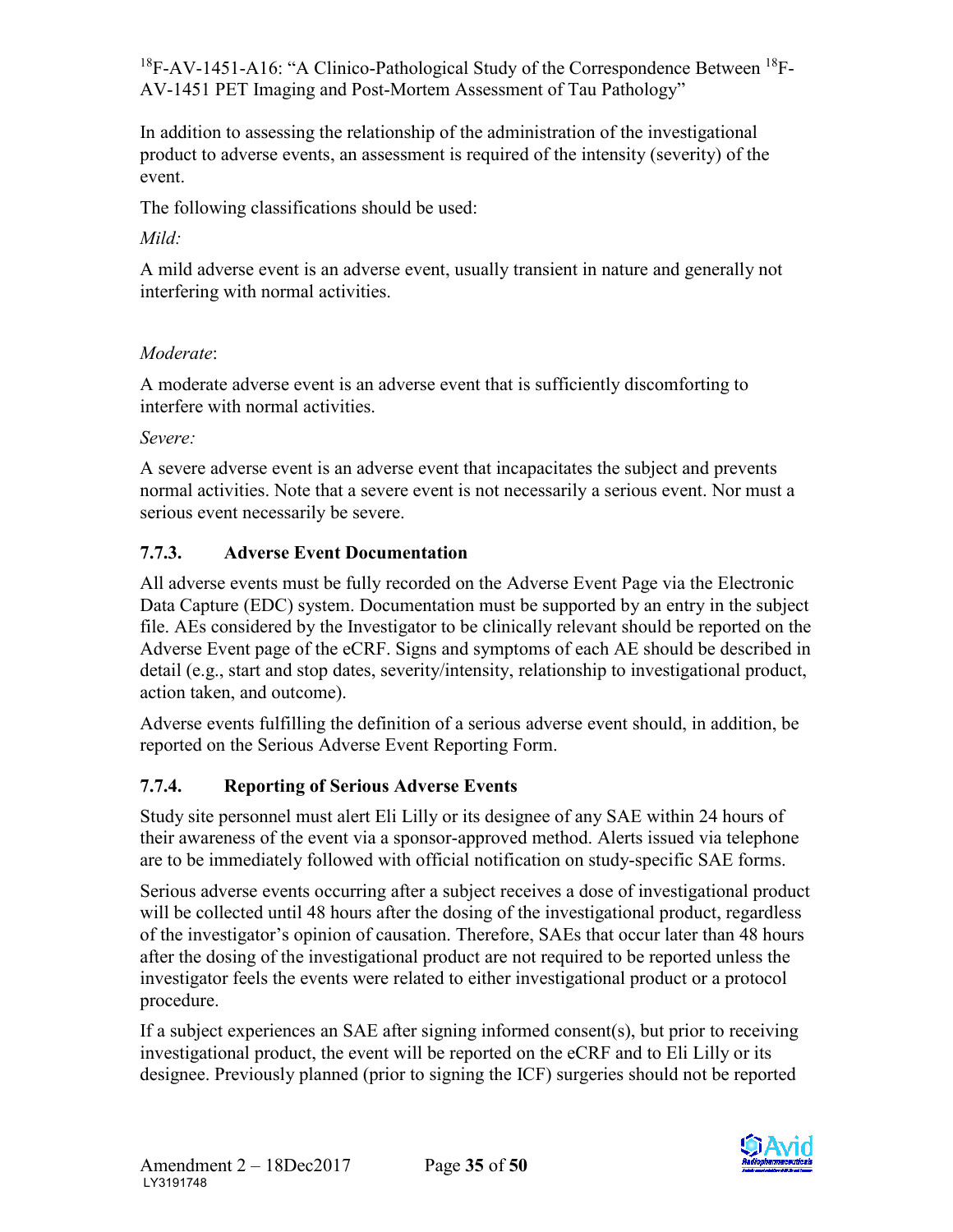as SAEs unless the underlying medical condition has worsened during the course of the study.

# <span id="page-36-0"></span>**8. STATISTICAL ANALYSIS**

# <span id="page-36-1"></span>**8.1. General Statistical Considerations**

All statistical analyses will be performed using SAS® version 8.2 or higher. The specific analyses to address the objectives will be described in the Statistical Analysis Plan (SAP).

# <span id="page-36-2"></span>**8.2. Populations for Analysis**

## Invalid Data

Subject specimens for which technical errors result in invalid or uninterpretable autopsy specimens (e.g. lost tissue, tissue processed improperly by the site or tissue irretrievably missing key identifying information), as determined by the pathology core lab(s), in accordance with criteria set in the Technical Autopsy Manual and Neuropathology Analysis Plan will be excluded from primary analyses.

Subjects with invalid or unevaluable PET data will be excluded from analyses. Criteria for declaring an image invalid or not evaluable will be specified in advance in the Image Review Charter. If an image is considered invalid by the designated imaging core lab, the subject will not be followed to autopsy. Valid images will be considered unevaluable only if 3 out of 5 independent readers declare the image unevaluable for the same reason. Subjects with unevaluable images will be excluded from the Primary Efficacy Population.

## <span id="page-36-3"></span>**8.2.1. Primary Objective Analyses**

This study is designed to test the relationship between ante-mortem <sup>18</sup>F-AV-1451 PET imaging and tau neurofibrillary pathology associated with AD, as measured at autopsy. To accomplish this goal, two primary analyses will be performed:

## Primary Analysis 1

The diagnostic performance (sensitivity/specificity) of 5 independent readers' interpretations of ante-mortem 18F-AV-1451 PET imaging for detection of a pattern of 18F-AV-1451 neocortical uptake that corresponds to NFT Score of B3 (Hyman et al., 2012; Montine et al., 2012) at autopsy will be evaluated; and if success criteria are met,

## Primary Analysis 2

The diagnostic performance (sensitivity/specificity) of 5 independent readers' interpretations of ante-mortem 18F-AV-1451 PET imaging for detection of a pattern of  ${}^{18}F$ -AV-1451 neocortical uptake that corresponds to high levels of AD neuropathologic change as defined by NIA-AA criteria (Hyman et al., 2012) will be

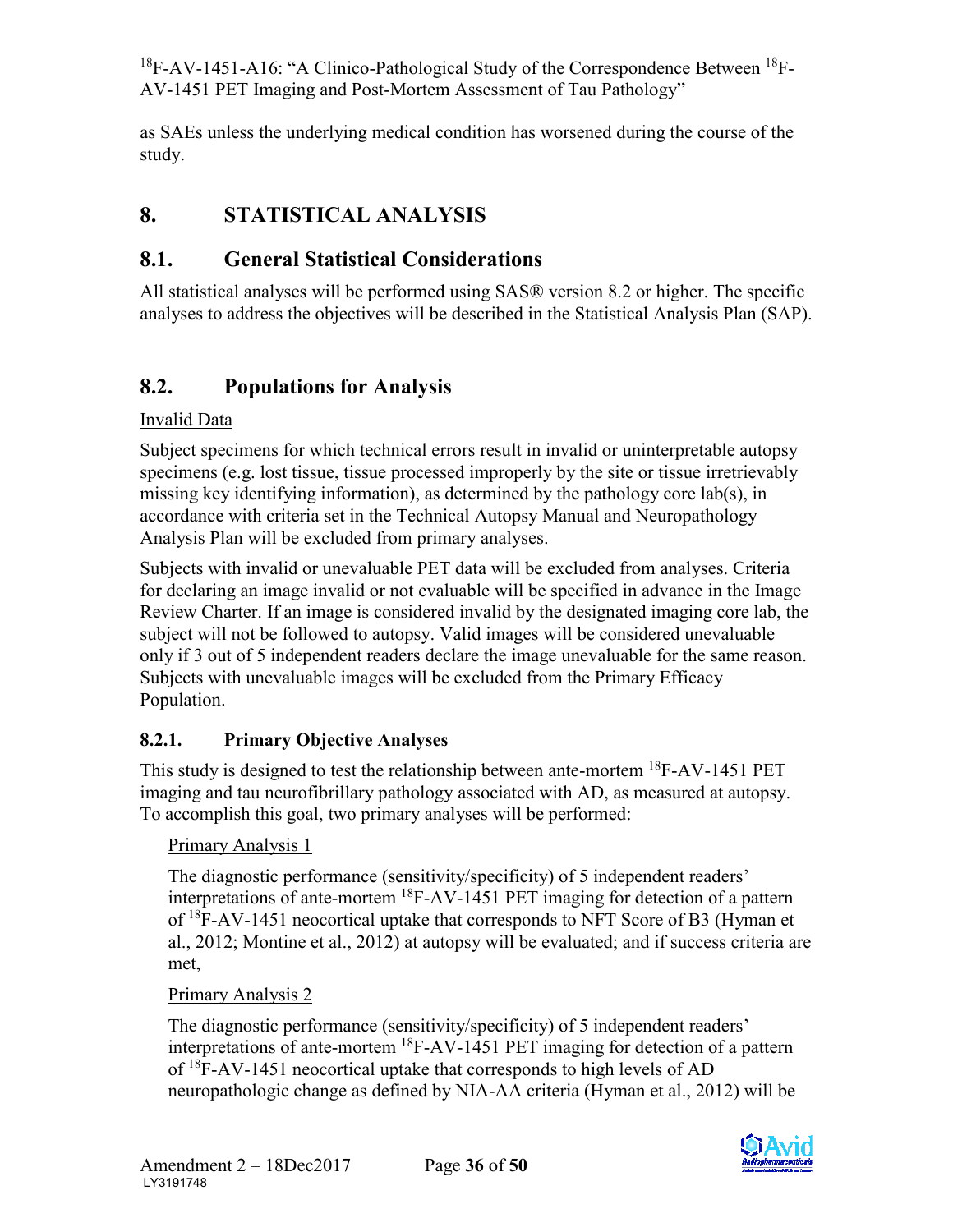evaluated. For individuals with cognitive impairment, high levels of AD neuropathologic change are considered adequate to explain cognitive impairment or dementia symptoms.

The trial will be considered successful if both co-primary endpoints are met according to the Statistical Analysis Plan.

For Primary Analysis 1, the hypothesis to be tested is that for the same 3 out of 5 independent readers, the lower bound of the two-sided 95% CI for both sensitivity and the specificity of <sup>18</sup>F-AV-1451 PET reading results will be  $\geq$  50%. As detailed in Section 8.5 [Table 7,](#page-40-1) NFT scores for autopsy cases will be categorized as either B0/B1/B2 or B3 level and will serve as the NFT Score TS for this analysis.  ${}^{18}$ F-AV-1451 PET imaging will be classified as either neocortical uptake not consistent with AD (AD-) or neocortical uptake consistent with AD  $(AD+)$  and consistent with AD and likely to progress  $(AD++)$ by each reader. Sensitivity and specificity will be calculated for each reader as the proportions of TP and TN cases correctly identified as such, according to [Table 5](#page-37-0) below:

#### <span id="page-37-0"></span>**Table 5: Primary Analysis 1: Diagnostic Performance Calculations for AV-1451 PET Scan Reader Interpretation vs. Autopsy NFT Score TS**

| <b>Physician Reader</b><br>Interpretation                  | <b>NFT Score B3</b><br>[Truth Positive] | <b>NFT Score B0-B2</b><br>[Truth Negative] |
|------------------------------------------------------------|-----------------------------------------|--------------------------------------------|
| AV-1451 Neocortical uptake;<br>AD pattern $(AD+/AD++)$     | True Positive (TP)                      | False Positive (FP)                        |
| AV-1451 neocortical uptake<br>not consistent with AD (AD-) | <b>False Negative</b><br>FN)            | True Negative (TN)                         |

**Autopsy NFT Score TS**

Two-sided 95% CIs for sensitivity and specificity will be calculated using the Wilson score method. The first primary endpoint is considered to be met if for the same 3 out of 5 readers, the lower bound of the 95% CIs for both sensitivity and specificity are  $\geq$  50% (i.e., statistically significant at two-sided significance level of 0.05).

Like Primary Analysis 1, the hypothesis to be tested for Primary Analysis 2 is that for the same 3 out of 5 readers, the lower bound of the 95% CIs for both sensitivity and the specificity will be  $\geq 50\%$ . For Primary Analysis 2, autopsy cases will be categorized as either [not, low, or intermediate] vs. [high] level of AD neuropathologic change according to NIA-AA criteria, considering Braak stage, Thal plaque score, and CERAD amyloid neuritic plaque score, and this level of AD neuropathologic change will be used as the NIA-AA Autopsy Diagnosis TS as detailed in Section [8.5](#page-40-2) [Table 8.](#page-41-2) 

 $18F-AV-1451$  PET images will be interpreted by visual examination as either AD- or AD+/AD++ as for Primary Analysis 1. Sensitivity and specificity will then be calculated for each reader as the proportions of TP and TN cases correctly identified as such, according to [Table 6](#page-38-1) below: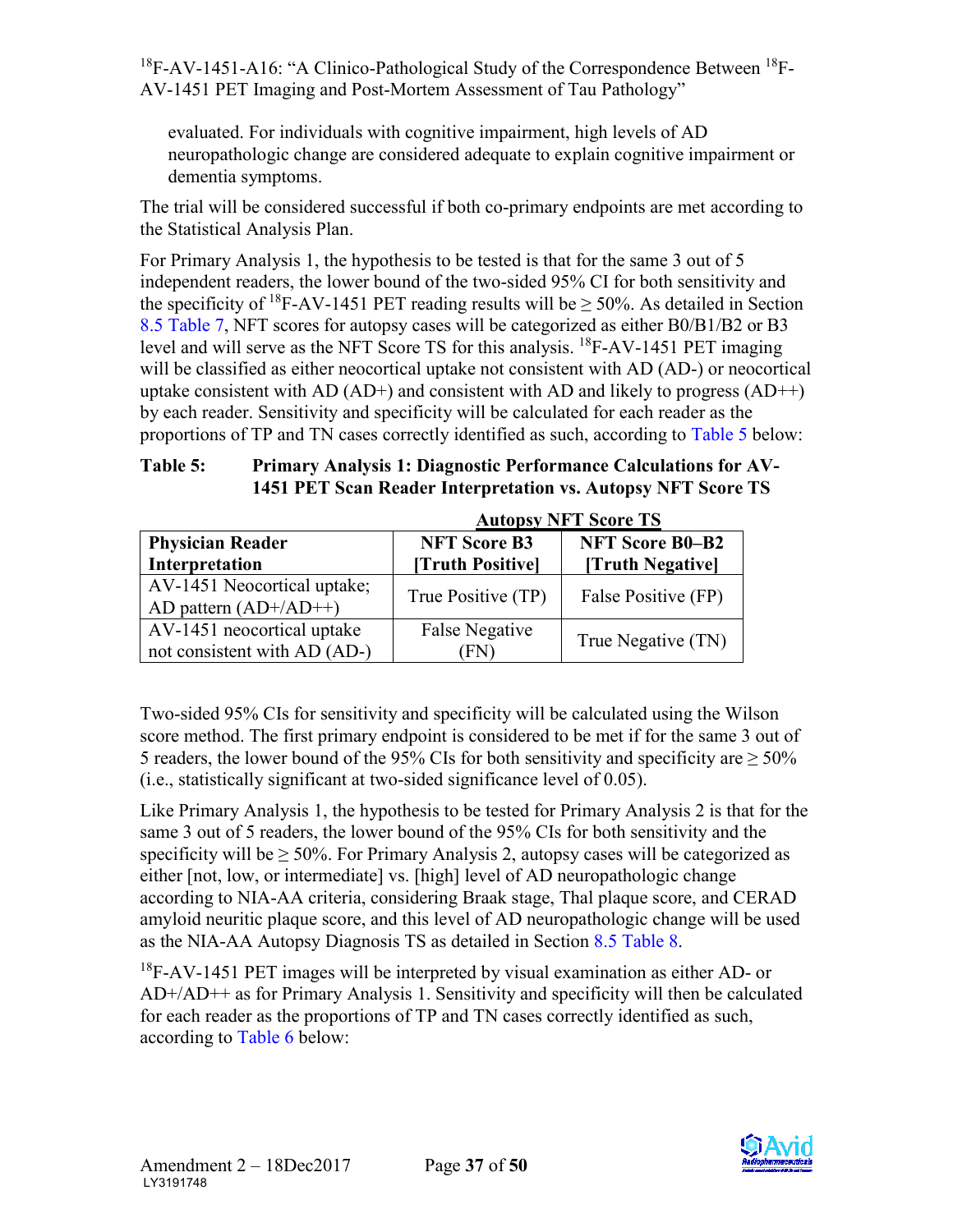#### <span id="page-38-1"></span>**Table 6: Primary Analysis 2: Diagnostic Performance Calculations for AV-1451 PET Scan Reader Interpretation vs. NIA-AA Autopsy Diagnosis TS**

|                                                                        | <b>NIA-AA Autopsy Diagnosis TS</b>                                    |                                                                                               |  |  |
|------------------------------------------------------------------------|-----------------------------------------------------------------------|-----------------------------------------------------------------------------------------------|--|--|
| <b>Physician Reader</b><br>Interpretation                              | <b>High AD</b><br>Neuropathologic<br>Change<br><b>Truth Positivel</b> | Not, Low, or<br><b>Intermediate AD</b><br>Neuropathologic<br>Change<br><b>Truth Negativel</b> |  |  |
| AV-1451 Neocortical uptake;<br>AD pattern $(AD+, AD++)$                | True Positive (TP)                                                    | False Positive (FP)                                                                           |  |  |
| AV-1451 Neocortical uptake;<br>Inconsistent with AD pattern<br>$(AD-)$ | False Negative<br>(FN)                                                | True Negative (TN)                                                                            |  |  |

Two-sided 95% CIs will be calculated using the Wilson score method. The second primary endpoint is met if for the same 3 out of 5 readers, the lower bounds of the 95% CIs for both sensitivity and specificity are  $> 50\%$ .

#### <span id="page-38-0"></span>**8.2.2. Secondary Objective Analyses**

Secondary Analysis 1: To assess diagnostic performance of ante-mortem <sup>18</sup>F-AV-1451 PET imaging, based on majority interpretation of 5 independent readers, for detection of a pattern of <sup>18</sup>F-AV-1451 neocortical uptake that corresponds to Neurofibrillary Tangle (NFT) Score of B3 and for detection of a pattern of 18F-AV-1451 neocortical uptake that corresponds to high levels of AD neuropathologic change as defined by National Institute on Aging - Alzheimer's Association (NIA-AA) criteria:

Majority scan interpretation will be derived using individual readers' scan interpretation results. Diagnostic performance of this majority scan interpretation will be assessed relative to the Autopsy NFT score TS as per Primary Analysis 1 and again relative to the NIA-AA Autopsy Diagnosis TS as per Primary Analysis 2. In each case (image), a majority reading result will be derived using each individual reader's scan interpretations results. Sensitivity and specificity, and two-sided 95% CI thereof, will be calculated for the majority interpretation results relative to the appropriate TS. The hypotheses to be tested are:

1a: the majority reading result will have the lower bounds of two-sided 95% CI  $\geq$ 55% for both sensitivity and specificity for detection of tau neurofibrillary pathology that corresponds to NFT Score of B3, and

1b: the majority reading results will have the lower bounds of two-sided 95% CI  $\geq$ 55% for both sensitivity and specificity for detection of a pattern of 18F-AV-1451

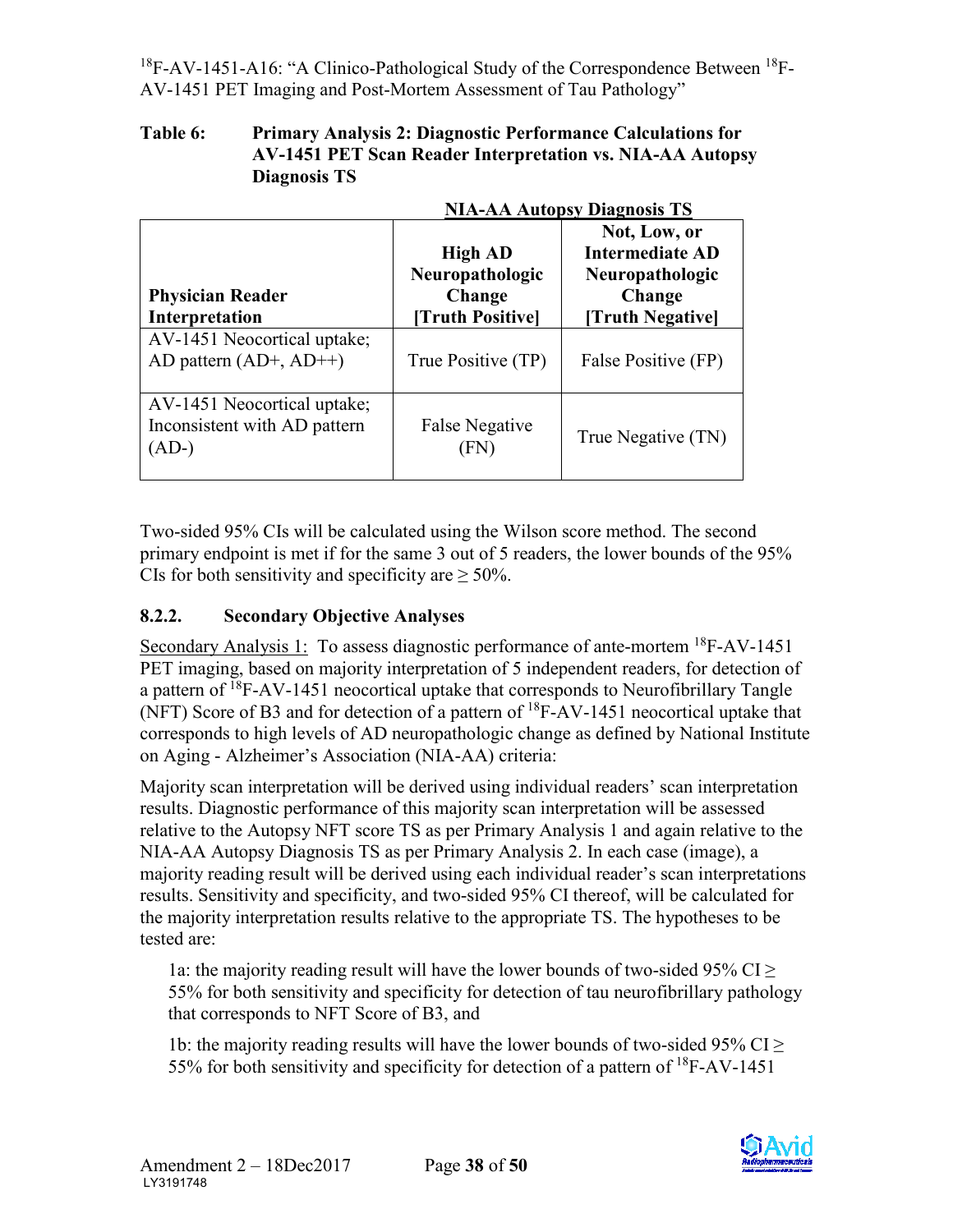neocortical uptake that corresponds to high levels of AD neuropathologic change as defined by NIA-AA criteria.

Secondary Analysis 2: Assess agreement among readers of <sup>18</sup>F-AV-1451 PET scans:

Fleiss' Kappa statistics will be used to assess inter-reader agreement for the diagnostic decisions associated with Primary Analyses 1 and 2. For evaluation of agreement in the context of Primary Analysis 1, kappa will be calculated according to the reader interpretation classification in [Table 5.](#page-37-0) If Primary Analysis 1 is successful, a second kappa will be performed using the reader interpretation classification in [Table 6](#page-38-1) . The hypothesis to test is the observed kappa values are  $> 0.64$  and the lower bound of the twosided CIs for this assessment are  $\geq 0.55$ .

# <span id="page-39-0"></span>**8.3. Safety Analysis**

Safety vital signs measurements will be summarized by subject and by evaluation time point. Change from baseline (pre-dose time point) values will be determined and summarized.

Adverse events including injection site reactions will be summarized in terms of number and percentage of subjects experiencing an AE. The summary will be further broken down by system organ class (SOC) and preferred term using Medical Dictionary for Regulatory Activities (MedDRA) terms. Adverse events will also be presented by severity, relationship to treatment and seriousness. All subjects who experience SAEs or who discontinue due to AEs will be summarized.

#### Discontinuation

All subjects who discontinued participation prior to completing the study will be listed and their discontinuation reasons will be tabulated.

## Vital Signs

Changes in vital signs from baseline will be summarized.

# <span id="page-39-1"></span>**8.4. 18F-AV-1451 Image Analysis**

 $18F-AV-1451$  retention on PET images from subjects with valid autopsy data will be interpreted by visual examination as either

- Neocortical Uptake Not Consistent with an AD Pattern (AD-: no increased neocortical activity in any region or increased activity is isolated to the mesial temporal, anterolateral temporal or frontal region(s);
- Neocortical Uptake Consistent with an AD Pattern (AD+: increased neocortical tracer activity in the posterolateral temporal (PLT), parietal (including precuneus), or occipital region(s)); or
- Neocortical Uptake Consistent with an AD Pattern and with Likelihood of Disease Progression (AD++, which is a subset of AD+ (Neocortical uptake consistent with an AD pattern) where increased tracer activity is found in the parietal (including precuneus) region(s) regardless of uptake elsewhere, or in the frontal region in addition to PLT, occipital, or parietal region(s)).

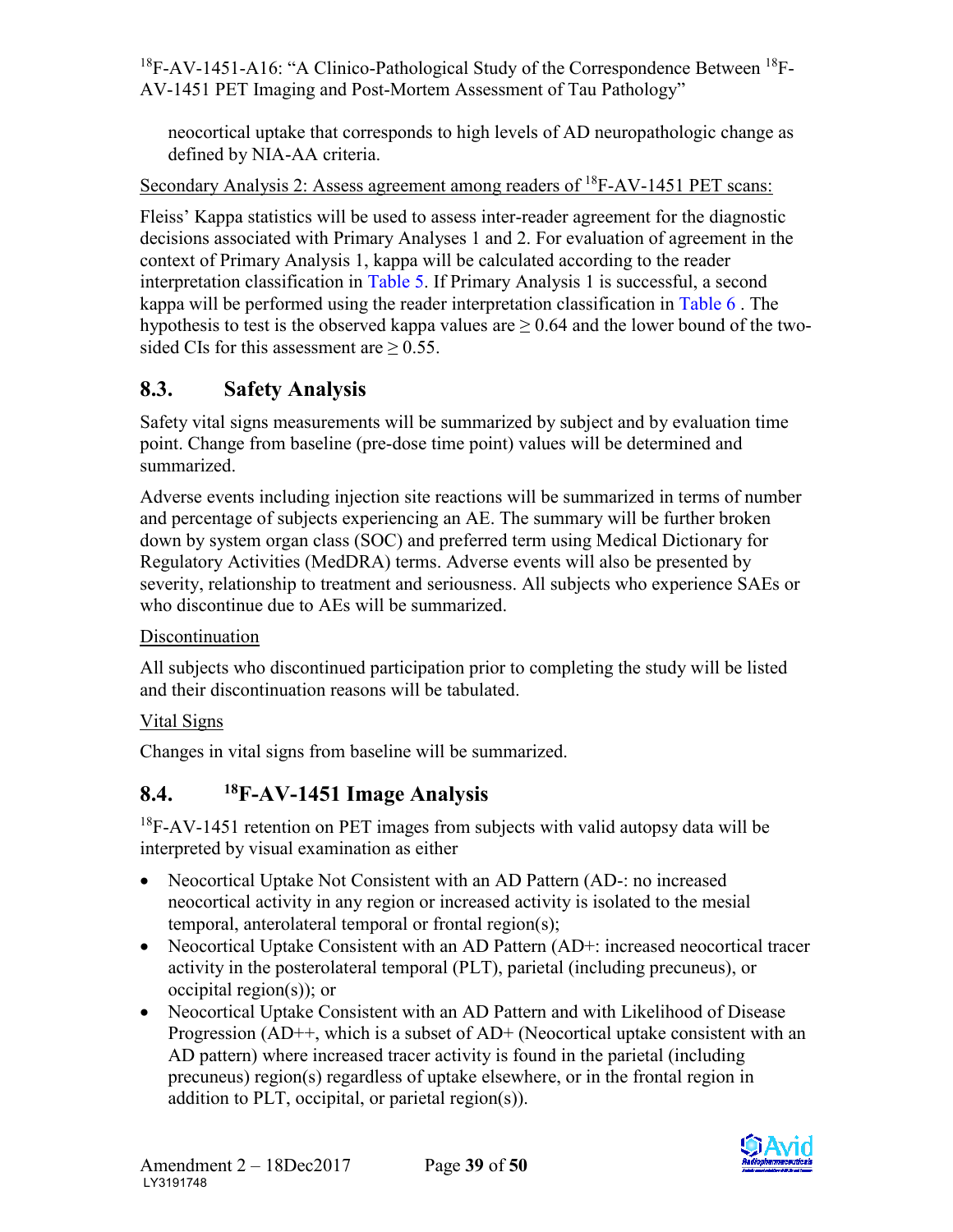<span id="page-40-2"></span>For the purpose of testing the primary analyses, a scan interpretation will be considered positive (hypothesized to correspond to a B3 neuropathology score in Primary Analysis 1 and an NIA-AA score of high AD pathology in Primary Analysis 2) if the scan is interpreted as at least consistent with an AD pattern (AD+ or AD++). Details of the visual PET image review methods will be provided in the Blinded Read Manual.

Images will also be assessed quantitatively (semi-automated computerized measurement of SUVRs) for exploratory analysis purposes. Details of the analysis methods will be provided in the Quantitative Methodology Document.

The <sup>18</sup>F-AV-1451 PET imaging results will not be shared with the investigator sites or subjects and their families prior to the end of the study.

# <span id="page-40-0"></span>**8.5. Neuropathology Analysis**

All neuropathological measurements on brain tissue in this trial will be evaluated in a standardized and blinded (with respect to PET image results and subject identifying/clinical information) fashion in a qualified laboratory. A Technical Autopsy Manual and Neuropathology Analysis Plan will be developed for this study containing all methods and measurement procedures. Neuropathological assessment will be derived from the NIA-AA guidelines (Hyman et al., 2012; Montine et al., 2012). Sections from brain regions recommended for pathological assessment of AD, as well as additional, prespecified neocortical regions will be sampled. Staining will follow the procedures recommended in the NIA-AA practical approach guidelines. NFT extent will be assessed using standard procedures and NFT scores (B0-B3) will be recorded (Hyman et al., 2012; Montine et al., 2012). The TS for Primary Analysis 1 will be constructed from NFT scores as shown in [Table 7.](#page-40-1)

| <b>Braak</b><br><b>Stage</b> | <b>NFT</b> Score <sup>a</sup> | <b>Truth</b><br><b>Standard</b><br>(TS) |
|------------------------------|-------------------------------|-----------------------------------------|
| $0$ (no NFTs)                | B0                            |                                         |
| L-II                         | B1                            | Negative                                |
| <b>III-IV</b>                | B2                            |                                         |
| V-VI                         | B3                            | Positive                                |

<span id="page-40-1"></span>**Table 7: Autopsy NFT Score Truth Standard (Primary Analysis 1)** 

<sup>a</sup> adapted from Hyman et al., 2012

Amyloid pathology will be evaluated using Thal and CERAD rating systems. Distribution of amyloid (Thal plaque score A0-A3; Montine et al., 2012) will be recorded. The frequency of neuritic amyloid plaques will be evaluated semiquantitatively (CERAD score: none, sparse, moderate or frequent). Potential alternative neuropathologies contributing to cognitive impairment will also be considered as recommended by Montine et al., 2012, and level of AD neuropathologic change will be recorded as none, low, intermediate or high per NIA-AA guidelines (Hyman et al., 2012;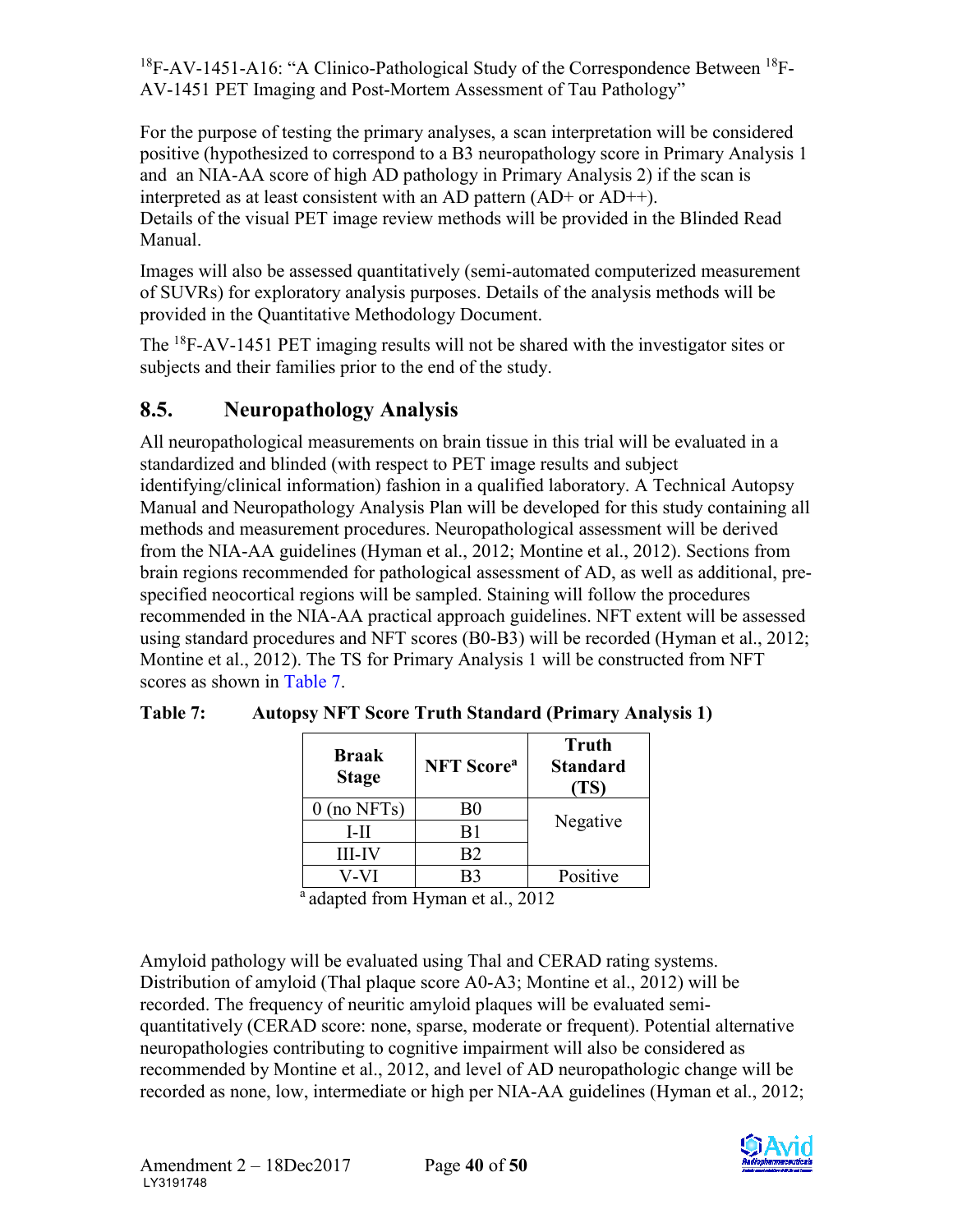<span id="page-41-1"></span>Montine et al., 2012). The TS for Primary Analysis 2 will be constructed from levels of AD neuropathologic change as shown in [Table 8.](#page-41-2)

| <b>Level of AD</b><br><b>Neuropathologic Change</b><br><b>Presenta</b> | <b>Truth Standard</b><br>(TS) |
|------------------------------------------------------------------------|-------------------------------|
| Not                                                                    | Negative                      |
| Low                                                                    |                               |
| Intermediate                                                           |                               |
| σh                                                                     | Positive                      |

#### <span id="page-41-2"></span>**Table 8: NIA-AA Autopsy Diagnosis Level of AD Neuropathologic Change Truth Standard (Primary Analysis 2)**

# <span id="page-41-0"></span>**8.6. Sample Size Calculation and Trial Stopping Criteria**

Assuming sensitivity/specificity of approximately 80%, a minimum of 14 autopsy cases in each of the truth standard groups (pathological positive or negative) is required for the lower bound of the two-sided 95% CI to be  $> 50\%$  for each individual reader. The sponsor is blinded to the pathology results (truth standard) until after the study is completed and the database is locked. Therefore, in order to ensure that an adequate number of subjects are recruited and come to autopsy for each truth standard group, the sponsor will assume that subjects diagnosed on clinical grounds as having dementia due to AD will be truth standard positive, subjects diagnosed as having no cognitive impairment (cognitively normal) will be truth standard negative. Based on these assumptions, the study sample size requirement and trial stopping criteria will be deemed to have been met when

- the number of subjects diagnosed as having impairment due to AD that have come to autopsy, is greater than or equal to 14, AND
- the number of subjects diagnosed as having no cognitive impairment that have come to autopsy is greater than or equal to 14

The sponsor recognizes that there may be some errors in clinical diagnosis such that some patients diagnosed clinically as having impairment due to AD may have a nonAD pathology, or limited amounts of AD tau pathology, and thus be truth standard negative, and, less often, subjects considered clinically normal may have AD pathology and be truth standard positive. However, given the excess frequency of cases with AD diagnoses relative to clinically normal subjects already recruited in this trial population, any diagnostic errors will likely help ensure a minimum of 14 truth standard negative subjects without jeopardizing the criterion for truth standard positive subjects.

In addition to the above subjects diagnosed as clinically normal or AD patients, it is expected that approximately 10-15 subjects with nonAD impairments will be enrolled and come to autopsy in this trial. However, the proportion of these that will have truth standard positive/negative AD tau pathology is very difficult to predict and will depend on the precise cases enrolled. Thus, it is not expected that these cases will be useful in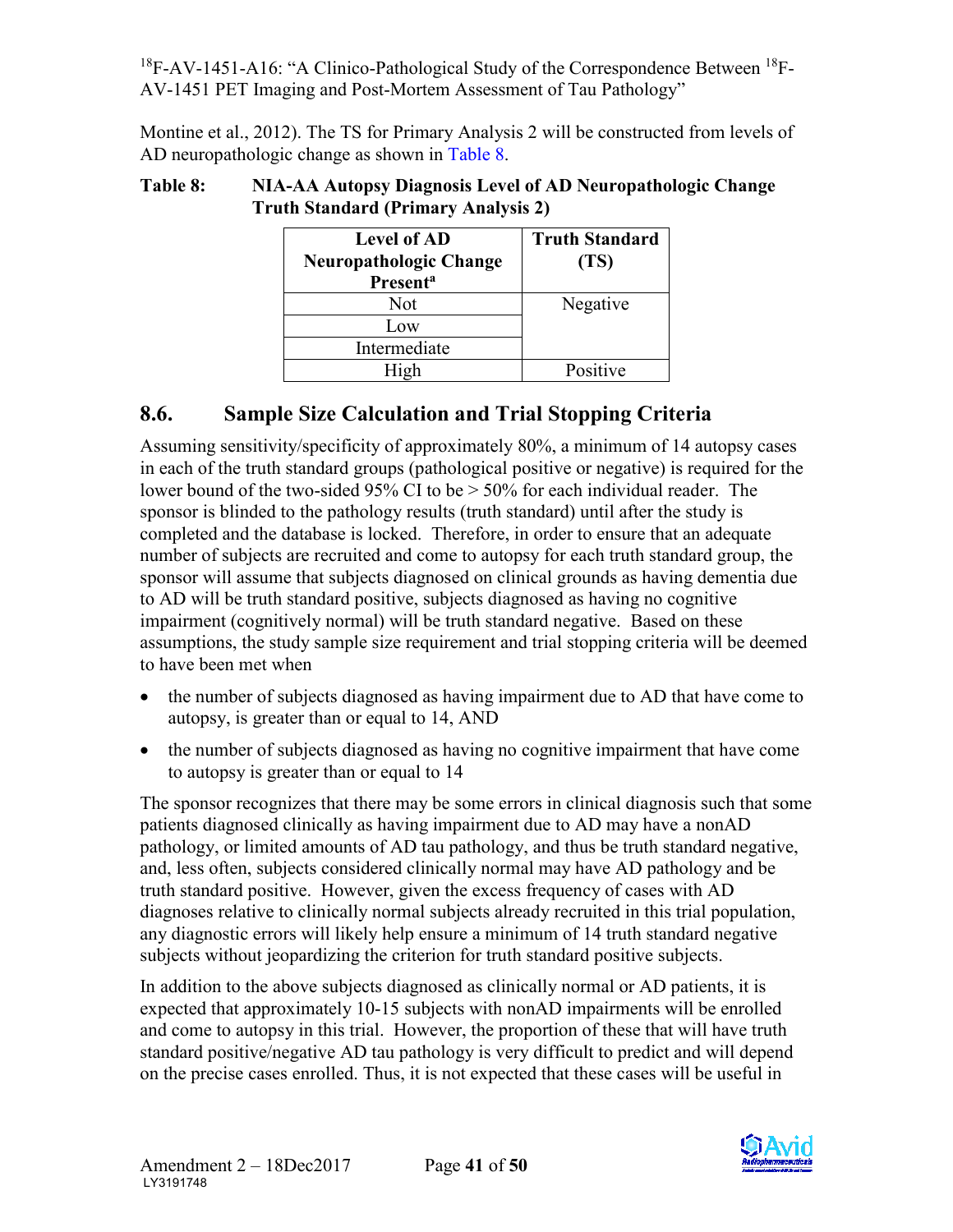<span id="page-42-2"></span>estimating when a sufficient number of cases have occurred in each truth standard group and are not employed in the stopping criteria.

No new autopsies will begin once the sample size requirement/trial stopping criteria are met. However, some subjects may have died and had autopsy material removed at the time the sample size requirement is met. Histology analysis will be completed in subjects for whom autopsies are ongoing at the time the sample size requirement is met and these subjects will also be included in the Primary Efficacy Population.

# <span id="page-42-0"></span>**9. USE OF DATA AND PUBLICATION**

Avid adheres to the Pharmaceutical Research and Manufacturers of America (PhRMA) Principles on Conduct of Clinical Trials and Communication of Clinical Trial Results. A

complete copy of these principles is available from Avid and can also be found at the PhRMA website (http://www.phrma.org). Our policy is briefly summarized below:

- We commit to timely communication of meaningful results of controlled clinical trials, regardless of outcome.
- As a sponsor, we may recommend that the Investigator(s) delay or decline publication in cases where the study design, conduct, or data are insufficient to allow meaningful interpretation. Avid and the Investigator(s) will discuss the study design and data in advance of the study, and again after completion, and will strive, through appropriate scientific debate, to reach a consensus regarding the potential merits of publication.
- Avid retains the right to review any manuscripts, presentations, or abstracts before they are submitted for publication. Where differences of opinion or interpretation exist regarding data planned for publication, the parties (Avid and the Investigator) should try to resolve them through appropriate scientific debate. Avid retains the right to delay publication for up to 60 days to protect intellectual property.
- Anyone who provides substantial contributions should receive appropriate recognition as an author or contributor when the manuscript is published.

This is a multi-center study. The primary analyses will include data from all centers. A multicenter publication, reporting the primary analyses data set, with authorship from all contributing centers, should precede any other publications.

# <span id="page-42-1"></span>**10. INVESTIGATOR'S REGULATORY OBLIGATIONS**

All clinical work conducted under this protocol is subject to Good Clinical Practice regulations; this may include an inspection by Avid and/or Health Authority representatives (FDA, EMA or international regulatory authorities) at any time.

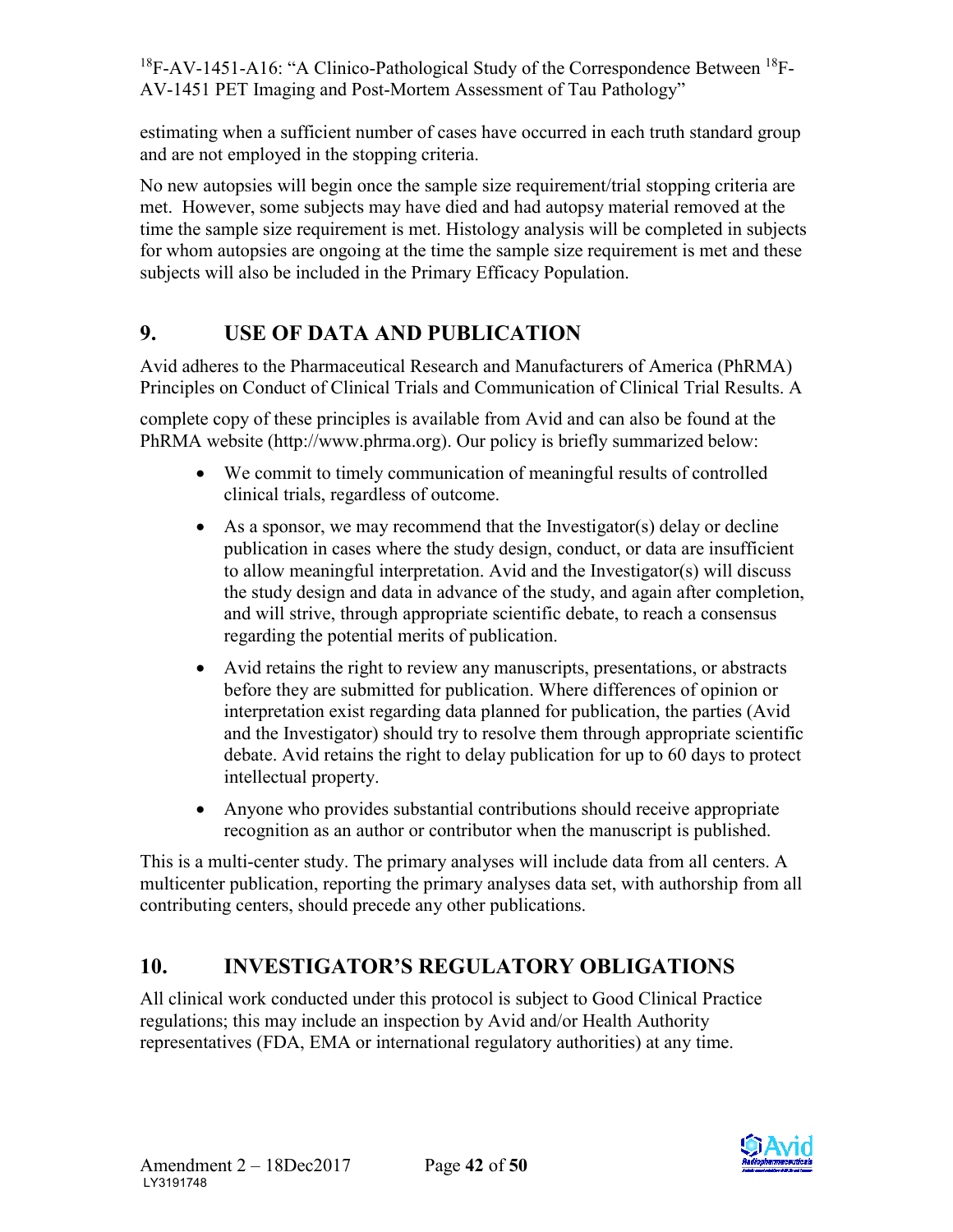# <span id="page-43-0"></span>**10.1. Institutional Review Board (IRB)**

The intent of the research program, the trial protocol, the subject information/informed consent form and any advertising material used to recruit subjects must be submitted to the clinical investigator's local IRB and its approval must be obtained prior to its use. A copy of the approval must be forwarded to Avid. When necessary, an extension or renewal of IRB approval must be obtained and also forwarded to Avid**.** 

# <span id="page-43-1"></span>**10.2. Informed Consent**

A signed, written informed consent for study procedures and brain donation must be obtained from each subject and/or LAR. A copy of the signed informed consent should be given to the subject and/or LAR for their records. A copy of the local IRB's approved version of the informed consent form must be forwarded to Avid or designee for review prior to being used to obtain subject consent.

# <span id="page-43-2"></span>**10.3. Protocol Adherence**

The protocol must be read thoroughly and the instructions must be followed exactly. Where a deviation occurs, it must be documented, the sponsor/monitor informed, and a course of action agreed upon.

# <span id="page-43-3"></span>**10.4. Documents Necessary for Initiation of the Trial**

Avid must be provided with the following documents prior to the enrollment of any subjects:

- Original signed and dated Statement of Agreement page;
- Copy of the IRB and radiation safety committee approval (if applicable);
- Copy of the IRB stamped approved consent form;
- Name and location of the laboratory utilized for laboratory assays, and other facilities conducting tests, including laboratory certification number and date of certification if available. Avid may be responsible for supplying these to the investigator if a central laboratory is used;
- List of reference range laboratory values. Avid may be responsible for this if a central laboratory is used; and
- Any additional licenses required in order to order to use <sup>18</sup>F-AV-1451.

# <span id="page-43-4"></span>**10.5. Investigational Product Control**

The receipt of clinical supplies must be documented at the site.

All drug supplies for this trial should be retained in a safe and secure place at all times during the trial.  $^{18}$ F-AV-1451 should be prepared by a qualified PET manufacturing site and administered by a qualified individual under the investigator's supervision. An up-todate drug inventory/dispensing record must be maintained. All drug supplies must be

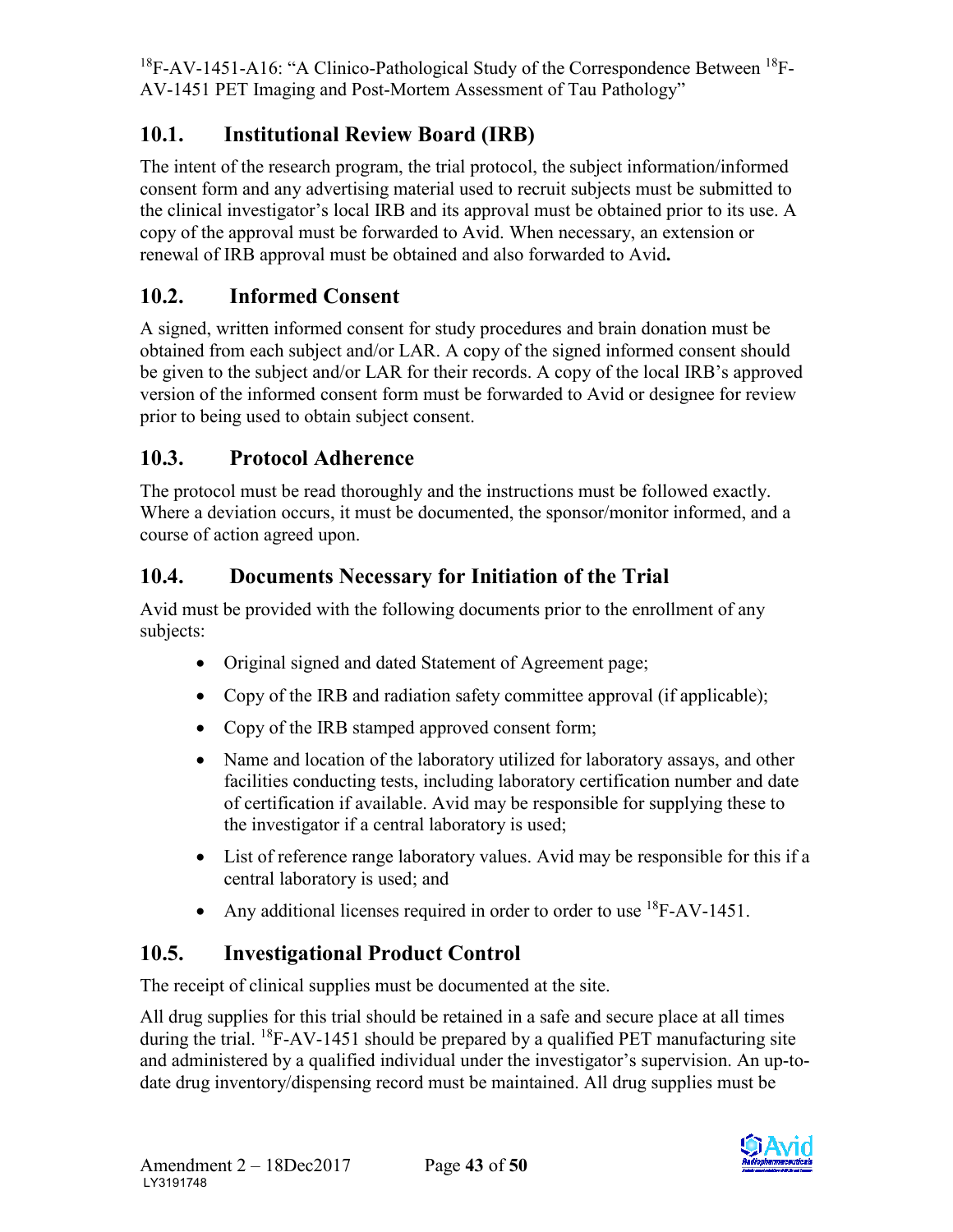<span id="page-44-3"></span>accounted for. After completion of the trial, all remaining clinical supplies must be returned to the sponsor or their representative.

# <span id="page-44-0"></span>**10.6. Data Collection**

Electronic case report forms (eCRFs) will be used for this trial. Individual subject files should include appropriate source documents, including but not limited to subject's medical records. The files should include information such as visit dates, records of medical history, examinations administered, laboratory, concomitant treatment, any adverse event encountered and other notes as appropriate. These constitute "source data". All entries on the eCRFs must be backed up by source data. Original electronic versions of imaging studies are also considered source data and should be kept on file by the site/imaging center, and appropriate copies should be forwarded to the designated imaging core lab as specified in the PET Technical Operations Manual.

Each subject's source file should include an original signed informed consent form. When the trial is completed, the informed consent form should be kept on file with other trial related records.

The eCRFs must be kept in order and up-to-date so that they always reflect the latest observations on the subjects that are enrolled in the trial. The eCRFs must be completed for each subject enrolled in the trial and signed by the investigator. A monitor will verify the source data for all information on the eCRF.

## <span id="page-44-1"></span>**10.7. Adverse Events**

All adverse events encountered during the clinical trial must be documented on the eCRF, whether or not considered drug-related.

Eli Lilly must be notified immediately (as soon as possible, and in all cases within 24 hours) of a drug experience, condition, development, or event, which is considered serious. Eli Lilly must be notified immediately of any findings with the use of the drug that may suggest significant hazards, contraindications, adverse drug reactions (ADRs) and precautions pertinent to the safety of the drug. The investigator will be requested to complete a separate report form in addition to the information on the CRF. See section [7.7.4](#page-35-2) for reporting serious adverse events.

If an SAE is determined to be unexpected (not previously reported or described by Avid), and study drug-related, Eli Lilly will notify the investigator in writing. The investigator should forward this notification to the IRB within 24 hours of receipt.

# <span id="page-44-2"></span>**10.8. Records Retention**

All correspondence (e.g., with Avid, IRB, etc.) relating to this clinical trial should be kept in appropriate file folders. Records of subjects, source documents, and drug inventory sheets pertaining to the trial must be kept on file. Records must be retained until the date a marketing application (NDA) is approved for the drug for the indication for which it is being investigated, or until 3 years following the date of clinical trial termination or completion, whichever is later. If no application is to be filed or if the application is not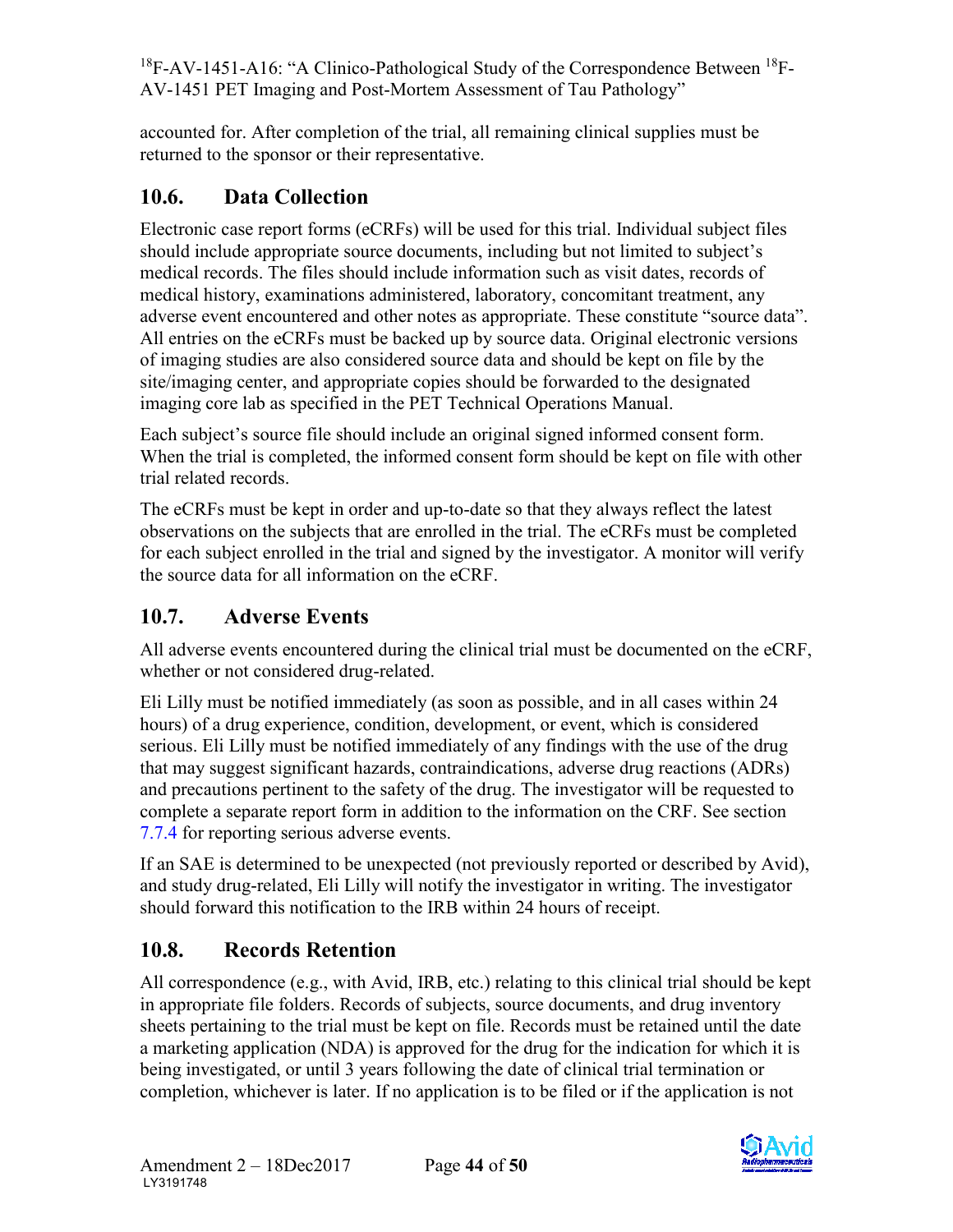approved for such indication, records should be kept until 3 years following the date of clinical trial termination or completion.

If an investigator moves, withdraws from an investigation, or retires, the responsibility for maintaining the records may be transferred to another person who will accept the responsibility. Notice of transfer must be made to and agreed upon by Avid.

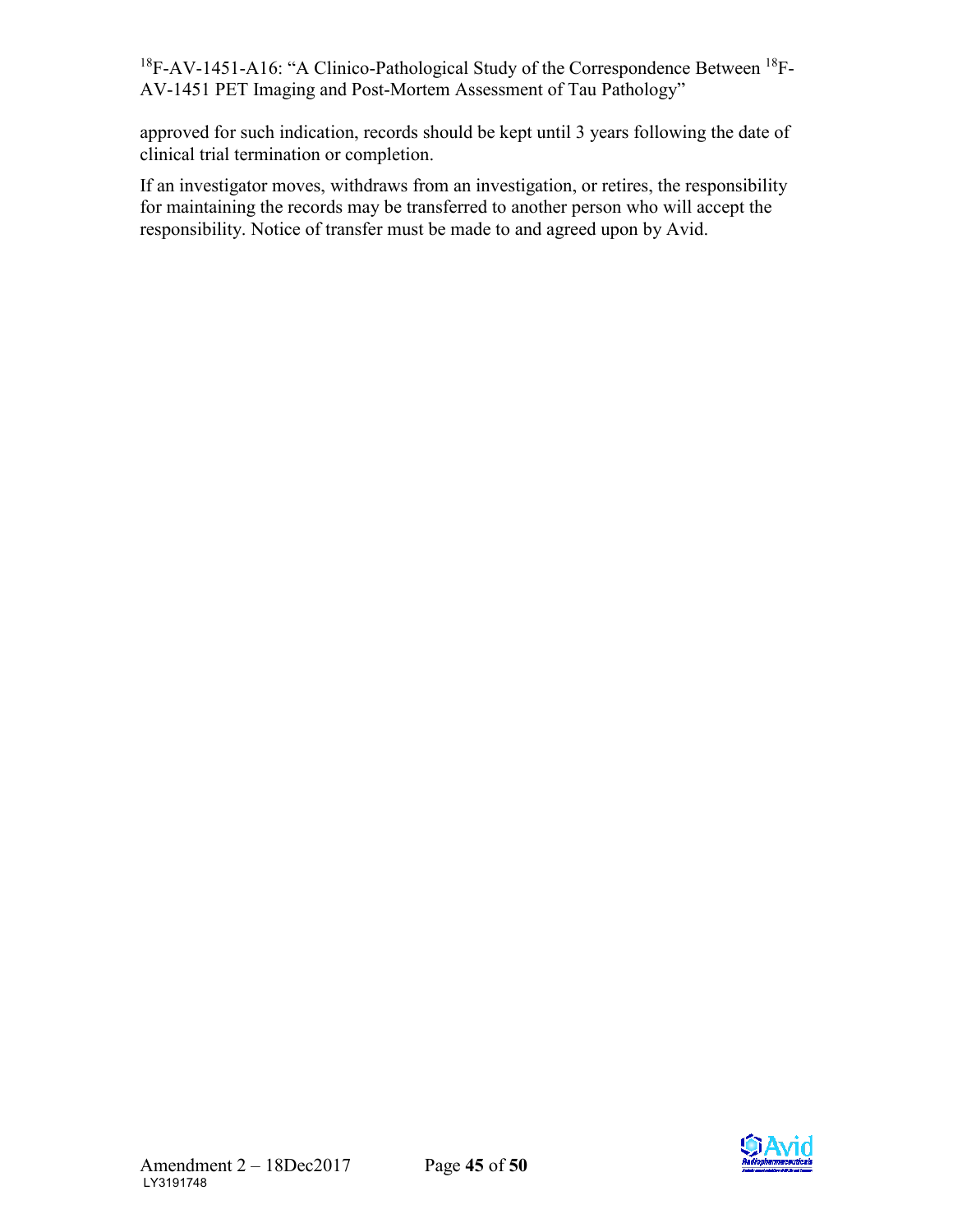# <span id="page-46-0"></span>**11. APPENDICES**

## <span id="page-46-1"></span>**11.1. References**

Braak, H. and Braak, E. "Demonstration of Amyloid Deposits and Neurofibrillary Changes in Whole Brain Section." Brain Pathology. 1991; 1(3):213-216.

Burack, M.A., Hartlein, J., Flores, H.P., Taylor-Reinwald, L., Perlmutter, J.S., Cairns, N.J. "In vivo amyloid imaging in autopsy-confirmed Parkinson disease with dementia". Neurology. 2010;74(1):77-84.

Chien, D.T., Bahri, S., Szardenings, A.K., Walsh, J.C., Mu, F., Su, M.Y., Shankle, W.R., Elizarov, A., Kolb, H.C., "Early clinical PET imaging results with the novel PHF-tau radioligand [18F]-T807." J Alzheimers Dis. 2013; 34(2):457-68.

Clark, C.M., Pontecorvo, M.J., Beach, T.G., Bedell, B.J., Coleman, R.E., Doraiswamy, P.M., Fleisher, A.S., Reiman, P.E.M., Sabbagh, M.N., Sadowsky, C.H., Schneider, J.A., Arora, A., Carpenter, A.P., Flitter. M.L., Joshi, A.D., Krautkramer, M.J., Lu, M., Mintun, M.A., Skovronsky, D.M. "Florbetapir PET for Detection of Amyloid Neuritic Plaques, Comparison to Neuropathology at Autopsy: A Prospective Cohort Study." The Lancet Neurology, 2012; 11: 669–78.

Clark, C.M., Schneider, J.A., Bedell, B.J., et al. "Use of florbetapir-PET for imaging beta-amyloid pathology". JAMA. 2011;305(3):275-283.

Curtis, C., et al. "Phase 3 Trial of Flutemetamol Labeled with Radioactive Fluorine 18 Imaging and Neuritic Plaque Density". JAMA Neurology, 2015 Mar; 72(3): 287-94.

Dickson, T.C., Saunder, H.L., Vickers, J.C. "Relationship between apolipoprotein E and the amyloid deposits and dystrophic neuritis of Alzheimer's disease." Neuropathol Appl Neurobiol. 1997; (23):483-491.

Dubois B., Feldman H.H., Jacova C., et al. "Revising the definition of Alzheimer's disease: a new lexicon". Lancet Neurol. 2010;9(11):1118-1127.

Duyckaerts, C., Brion, J.P., Hauw, J.J., Flament-Durand, J. "Quantitative assessment of the density of neurofibrillary tangles and senile plaques in senile dementia of the Alzheimer type. Comparison of immunocytochemistry with a specific antibody and Bodian's protargol method." Acta Neuropathol. 1987;(7):129-135.

Folstein, M.R., Folstein, S.E., and McHugh, P.R. "Mini Mental State: A practical method for grading the cognitive status of patients for the clinician." Journal of Psychiatric Research, 12: 189-198, 1975.

Hyman, B.T., Phelps, C.H., Beach, T.G., et al. "National Institute on Aging-Alzheimer's Association guidelines for the neuropathologic assessment of Alzheimer's disease". Alzheimers Dement. 2012;8(1):1-13.

Jack, C.R., Knopman, D.S., Jagust, W.J., Shaw, L.M., Aisen, P.S., Weiner, M.W., Petersen, R.C., Trojanowski, J.Q. "Hypothetical model of dynamic biomarkers of the Alzheimer's pathological cascade." Lancet Neurol 9:119-128, 2010.

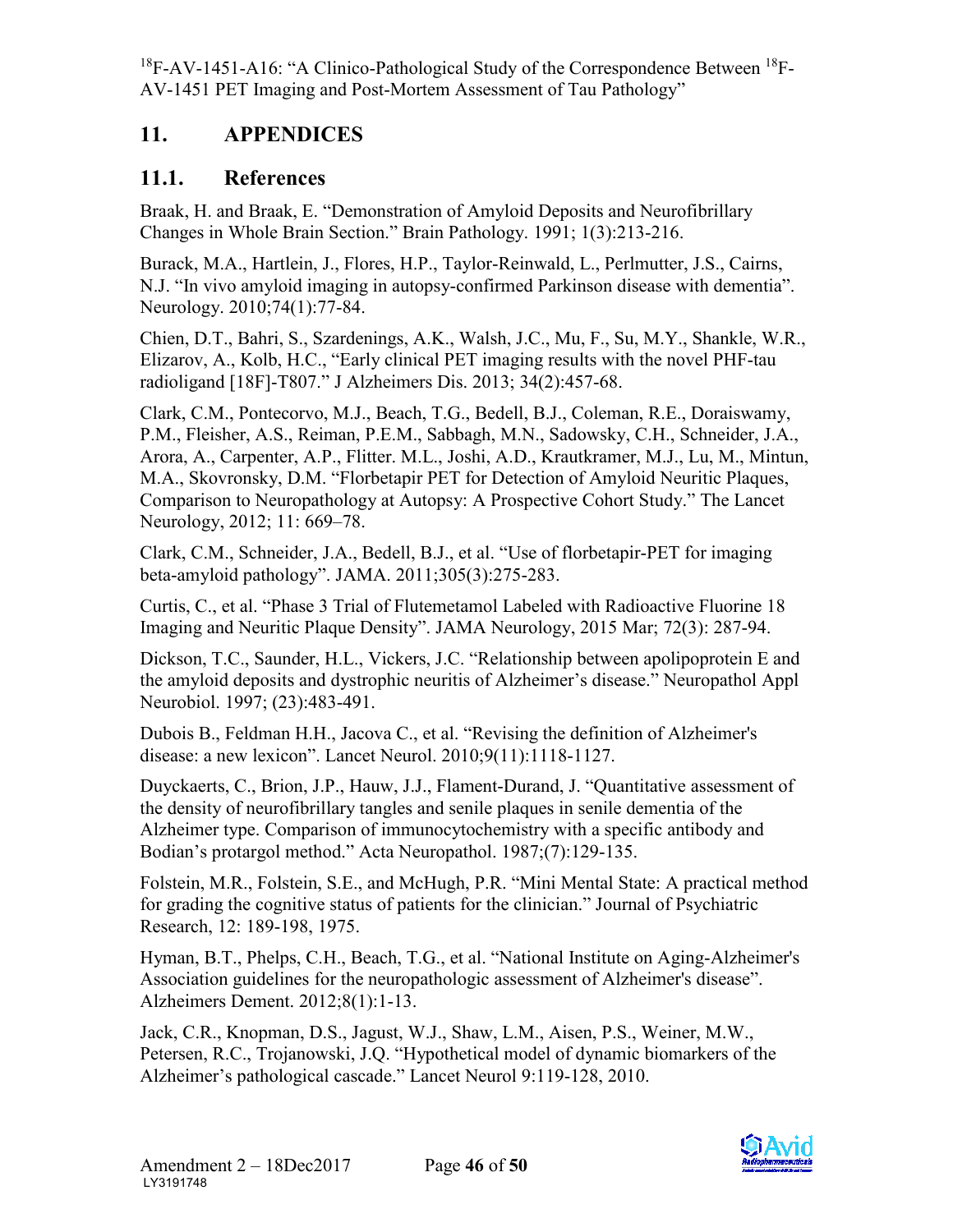Jorm, A. F. (1994). A short form of the Informant Questionnaire on Cognitive Decline in the Elderly (IQCODE): Development and cross-validation. *Psychological Medicine, 24*, 145-153.

Kantarci, K., Lowe, V.J., Boeve, B.F., Weigand, S.D., Senjem, M.L., Przybelski, S.A., et al. "Multimodality imaging characteristics of dementia with Lewy bodies". Neurobiol Aging 2011: Oct 20. [Epub ahead of print].

Leinonen, V., Alafuzoff, I., Aalto S., Suotunen, T., Savolainen, S., Nagren, K., et al. "Assessment of beta-amyloid in a frontal cortical brain biopsy specimen and by positron emission tomography with carbon 11-labeled Pittsburgh Compound B". Arch Neurol 2008; 65(10):1304–1309.

McKhann, G.M., Knopman, D.S., Chertkow, H., et al. "The diagnosis of dementia due to Alzheimer's disease: recommendations from the National Institute on Aging-Alzheimer's Association workgroups on diagnostic guidelines for Alzheimer's disease". Alzheimers Dement. May 2011;7(3):263-269.

Montine, Thomas J., et al. "National Institute on Aging–Alzheimer's Association guidelines for the neuropathologic assessment of Alzheimer's disease: a practical approach." *Acta neuropathologica* 123.1 (2012): 1-11.

Nelson, P.T., et al. "Correlation of Alzheimer Disease Neuropathologic Changes with Cognitive Status: A Review of the Literature". J Neuropathol. 71(5), 362-381, 2012.

Sabri, O., et al. "Florbetaben PET imaging to detect amyloid beta plaques in Alzheimer disease: Phase 3 study". Alzheimer's & Dementia: The Journal of the Alzheimer's Association, 1-11, 2015.

Serrano, G.E., Sabbagh, M.N., Sue, L.I., Hidalgo, J.A., Schneider, J.A., Bedell, B.J., Van Deerlin, V.M., Akiyama, H., Joshi, A.D., Pontecorvo, M.J., Mintun, M.A., Beach T.G. Positive Florbetapir PET Amyloid Imaging in a Subject with Frequent Cortical Neuritic Plaques and Frontotemporal Lobar Degeneration with TDP43-Positive Inclusions. *Journal of Alzheimer's Disease*, 2014, 42: 814-821.

Siderowf, A. Pontecorvo, M.J., Shill,H.A., Mintun, M.A., Arora, A., JoshiA.D., Lu, M., Adler, C.H., Galasko, D., Liebsack, C., Skovronsky, D.M., Sabbagh, M.N. PET Imaging of Amyloid with Florbetapir F 18 and PET Imaging of Dopamine Degeneration With  $^{18}$ F-AV-133 (Florbenazine) in Patients with Alzheimer's Disease and Lewy Body Disorders. *BMC Neurology,* 2014, 14: 79-87.

Sojkova J., Driscoll I., Iacono D., Zhou Y., Codispoti K., Kraut M., et al. "In vivo fibrillar beta-amyloid detected using [11C] PiB positron emission tomography and neuropathologic assessment in older adults". Arch Neurol 2011;68(2):232–240.

Wong, D.F., Rosenberg, P.B., Zhou, Y., et al. "In vivo imaging of amyloid deposition in Alzheimer disease using the radioligand 18F-AV-45 (florbetapir [corrected] F 18)". J Nucl Med. 2010;51(6):913-920.

Xia, C.F., et al. "[18F]T807, a novel tau positron emission tomography imaging agent for Alzheimer's disease," Alzheimers Dement. 2013, 1-11.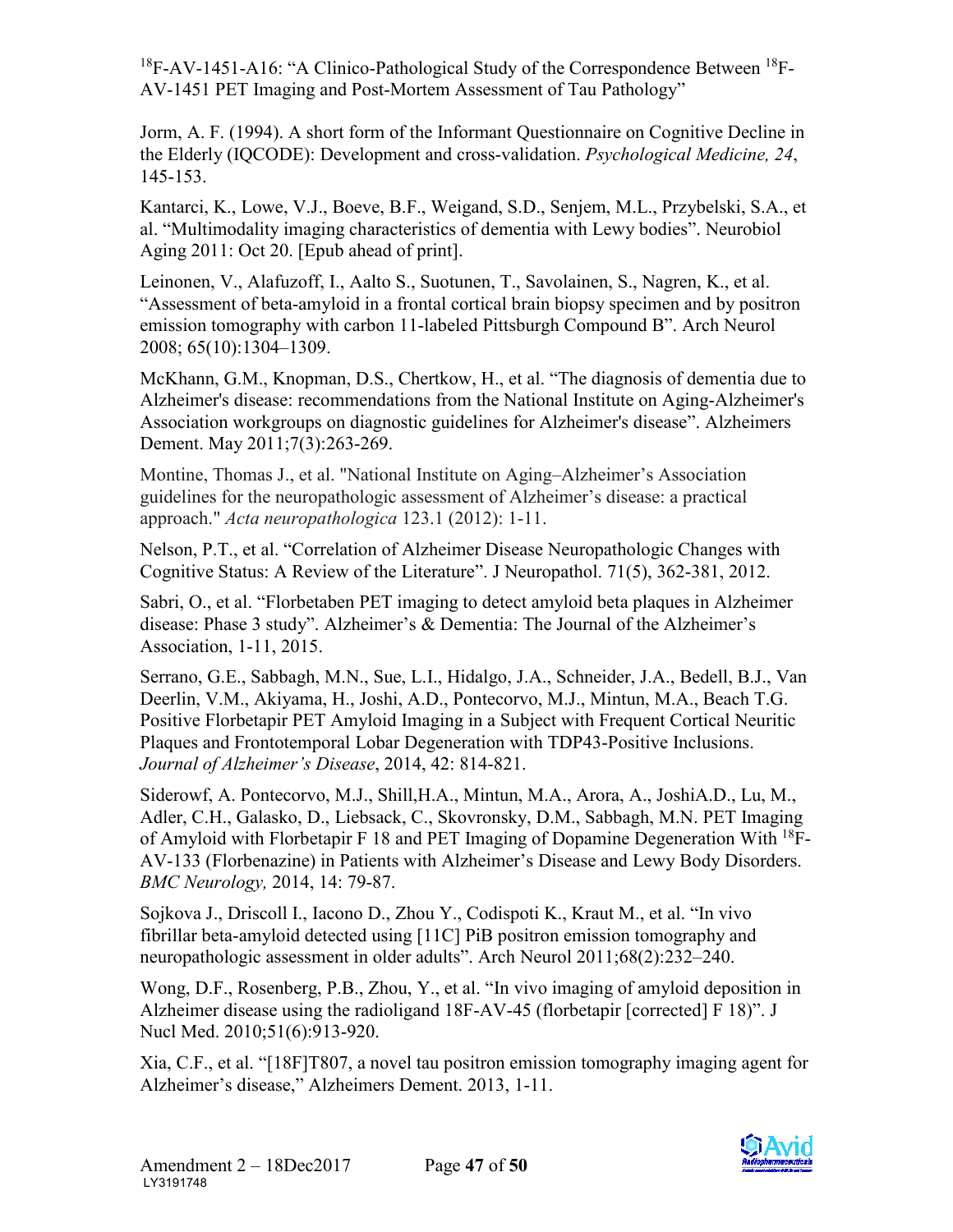| <b>Evaluations</b>                            | <b>Screening</b><br><b>Visit</b> | <b>Pre-Dose</b>                 | $18F-AV-1451$<br><b>Dose</b> | <b>PET</b><br>Imaging<br>(20 minutes) | End of<br>Imaging | Follow-Up<br><b>Phone Call</b> | <b>Autopsy</b>          |
|-----------------------------------------------|----------------------------------|---------------------------------|------------------------------|---------------------------------------|-------------------|--------------------------------|-------------------------|
| Signed Consente                               | X                                |                                 |                              |                                       |                   |                                |                         |
| Demographics and baseline<br>characteristics  | X                                |                                 |                              |                                       |                   |                                |                         |
| Medical History/Neurologic<br>Disease History | X                                |                                 |                              |                                       |                   |                                | $\mathbf{X}^\mathrm{c}$ |
| <b>Concomitant Medication</b>                 | $\boldsymbol{\mathrm{X}}$        |                                 |                              |                                       |                   |                                | $X^{c}$                 |
| Physical Exam/<br>Neurological Exam           | X                                |                                 |                              |                                       |                   |                                |                         |
| Vital Signs <sup>a</sup>                      | $\boldsymbol{\mathrm{X}}$        | X                               |                              |                                       | X                 |                                |                         |
| <b>IQCODE</b>                                 | X                                |                                 |                              |                                       |                   |                                |                         |
| Urine Pregnancy test                          | X                                | $X^{\scriptscriptstyle{\rm b}}$ |                              |                                       |                   |                                |                         |
| <b>MMSE</b>                                   | X                                |                                 |                              |                                       |                   |                                |                         |
| ${}^{18}$ F-AV-1451 Injection                 |                                  |                                 | X                            |                                       |                   |                                |                         |
| PET Imaging                                   |                                  |                                 |                              | X                                     |                   |                                |                         |
| Evaluation by a physician                     | $\overline{X^d}$                 | X                               |                              |                                       | X                 |                                |                         |
| <b>Adverse Events</b>                         | X                                | X                               | X                            | X                                     | X                 | X                              |                         |
| Serious Adverse Events                        | X                                | $\overline{X}$                  | X                            | X                                     | X                 | X                              |                         |
| Death                                         |                                  |                                 |                              |                                       |                   |                                | X                       |

#### <span id="page-48-1"></span>**11.2. Trial Flow Chart**

<span id="page-48-0"></span>a Vital signs will be performed in the supine position. Height and weight will be collected from subject's medical records.

<sup>b</sup> A urine or serum pregnancy test is acceptable on imaging day.

c Documentation of the events leading up to death will be collected including concomitant medications, significant medical events, and cause(s) of death.

d Evaluation by physician or designee at screening.

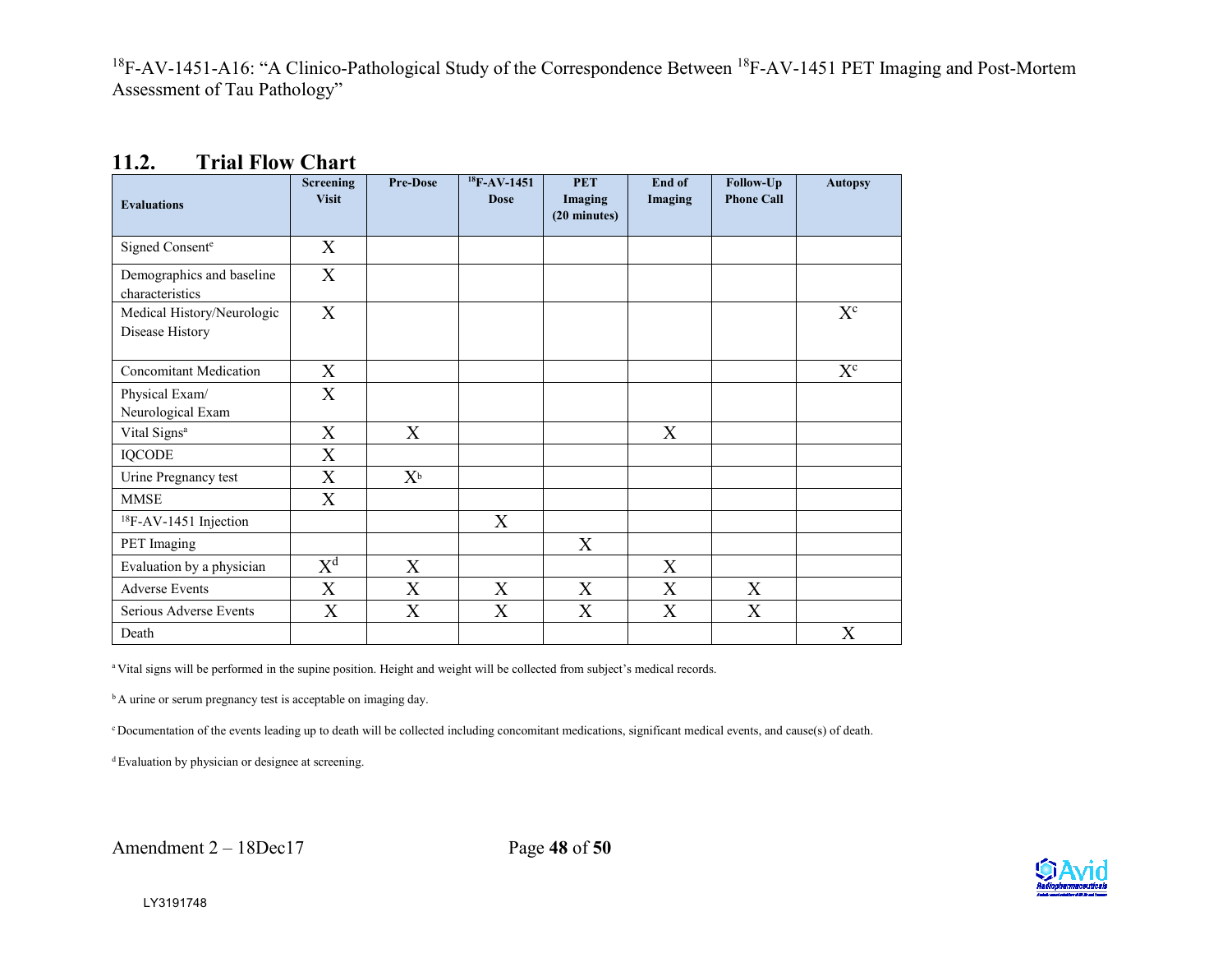<sup>e</sup> Subjects may consent to a second <sup>18</sup>F-AV-1451 PET scan 6 months after the initial scan. Cognitively normal subjects will not be required to undergo repeat scans. Cognitively normal subjects will remain eligible for autopsy, regardless of time from first scan or second scan to autopsy.

Amendment 2 – 18Dec2017 Page **49** of **50**  LY3191748